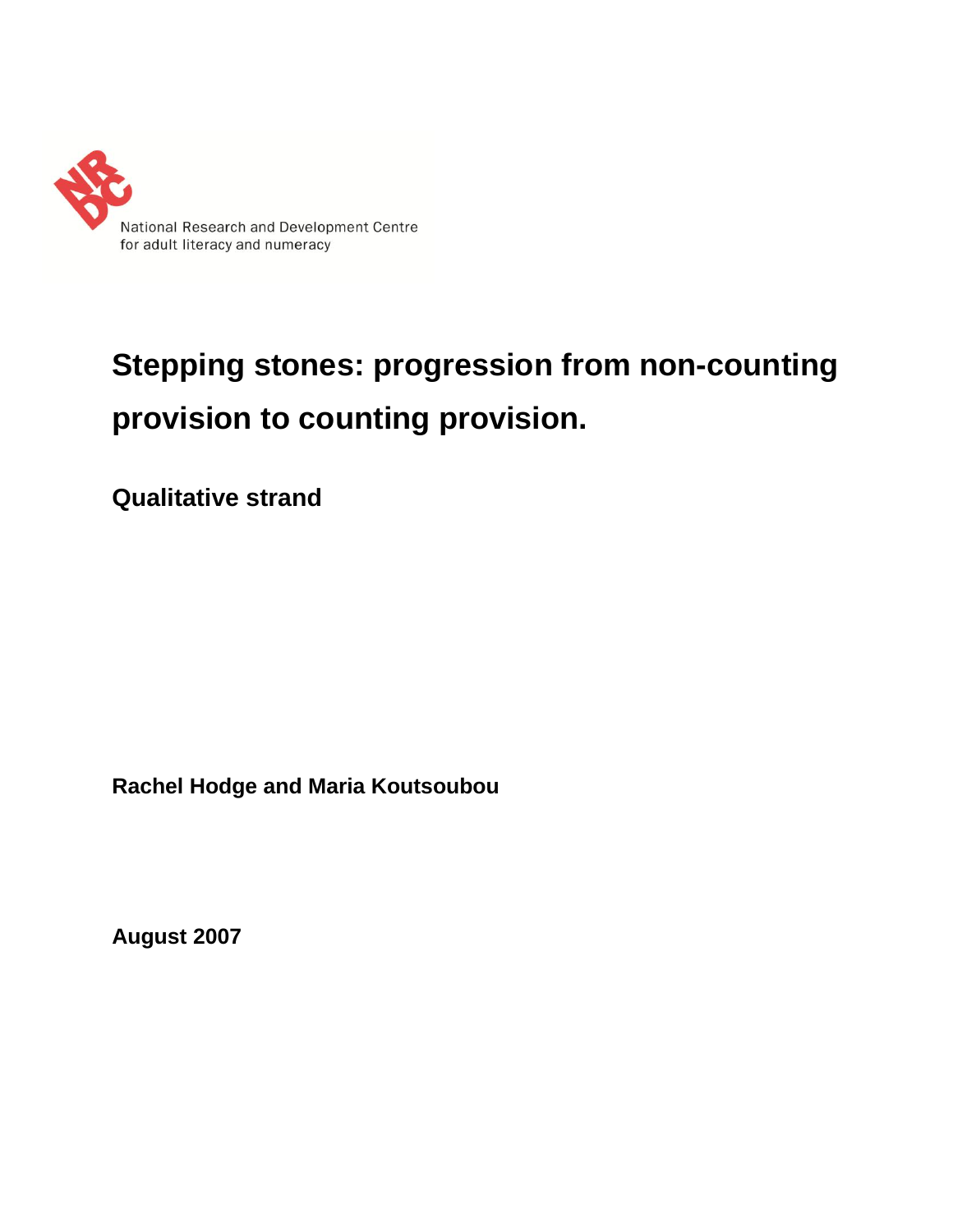|                                             | <b>1. INTRODUCTION</b>                                                                                                    | 3  |
|---------------------------------------------|---------------------------------------------------------------------------------------------------------------------------|----|
|                                             | 2. METHODOLOGY                                                                                                            | 4  |
| 2.1                                         | <b>Research areas</b>                                                                                                     | 4  |
| 2.2                                         | Profiles of the research sites                                                                                            | 5  |
|                                             | 3. FINDINGS                                                                                                               | 12 |
|                                             | 3.1 Profile of adults attending non-counting learning                                                                     | 12 |
| 3.2                                         | Reasons adults give for attending non-counting learning                                                                   | 16 |
| 3.3                                         | Types of non-counting courses which adults attend and delivery differences between non-counting and<br>counting learning. | 22 |
|                                             | 3.4 Profile of adults who progress and those who do not progress on to counting learning                                  | 28 |
|                                             | 3.5 Reasons given by adults for progressing or not progressing to counting learning                                       | 38 |
| 3.6                                         | Issues around funding of non-counting learning with regard to progression                                                 | 41 |
|                                             | 3.7 The effect of the national targets in the delivery of non-counting and counting learning                              | 48 |
|                                             | <b>4. CONCLUSIONS</b>                                                                                                     | 57 |
|                                             | <b>Benefits of NC learning</b>                                                                                            | 57 |
| Progression                                 |                                                                                                                           | 58 |
| <b>Assessment</b>                           |                                                                                                                           | 59 |
| <b>Target driven learning</b>               |                                                                                                                           | 59 |
| The moral and democratic right to education |                                                                                                                           | 59 |
| <b>REFERENCES</b>                           |                                                                                                                           | 61 |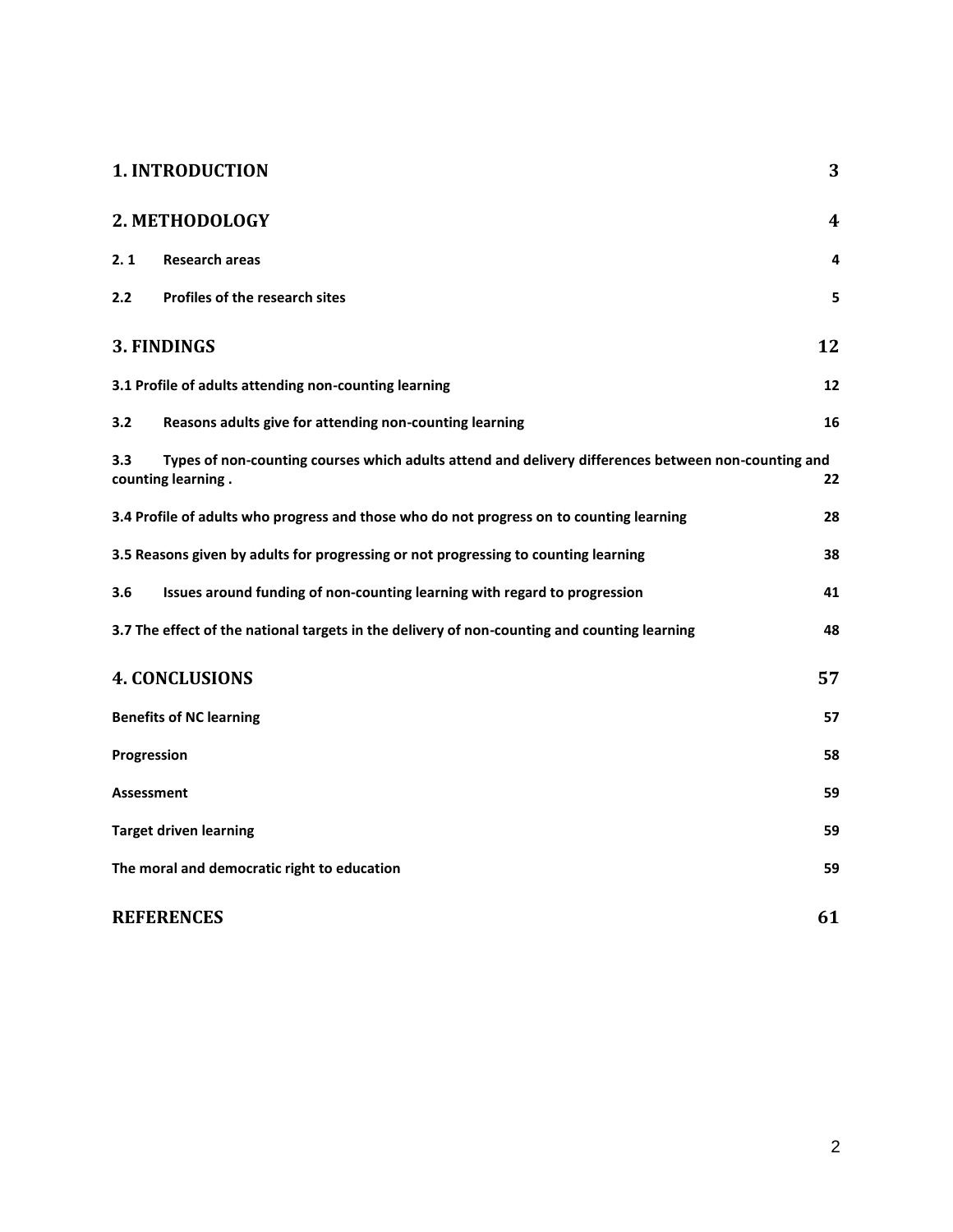# <span id="page-2-0"></span>**1. Introduction**

This project is exploring the relationship between literacy, numeracy and language provision which 'counts' towards national qualification targets and the provision which does not - so-called 'non-counting' provision. We wanted to identify the factors which influence learners' progression from 'non-counting' (NC) to 'counting' (C) provision. With this aim we carried out six focused case studies of adult education providers, three in the South of England and three in the North in order to gain a wide representation of different types of population, geographical differences and diverse local cultures.

Our study complements a bigger strand of quantitative analysis which worked on the ILR (Individualised Learner Record) database. The qualitative study therefore works in a complimentary manner to the quantitative results and aims to inform the numbers and explain the complex adult pathways into education, the motives and external factors that bring adults into learning or draw them out of the learning circle. The two studies are driven by the same research questions. These research questions will also be the basis of this report.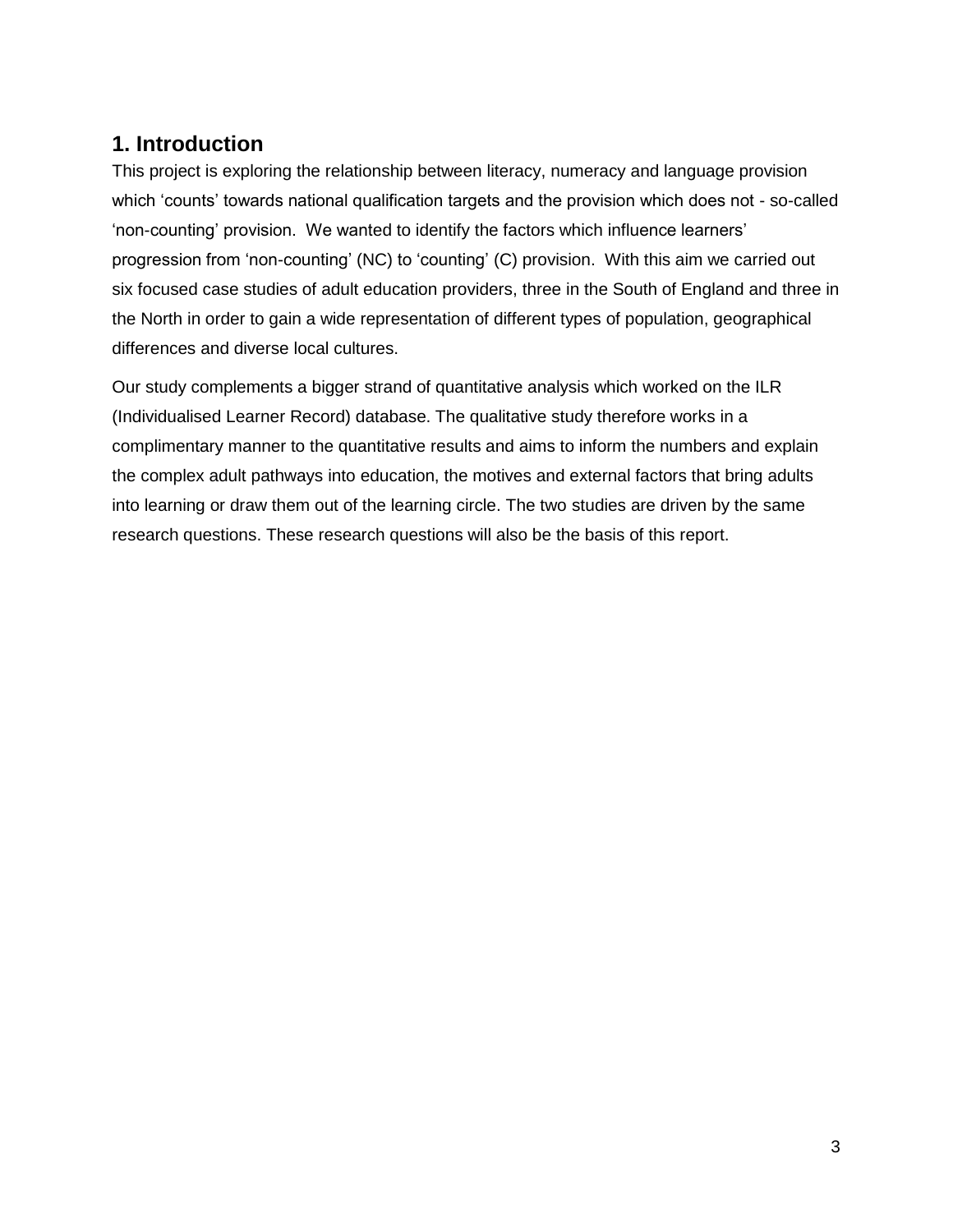# <span id="page-3-0"></span>**2. Methodology**

The sites agreed to participate in our study after invitation was sent out in emailing lists or via existing contacts, for example the North sites were involved in other NRDC studies (add footnote). One South based researcher and one North based researcher carried out the research design, data collection, analysis and writing. Qualitative methods were used; in-depth interviews were carried out with managers, teachers and students of the sites. The target was 1 manager, 2 teachers and 6 learners in each site however the 6-learner number was not always attained due to last minute absences.

Analysis was carried out on a site by site basis and then as a whole data set. The coding frame used was based on the 7 research questions (see section 2.1 below). Emerging themes were recorded which inform these broad areas of exploration, and which address in particular the relationship between qualifications and motivation for learning. In addition to the coding frame based on the research questions, we also explored emerging themes and issues arising from the different types of provision and how progression is connected to institutional culture. This report of the research was written collaboratively by the two researchers.

### <span id="page-3-1"></span>2.1 Research areas

We addressed the following areas of enquiry:

 the impact of non-counting provision on progression to qualification bearing provision as explained by type of course, learners' profile and needs and provider infrastructure.

 the profile of low-skilled adults that non-counting provision attracts and the reasons they attend.

 the impact of national targets and funding on the delivery of non-counting provision and progression particularly in relation to those assessed with low level LLN skills.

The study aims to draw out two perspectives:

1) *Top down perspective*: how national policy and funding agendas, organisational structures such as national targets and funding streams affect the provision offered and the ways in which progression from non-counting to counting learning is perceived and promoted.

2) *Bottom up perspective*: how human factors - adult learners, the teachers, the managers and social factors such as family, work, future ambitions, background cultures interact in complex but recognisable ways and how these factors influence the style of provision and progression routes sometimes conflicting with national or organisation agendas.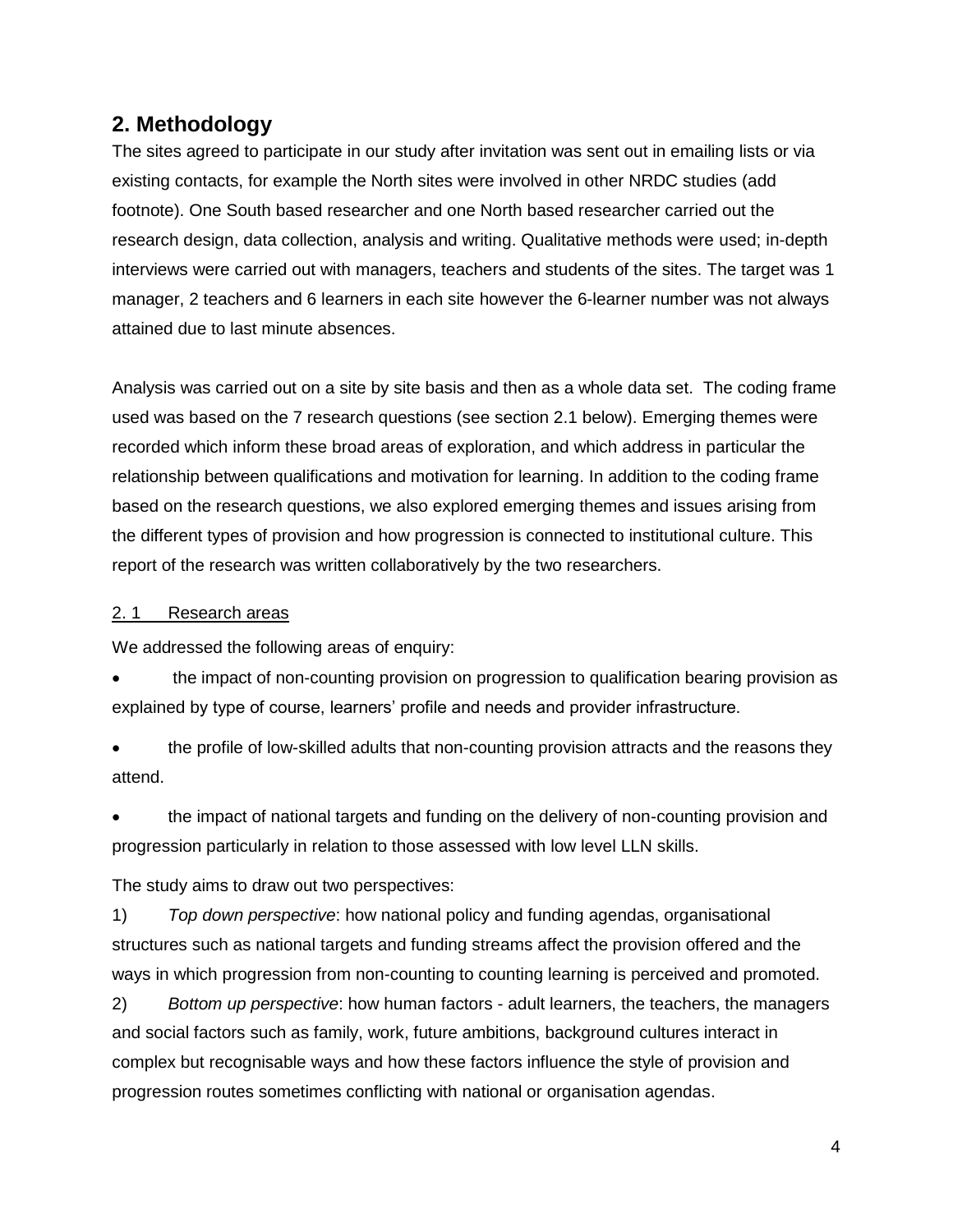The report will be developed around our sub research topics in order to facilitate drawing together conclusions from both the quantitative and qualitative parts of this study. Within each question however we will try to elaborate on how the different providers as well as how the different stakeholders (adult learners / teachers / managers) view and approach progression issues. The content of the research topics have been set out for this report as follows:

- o profile of adults attending non-counting learning
- o [reasons adults give for attending non-counting learning](#page-21-0)
- $\circ$  types of non-counting learning which adults attend and delivery differences between counting and non-counting learning
- $\circ$  profile of [adults who progress and those who do not progress to counting learning](#page-27-0)
- o reasons given by adults [for progressing or not to counting learning](#page-27-0)
- o issues around funding of non-counting learning related to progression**Error! Bookmark not defined.**
- o [the effect of the national targets in the delivery of non-counting and counting learning](#page-47-0)

### <span id="page-4-0"></span>2.2 Profiles of the research sites

The sites are a range of types of adult education providers: three Further Education colleges (FE), two Adult and Community Learning colleges (ACL) and one charity organisation which provides basic skills courses as part of their support services. The three South sites come from within or near to London and the Northern sites are all located in the North West. However these sites cater for a wide diversity of adults, demographic contexts, organisational ethos and strategy which taken together highlight the multiple factors which influence adult learning and progression.

FE and ACL providers represent the bulk of adult education provision. The FE sector is by far the biggest provider of adult education as well as of non-counting provision, taking up almost 80% of adult learning; ACL provision follows with a 5% share. It was essential therefore to prioritise in our investigation these two types of providers. These however have some important similarities, most notably their dependence on LSC funding and therefore on the national targets with regard to achievement and progression.

The sixth site, a charity organisation is an example of how an organisation works with funding other than LSC which also implies that they are free from the government agenda. This is not a typical basic skills provider; however it can serve as a comparative study and alternative context for exploring a specific cohort of adult learners and their complex needs in relation to life and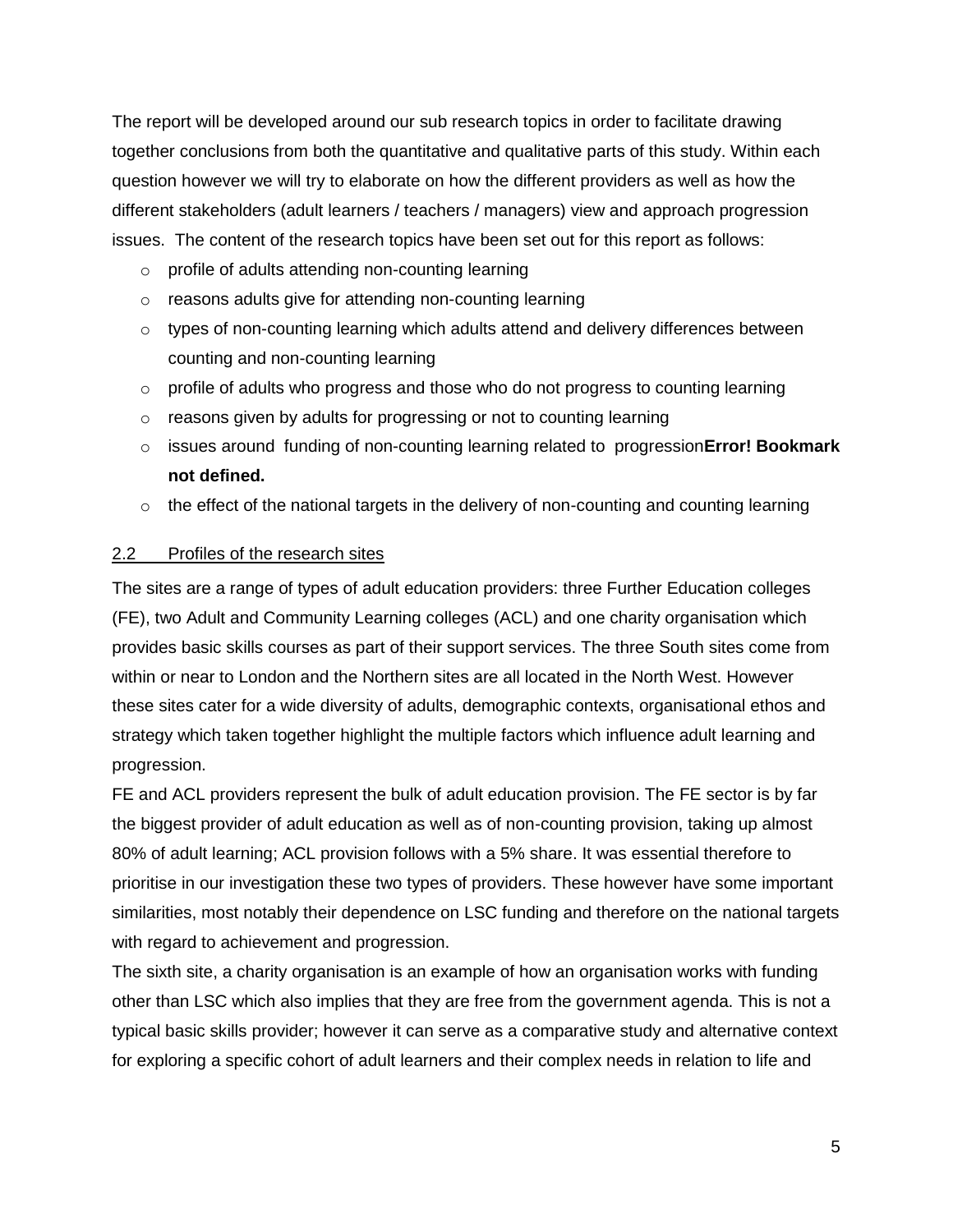learning and issues related to progression in the type of learning context this organisation represents.

# *South sites* **South FE College**

### *General context:*

This is a large FE college outside of London to the north. It has a large sixth form provision for 16-19 years old students. It also has adult education provision of 12,000 part time and 2, 500 full time students studying a variety of non-counting and counting courses. There is also work based learning providing local businesses with the opportunity to develop the skills of their employees. There is a lot of attention to achieving targets, high performance and being competitive in the market. As a consequence there is great attention to qualifications which are explained in detail on the college website. Funding comes mainly from LSC but there is a supplementary source from ESF which gives to the College "great flexibility". *Skills for Life provision:* 

With regard to Skills for Life learners, there is Basic Skills, ESOL, EFL, and Key Skills provision. Also, there is additional support to students on vocational programmes and students with learning difficulties.

The number of Basic Skills students the college caters for is approximately 1,450 of which 1300 are in ESOL and 150 in other Basic Skills courses so ESOL learners are the main learner cohort that the institution caters for and as such they shape the provision of the courses. The largest group of the ESOL cohort is of East European male migrant workers very much linked to the labour market. The other smaller ESOL group is women, mainly of Asian origin. The third main group are a large population of students with learning difficulties.

As we shall see the above populations are the main receivers of the non-counting provision in this college, but their different needs lead to different types of motivation, progression and completion of courses as well as different pathways from non-counting towards counting courses.

# **South ACL College**

### *General context:*

This college operates in one of outer London's largest boroughs with a culturally diverse population. It is a large ACL that provide adult education to approximately 15,000 locals in 1,600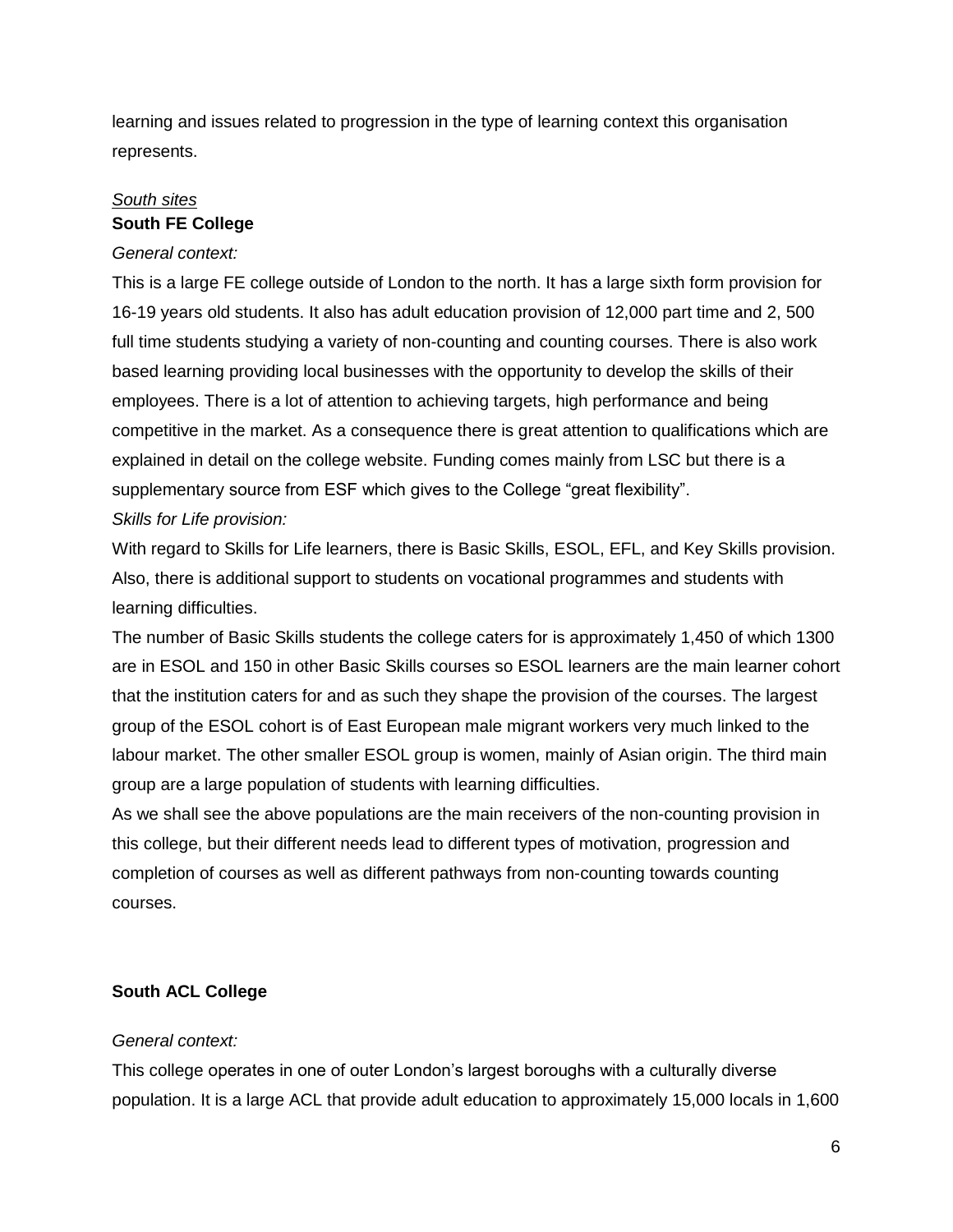courses within the college venues as well as in other outreach centres. It receives a variety of funding with LSC being the major funder. This is probably the reason why the top priority is "post-16 national learning targets".

### *Skills for Life provision:*

There are approximately 2,500 learners in basic skills provision per annum. 1500 learners are in ESOL and 1000 in literacy and numeracy. With regards to levels in this provision the majority is at Entry level (1, 2 and 3) with some at Level 1 and 2.

The basic skills learners come from minority ethnicities mostly from the Caribbean and English speaking African countries. A large number of white ethnic learners of basic skills have some type of learning difficulties. Regarding ESOL classes –which is a major basic skills subject- the profile of adults include those of Asian background who have been living in the borough for a long time and know how to speak English but have little or no English literacy or maths skills. Also ESOL classes have a large number of refugees and asylum seekers many newcomers from EU countries, particularly from Poland. The main language spoken in the ESOL programme is now Tamil because there is quite a sizeable refugee community from Sri Lanka; the second main language is Polish showing the recent large increase of Polish students, most of whom attend the evening classes.

In literacy and numeracy subject areas there is also a high demand for courses in the evening because many of the learners work. The college also runs courses in the community as part of their outreach strategy. For example there is a large family-learning provision in schools in partnership with Surestart as well as classes held in a family centre, in a library and ESOL classes in a mosque.

### **South Charity Organisation**

### *General context:*

This organisation operates in inner London and caters for homeless people. Its primary mission is to support vulnerable homeless people with a range of services, to help them to move away from living on the streets and homelessness assisting them towards finding a home and living independently. One of these services is the provision of basic skills. The organisation is a charity and draws funding from various donors and European funding streams. It was previously funded by LSC but the organisation now has a different funding arrangement for reasons that will be explained in section 3.7.

The organisation provides services to approximately 2,800 people. It is not an educational institution and adult education is not the primary service. Most of their services are around approaching people who are homeless and on the streets, providing shelter for them and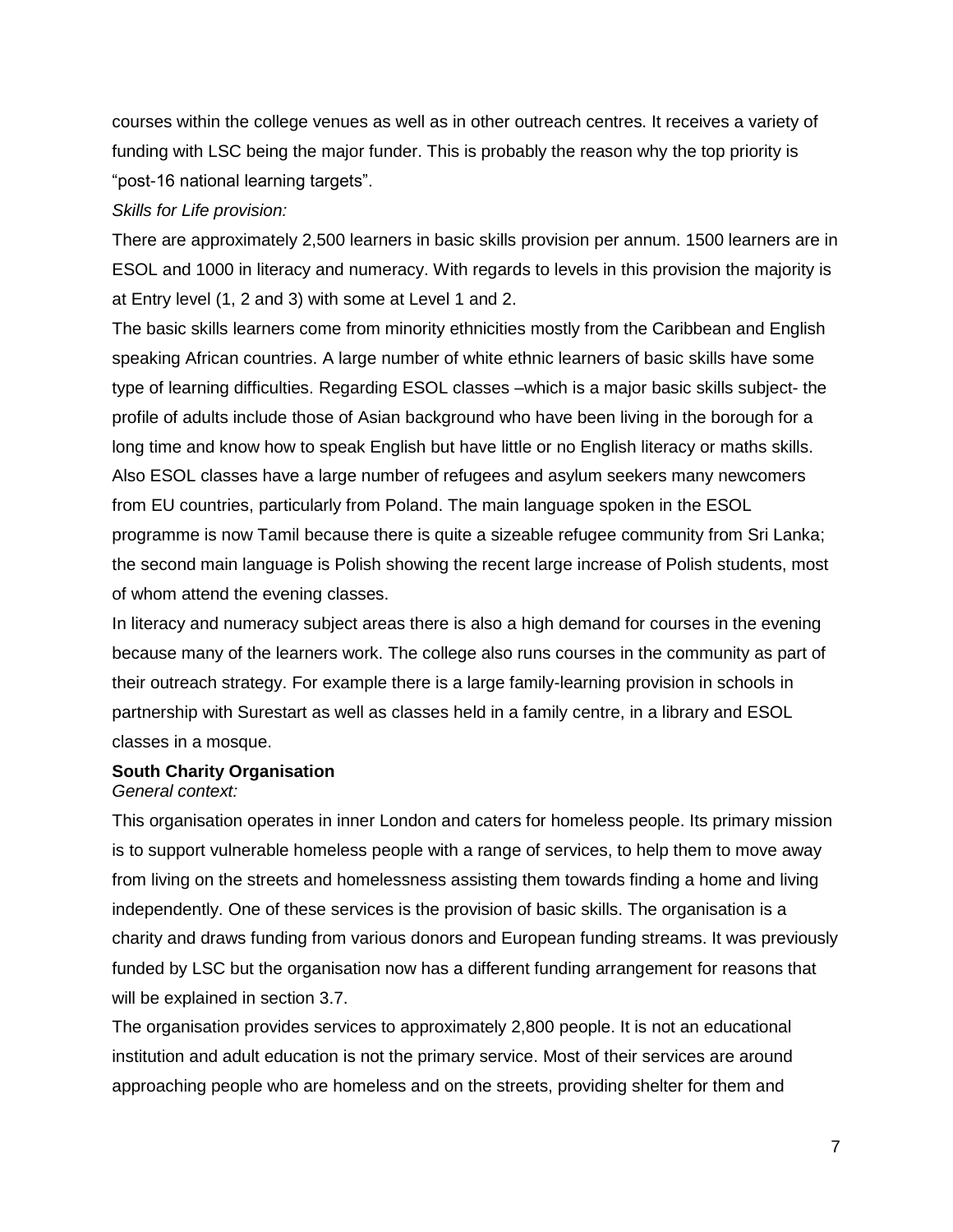helping them to build up their confidence. Most of the teaching of either counting or noncounting courses comes after a long process of helping to move people from the streets, providing them with safe shelter and having worked already on treating various addictions or abuse. Education comes at a point where people are considered to be able to start developing a more stable independent life.

### *Basic Skills provision:*

There are approximately 150 People engaged in Basic Skills learning. The provision offers short courses geared around their needs related to accommodation. Some of them are Basic Skills courses embedded into the independent living skills training. Delivery is normally on 1-1 and drop-in basis. Therefore there is only a small team of tutors (3 tutors only) and students.

### *North sites* **North FE College A**

### *General context:*

The college is situated on the outskirts of a large town on the edge of a large rural area. This is traditionally a manufacturing area but volatile markets and employment instability have resulted in a continuing decline and low pay structures. This means that young people go into low paid, low value work. There is a tradition of low aspiration and low self esteem amongst communities in this area. High levels of deprivation and relative poverty (4 of the country's top deprived wards) further fuel this. Consequently significant numbers of young people underachieve at school, with this model continuing into adulthood. There are also a significant number of young people with learning difficulties attending college. The college has had to revise its literacy and numeracy provision in order to address increasingly low literacy and numeracy achievement at school in the catchment area. The potential market for LLN provision across the three boroughs served is 36,000. Many are likely to have low levels of both literacy and numeracy. They have strong employer and training agency partnerships through the construction and engineering departments.

### *Skills for Life provision:*

Skills for Life provision consists of Discrete Skills for life delivered in college sites, traditional outreach centres and community venues; embedded Skills for Life and /or Key Skills in vocational courses - Entry, foundation and L1 LLN/Key Skills as an integrated part of the curriculum; LLN through Learning Support delivered through the Learning Support Service – 1 to 1, in small groups or integrated into the main programme. There is now less community based work partly due to the need to focus resources in response to demographic changes i.e. young migrant workers with no links to an established community and wanting to fast track and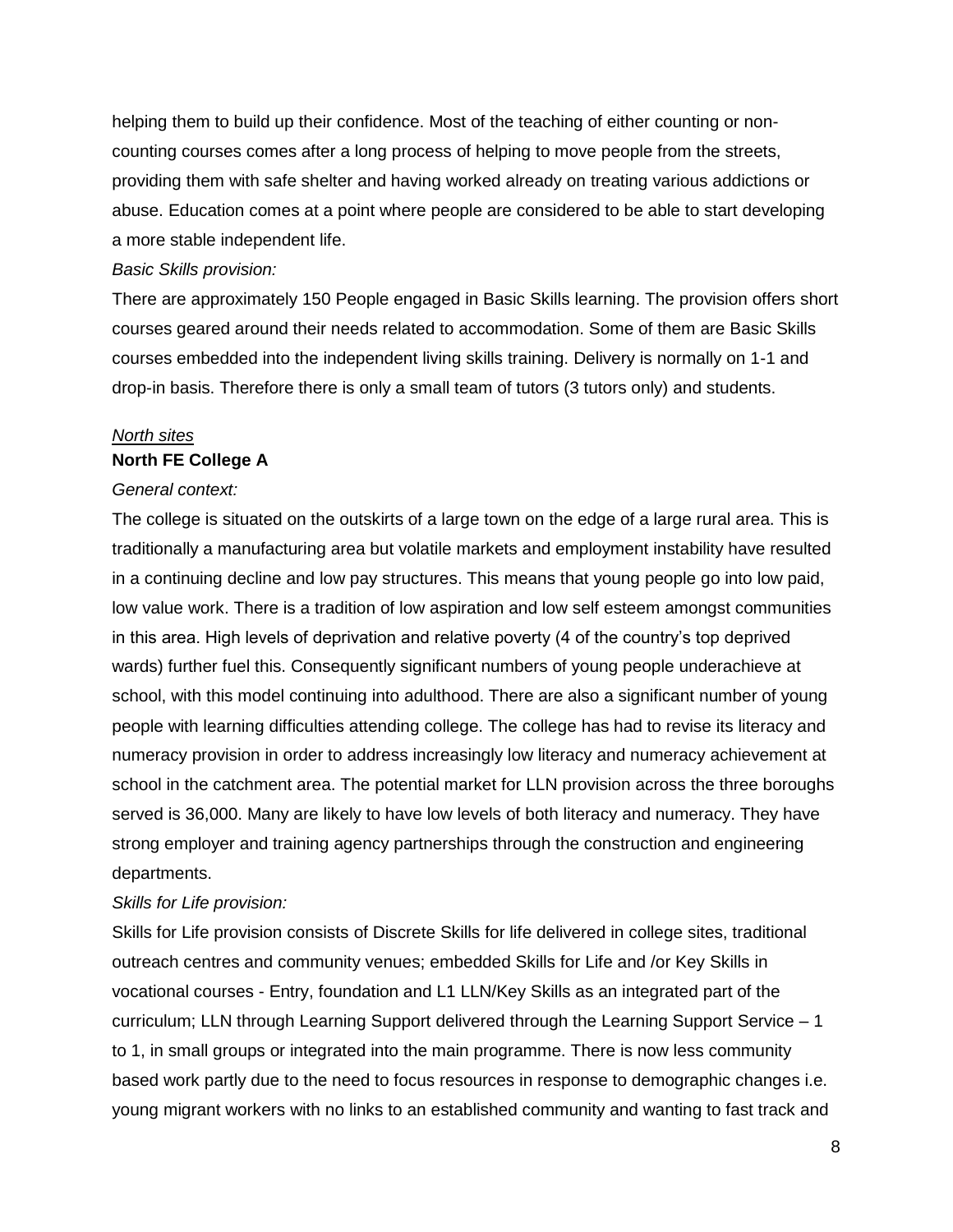be in a main college. These are mostly East European, under 30, single living in shared, rented accommodation and in low paid jobs.

Now that Skills for Life is mainstreamed there are Curriculum Leaders for Literacy, Numeracy and ESOL who work with all the Curriculum Managers across college although this may be in different ways in each area, for example some may send learners out of their department to English and Maths workshops, others may address needs in-dept and some may do both depending on the needs. Key Skills is a separate department working mainly within vocational areas but in discreet literacy and numeracy classes but there are plans to merge them with Skills for Life. The priority is to move towards a more fully embedded approach cross college.

### **North FE College B**

#### *General context:*

The college is situated in a large city containing many diverse and multicultural communities. In recent years the city has seen considerable urban regeneration. Despite this there are many socio-economic indicators that show continuing underlying problems. The loss of employment in manufacturing means that unemployment rates are almost twice the national average and there is below average health and low educational attainment. The city has proportionally higher Black and Chinese populations than for the North West region as a whole. Other ethnic minority communities include, Indian, Pakistani, Bangladeshi and other Asian ethnicities.

According to the Basic Skills Agency Benchmark Information of 1996/97, many wards of the city where this city is located have a higher than average proportion of the population who experience difficulties with literacy and numeracy (BSA, 1997) – 31- 39% as against 24% nationally.

### *Skills for life provision:*

This College has three main city centre sites and most of its basic skills provision is delivered in over twenty community based study centres throughout the city. These Skills for Life multipurpose flexible teaching rooms are often delivering several areas of learning at the same time [maths, English and Information Technology /Computing (ITC)] have been designed to respond locally to individual learning needs. Students can drop in for additional support if they are taking other courses within the College or they can follow an individual programme of work which may include Basic Maths and/or Basic English and/or Return to Learn courses. The Return to Learn programme is designed 'for people who want to make that first step back into education and has been very successful in attracting hard to reach individuals and communities. It complements the Basic Skills programme and includes a wide range of subjects from line dancing, local history or ITC. However this provision has been increasingly under threat and has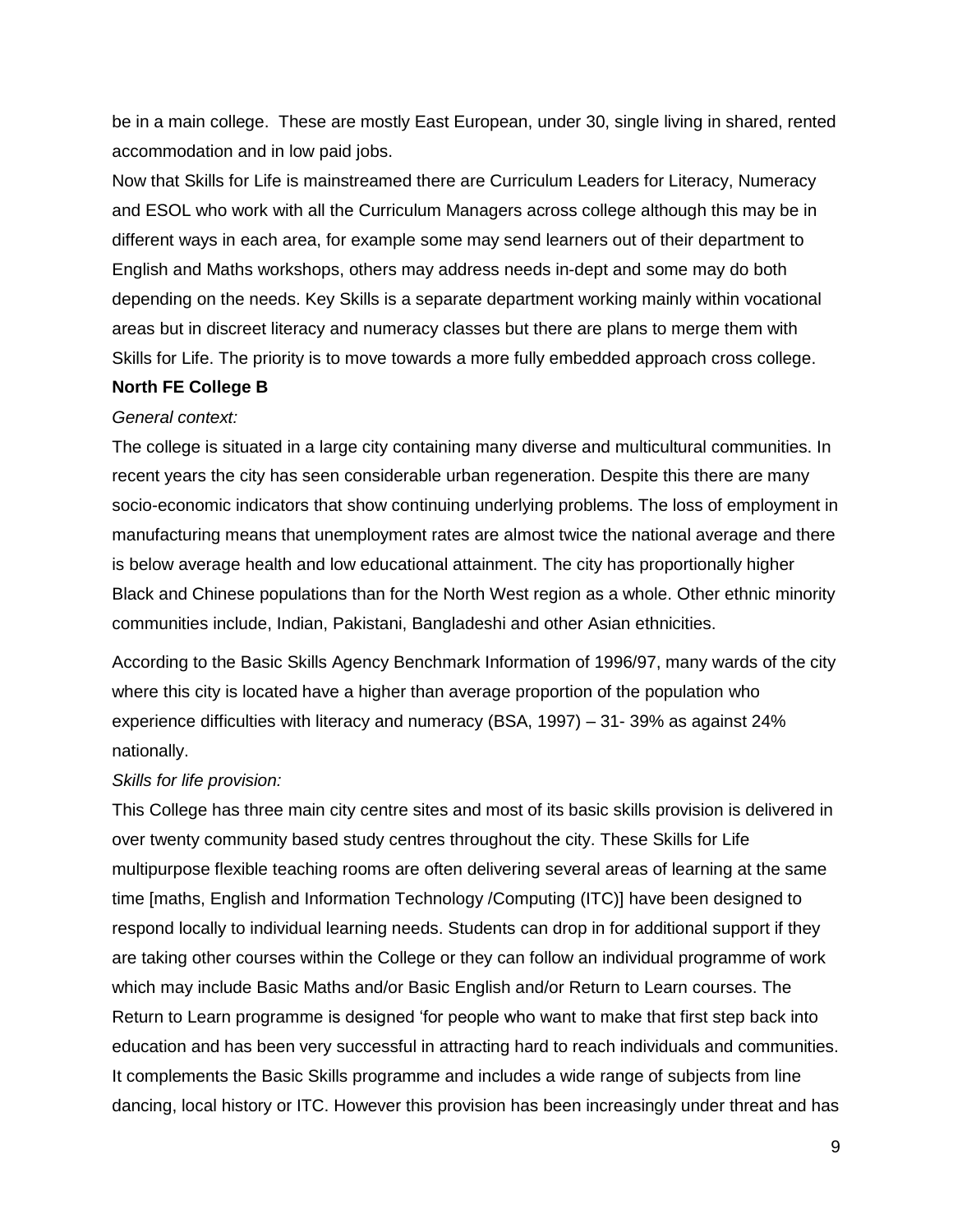suffered cuts due to LSC funding criteria related to national Skills for Life targets. There is a move to lessen outreach provision and focus rather on the study centres, as these provide a better learning experience and offer a wider range of courses. However they require that learners travel to a specific location which is not always convenient. Learners are enrolled for 4 hours literacy and/or 4 hours numeracy each week as standard. The college uses the BSA initial assessment for all primary basic skills learners.

The two centres we worked in were very different. The larger of the two, a college main site, offered 14-19 full time foundation provision in a dedicated space as well as drop in workshops in literacy, numeracy and IT. The smaller centre just provided the basic skills drop in workshop provision. There was no ESOL provision in these two centres (though it is extensive in the college), so this college cannot be included in reference to FE ESOL provision in this report.

### **North ACL College**

### *General context:*

This college is located in a small city. The levels of reported crime are much lower than the national average. It is a university town and a relatively high proportion of the adult population are students. The dominant employment sector is the service industry and percentages of people working in both health and education are higher than the regional and national averages. Lancaster has a minority ethnic distribution close to the regional average and has the feel of a fairly cosmopolitan city for a town of its size, partly due to the international student population attracted by the university. The ACL is a small community college near the centre of Lancaster dedicated to adult education delivered at the central site and across 50 community based sites across this region of the North West. Skills for life is one of the Adult College's principal programme areas, along with a wide range of general adult education activities on a part-time basis, including Access to Higher Education courses, counselling, Family Learning, General Studies, ICT, Modern Foreign Languages, Teacher Training and Visual and Performing Arts. It also offers some National Vocational Qualifications in partnership with local employers. *Skills for Life provision:* 

The Skills for Life department provides part-time courses from pre-entry to Level 2 in literacy, numeracy and ESOL. Most courses take place once a week at the central site with some provision offered in the community venues. All the Skills for Life provision was organised on a 'roll-on, roll-off' basis, although there is a move towards a termly registration structure in order to improve retention statistics.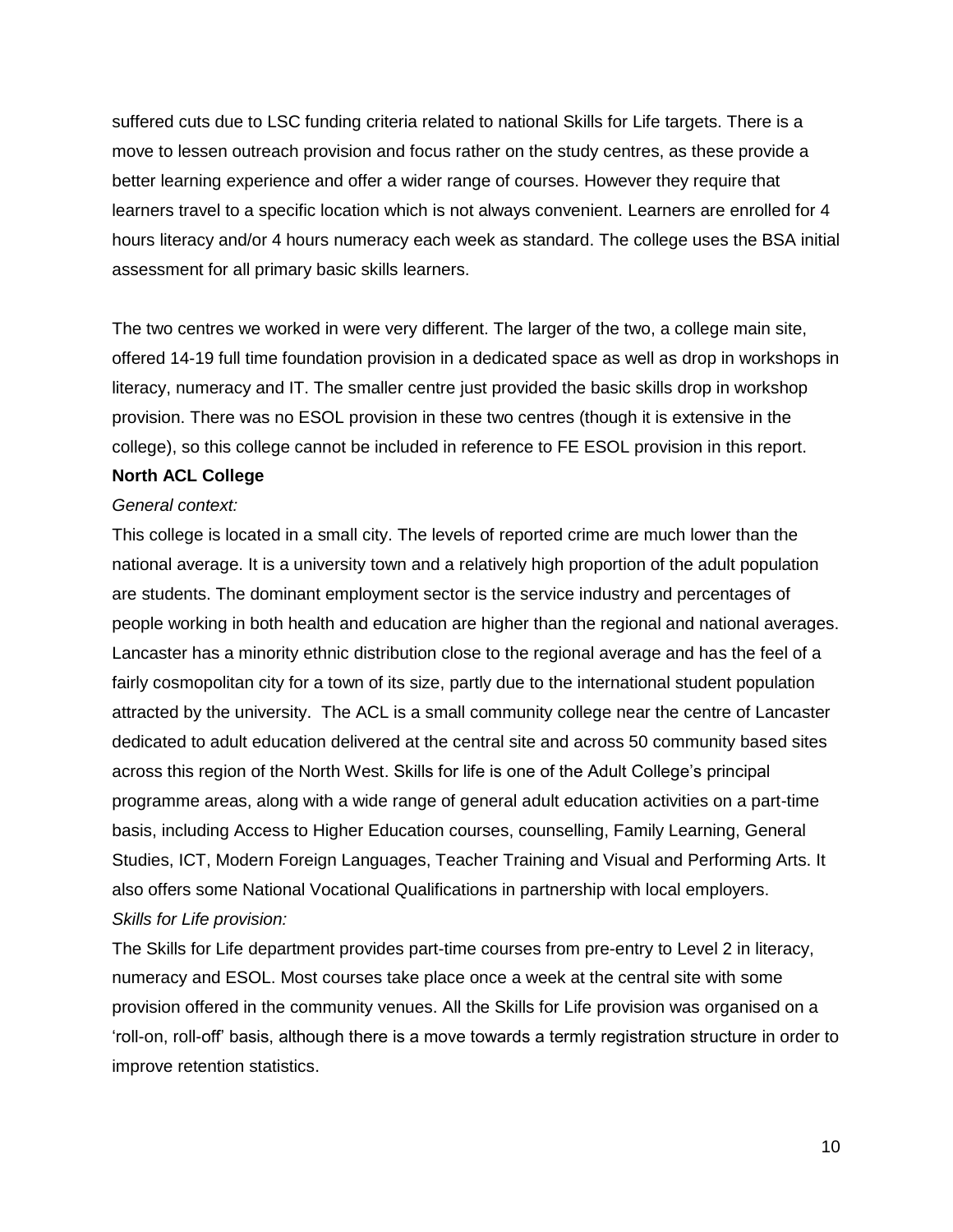The college has a reason ably stable population of learners, some who have attended entry level classes for years whilst others pass through other courses including pre-GCSE and GCSE classes. A significant proportion of the ESOL provision caters for spouses of people studying or working at the university, often people studying for English language tests (IELTS) with the aim of entering University. Other significant groups of people in ESOL classes are people from the town's established community of people of South Asian heritage and people of Chinese backgrounds working in the catering business. Recently there has been a large increase of migrant workers joining the ESOL provision.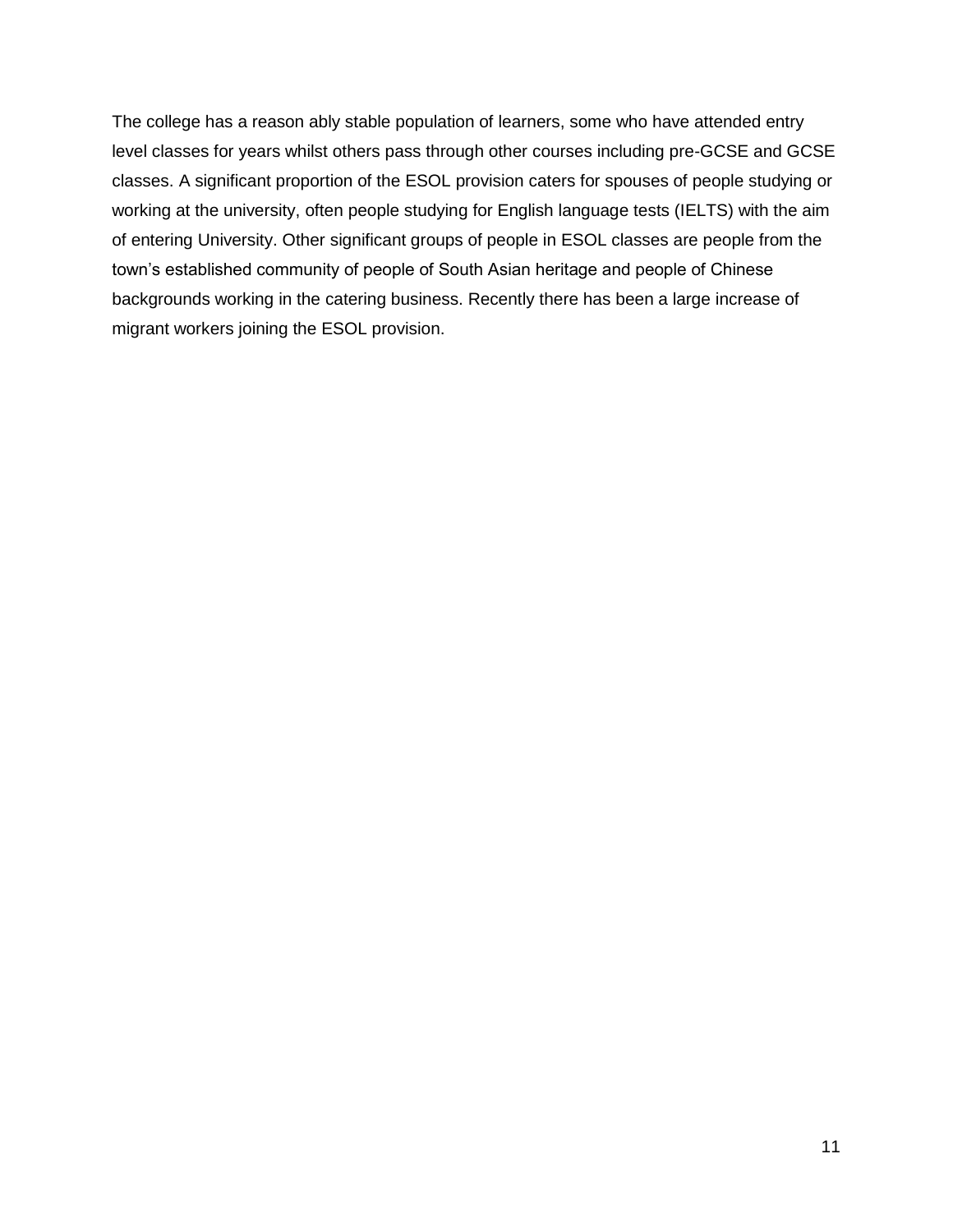# <span id="page-11-0"></span>**3. Findings**

The findings from analysis of the interviews with managers, teachers and students are organised below as they answer each research topic.

### <span id="page-11-1"></span>*3.1 Profile of adults attending non-counting learning*

### *3.1.1 Profile of main learner cohorts*

The general profile of the adult learner cohorts in the colleges (FE and ACL) depends partly on the type of college and on the demographic context as already highlighted in the descriptions of colleges. For example in all FE colleges in ESOL provision there were cohorts of adult male migrant workers from Eastern Europe, but the 'other nationalities' profile differed depending on the demographics of the established ethnic minority profile in each areas. In the South FE and ACL Colleges there were refugees and asylum seekers from a variety of countries whereas the North College sites were not located in main dispersal areas so had far fewer of this cohort. The dominant language apart from English shared between the class groups also depends on the demographics of the area, as the following example shows:

*The main language spoken in the ESOL programme is now Tamil because there is quite a sizeable refugee community from Sri Lanka and the second main language is Polish showing the big influx we have had of Polish students, most of whom come in the evening.*

Manager, South ACL College

In all the colleges in this study ESOL is mainly NC though other NRDC studies (see references P.81) show that this is not the case across the board in ESOL provision in Britain. In contrast to the large ESOL provision in the South colleges, at the FE and ACL colleges in the North, both on the edge of rural areas, the ESOL provision was a small part of the SFL provision as they were mainly geared to cater for a breadth of different learning needs in a majority white ethnic student body.

The type of college affects the learner cohort profile. For example In the North FE colleges the Skills for Life provision sits within a context of a majority of young people on higher level counting provision including work-based learning whereas in the ACL colleges this is not the case as these colleges are solely for adults.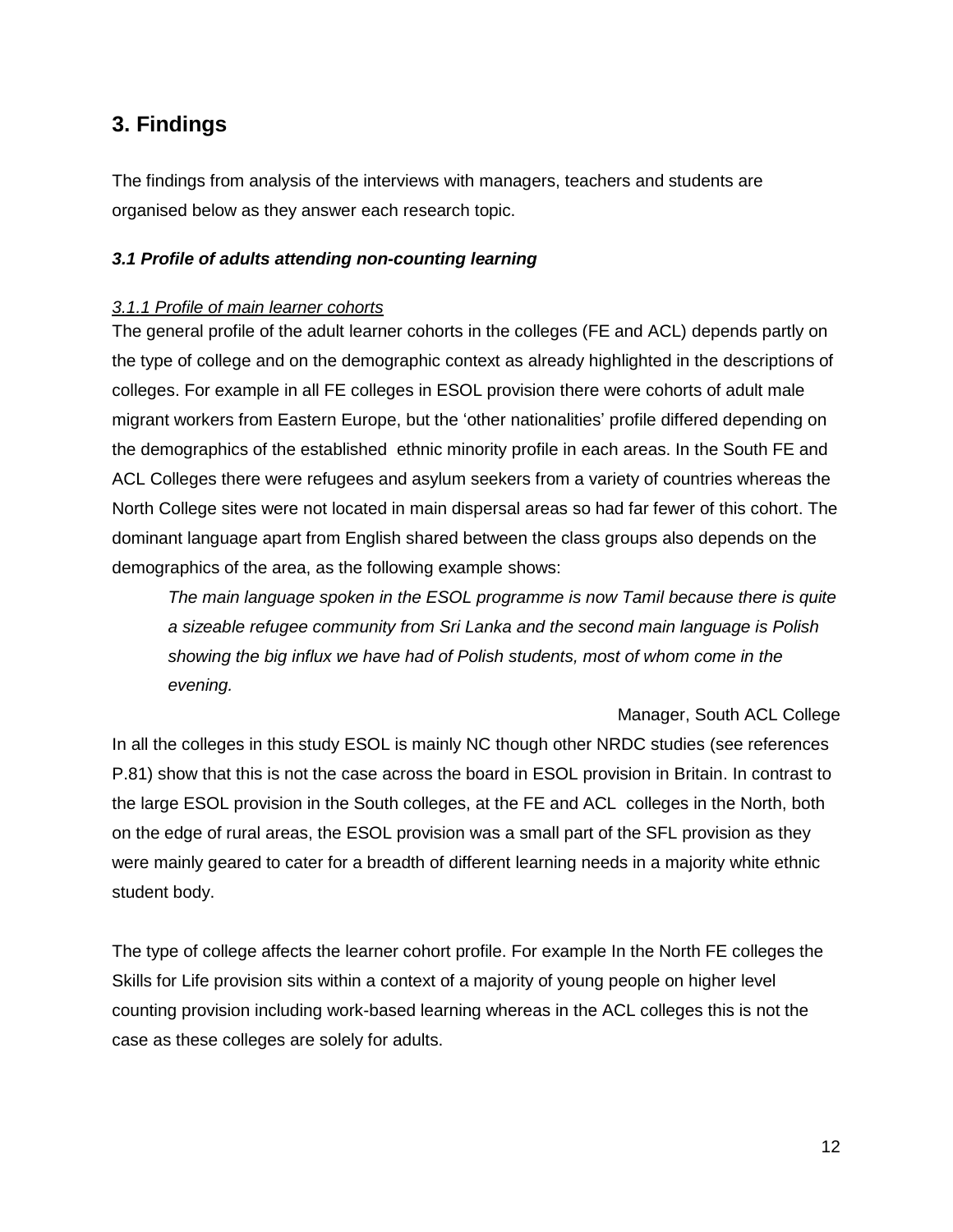The homeless organisation had a more specific cohort of people, though diverse, had in common the fact that they had entered provision with the purpose of moving on in life post drug and alcohol addiction.

### *3.1.2 Characteristics of different learner cohorts*

Each 'group type' of the learner cohort carries with them specific demographic as well as cultural characteristics.

### *ESOL students*

Migrant workers are, in the main, young and attached to the market economy. Some are educated to high standards in their own country and have good study skills and some are less educated and have less developed study skills. Many asylum seekers and refugees have already achieved well educationally and some have degrees from their home country. Having the urgent goal to integrate and find better paid employment means that they are well motivated. However we found that some lower educated migrant workers are more motivated to be working than to go on to further study like many well educated asylum seekers and refugees. Many of these are high achievers, bilingual and have language learning skills.

In all the colleges studied the women of Asian heritage from well established resident communities have a very different profile to the migrant workers and asylum seekers. They are of a mixture of ages and the reasons they attend non-counting courses are not necessarily market oriented. The younger women have, in the main, just arrived from their home countries for marriage; some want to access further study and employment and others do not have that aim. The older women have been in the country for years but have:

*.. lived in a close community within their own family confines and never learned very much English.* 

### Teacher, South FE College

In both the North and South colleges the literacy and numeracy courses also have ethnic minority students, in the South ACL they are mostly coming from Caribbean or African English speaking countries and in the North colleges mainly young, well educated people from South Asian countries.

There is an "overlapping group" between ESOL and literacy / numeracy courses characterised by older women of Asian origin who may have been living here for a long time and speak English but cannot read or write to the same level. It is not possible to typecast adults in NC learning by ability either. For example in the North ACL College there were non-literate people like a Bengali lady who had been working at the same level for the third year and also people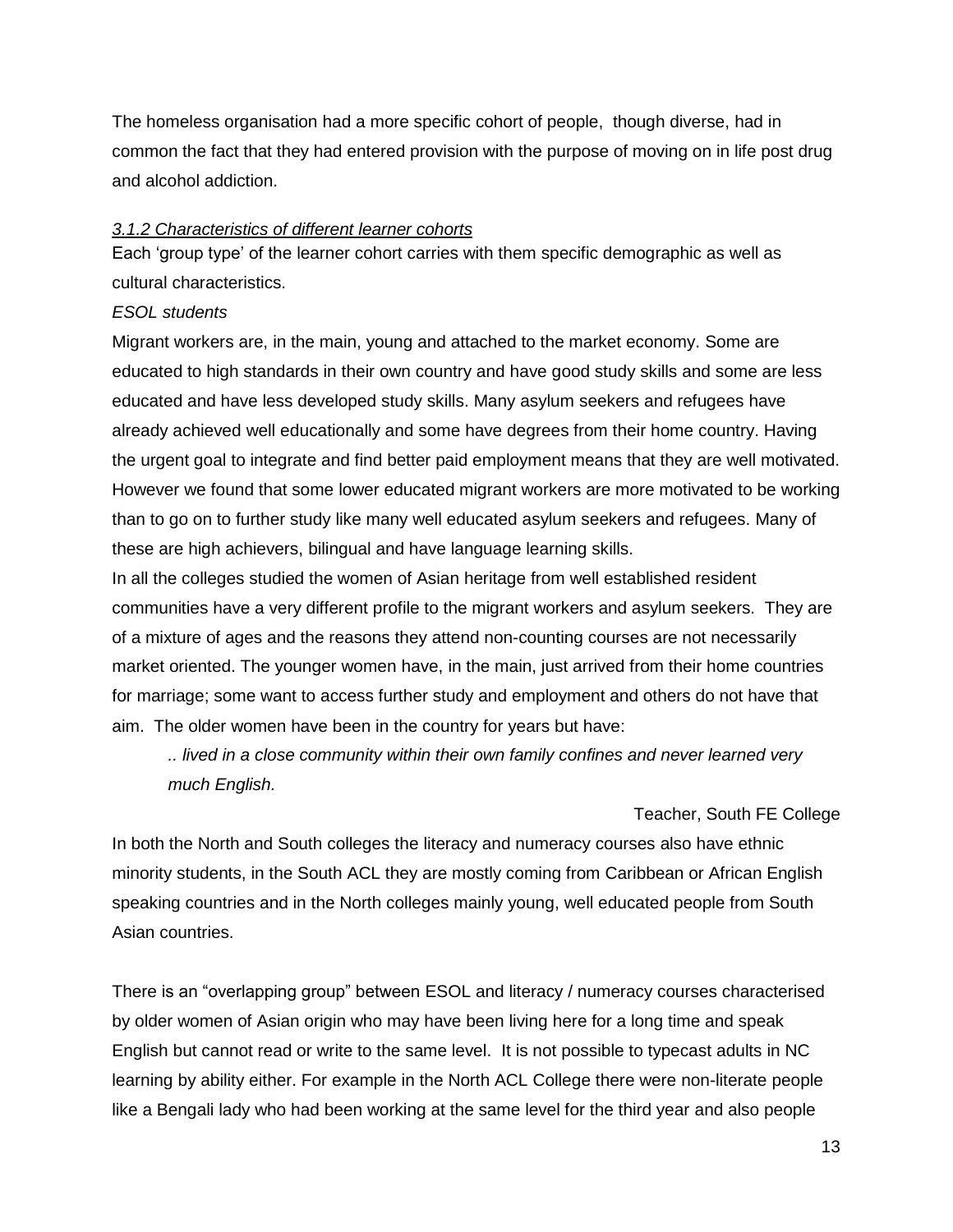like the University professor who has gone from E3 to L2 in two years. The issue of ESOL literacy was highlighted by several tutors as in need of further attention in research and policy. *Adults with learning difficulties*

Many people, particularly in NC provision, may have a different degrees and types of mild mental, physical or behavioural disability but those, mainly at Entry 1 and 2, that have more marked difficulties have different support needs than other entry level students at that or the higher NC levels. Adults with learning difficulties are mixed profile in terms of demographics and social factors. In the South FE and ACL colleges they are of a variety of ethnicities, ages and sexes whereas in the North FE and ACL colleges they are mainly of white ethnic background. In the North colleges there are strong links between social and health issues and learning with other agencies referring adults to SFL provision from day care, probation, drug rehabilitation centres (these two mandatory), MIND etc. Literacy and numeracy is sometimes people's only learning entitlement if they are unemployed or over the age limit.

#### *Homeless organisation clients*

The homeless organisation on the other hand has a less well-defined clientele in terms of "demographics" but better defined in terms of social with educational needs; in addition their clients are not self- presenting in joining the organisation so their learning is mandatory. The most distinctive characteristic is that those learners who attend non-counting –or counting courses- have successfully established a less chaotic lifestyle. Their clientele is more reliably defined by tutors by terms such as "*less chaotic*", "*phase in their lives with more stability*" or "*in need to boost their soft skills such as confidence and self reliance*" which will be discussed more in other sections. Typically, they have recovered from previous addictions or similar problems, have been placed successfully in accommodation and are in a process of recovering their confidence and personal skills of living independently and managing their own living space. In the above organisation the provision of non-counting and counting courses comes as a support stage within the process of helping people out of homelessness. The complications of such chaotic lives most probably mean that any cohort of learners will be as varied as the reasons that push them into the streets in the first place.

### *3.1.3 The 'labelling' issue*

A recurring theme from tutors and managers from all the colleges is the fact that it is not possible to typecast adults in NC learning and there is the feeling that they can be too easily categorised and labelled by policy makers and even by providers themselves. Notions such as lack of confidence, vulnerability, mental health issues, family instability and poverty can be uncritically applied to people in NC learning thus stereotyping them. Although the majority of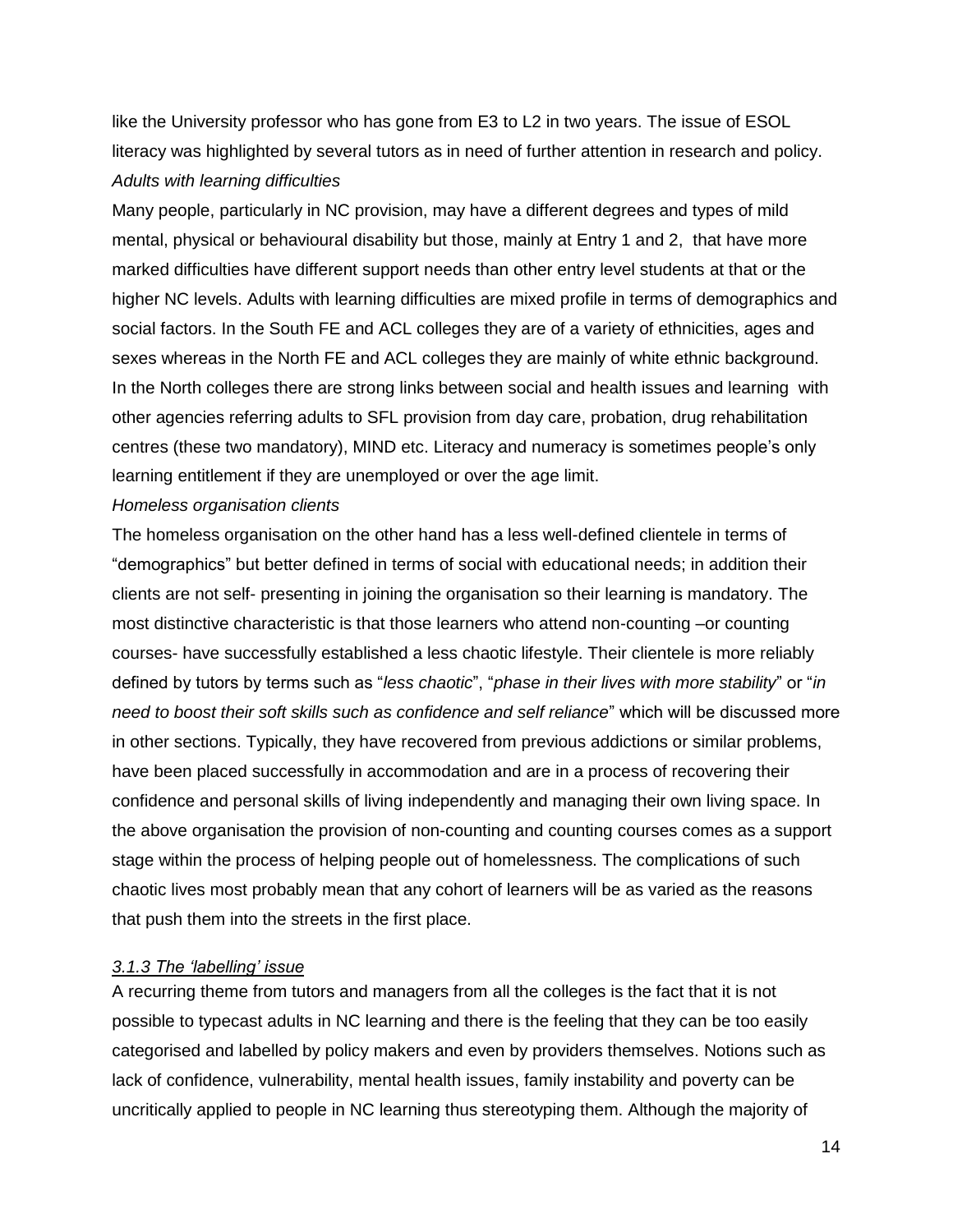people who have been referred from health organisations as part of rehabilitation, job centre advisors, or those persuaded by friends and family are those attending NC provision rather than C this is not exclusively the case. For example people who have been held back by depression, or drug and alcohol abuse may join NC or C provision depending on their abilities. In terms of confidence tutors argue that some Entry 1 learners might be very confident and have no trouble adjusting whereas they have seen, for example, employed people or PGCSE students who are very nervous of coming back to college and who are phased by being in a mixed level class. People may have missed out at school for various reasons or not grasped things and want to brush up their Maths for example. Many people of differing general ability struggle with Maths and have a fear of it. These are not just older people returning to learning. The Northern FE colleges both stated that they were also getting a lot of school leavers coming in at Entry 2 and 3. People with more marked learning difficulties are usually attending NC provision but there are many people with milder learning difficulties in C provision.

### *3.1.4 Gender issues*

Learning in both counting and non counting provision is gendered. Many women see their family needs as a priority and learning as second to this. Some women have been made to feel it isn't worth educating women and have met with resistance as a child and from their partners and children. But also there are also many who are assertive and want to do something for themselves now that the children are older, such as numeracy for those who failed GCSE.

There appear to be generally more women than men in NC provision overall (excepting the migrant worker cohort who in every college are predominantly male), perhaps, according to one tutor, because it is harder for men to face up to it at this level. One FE centre manager commented:

*… most adults who could benefit from NC provision are still 'out there' especially the men.*

### Out-centre manager, FE College B

The ACL colleges, the smaller outlying community sites in North College B and the FE college A at the edge of a rural area had a lot of people in NC provision who have been coming for a long time and for whom the social aspect of their learning was of great importance, this was less marked than in the other FE colleges.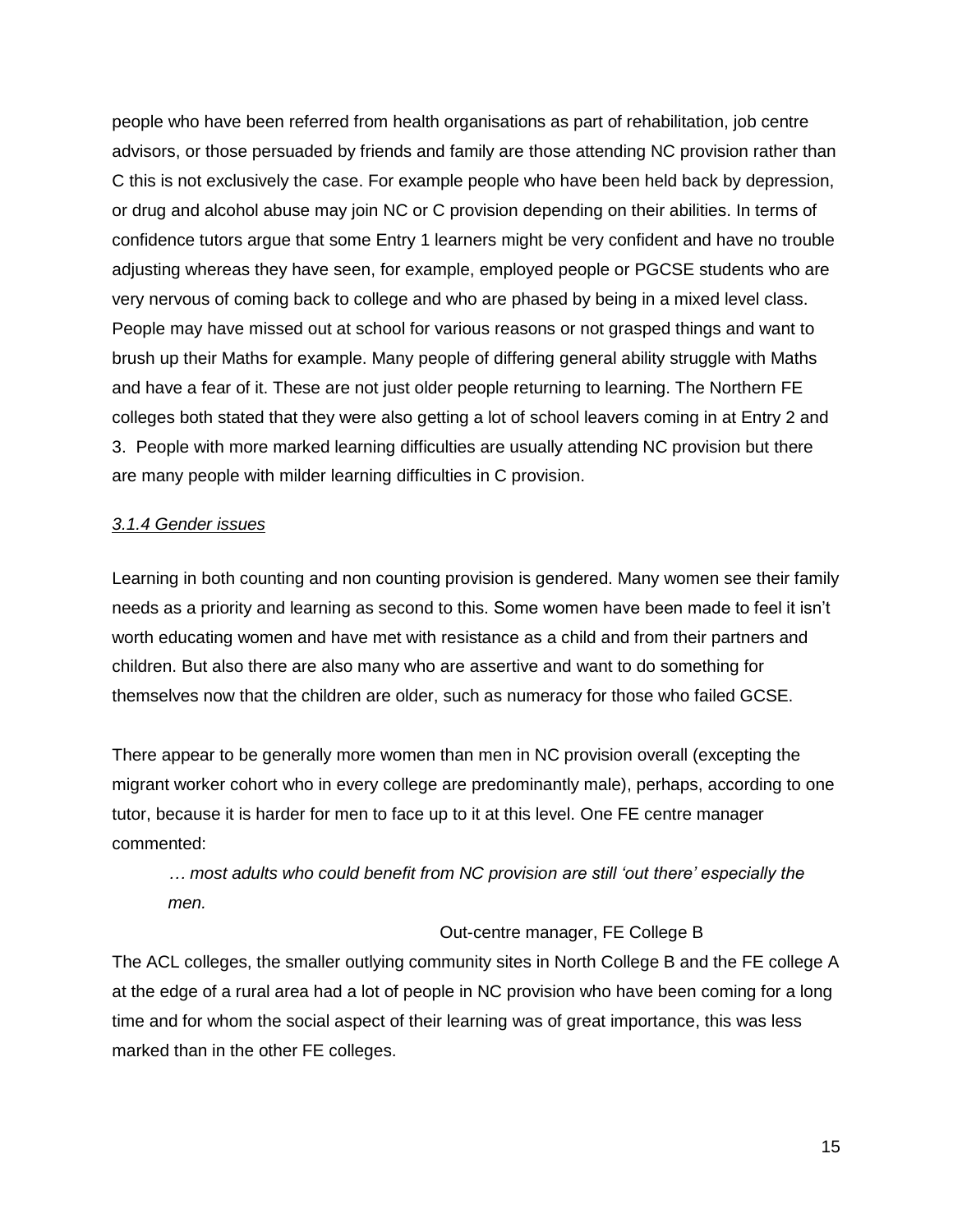### *3.1.5 Key summary points*

 Colleges have a similar breadth of NC clientele though they are widely diverse in terms of numbers of different cohorts which reflect demographics and in the ages, educational, cultural backgrounds and social histories and circumstances of learners both within and across the cohorts (ESOL, literacy, numeracy, learning difficulties, homeless organisation clients).

 In some areas there are strong links between social and mental health issues and NC learning as highlighted particularly in relation to the clientele within the charity provision.

 It is impossible to typecast adults in NC learning; they can too easily be categorised and labelled with certain characteristics

 NC learning is gendered – mainly women, apart from the migrant worker cohort, are attending NC courses.

 ACL colleges and community based centres had more 'long term' adults who are dependant on the social aspect of attending learning, such as students with more marked learning difficulties.

# <span id="page-15-0"></span>*3.2 Reasons adults give for attending non-counting learning*

### *3.2.1 Diversity of reasons*

In order to properly explore the progression routes of adult learners we need to know what brought them into learning in the first place. Most of these reasons may be also the motivators of persistence and progress into higher levels as will be discussed in section 3.4 and 3.5. There are a diverse range of reasons that adults come into non-counting education. Some are exactly the same as for people in counting, the only difference being that they start at a different level: These reasons can be:

- o work related;
- $\circ$  developing skills to survive in everyday life;
- o give meaning to life when circumstances suddenly change;
- $\circ$  testing the waters for something they plan to do but are unsure about or to build selfconfidence;
- $\circ$  to cope with new job demands;
- o to gain citizenship;
- $\circ$  to gain a qualification.

In many cases it is a combination of more than one of those listed. This range of reasons given by adults for going back into learning, starting with the low level NC courses, were common to all the providers. However it seems that reasons that were work and survival related were more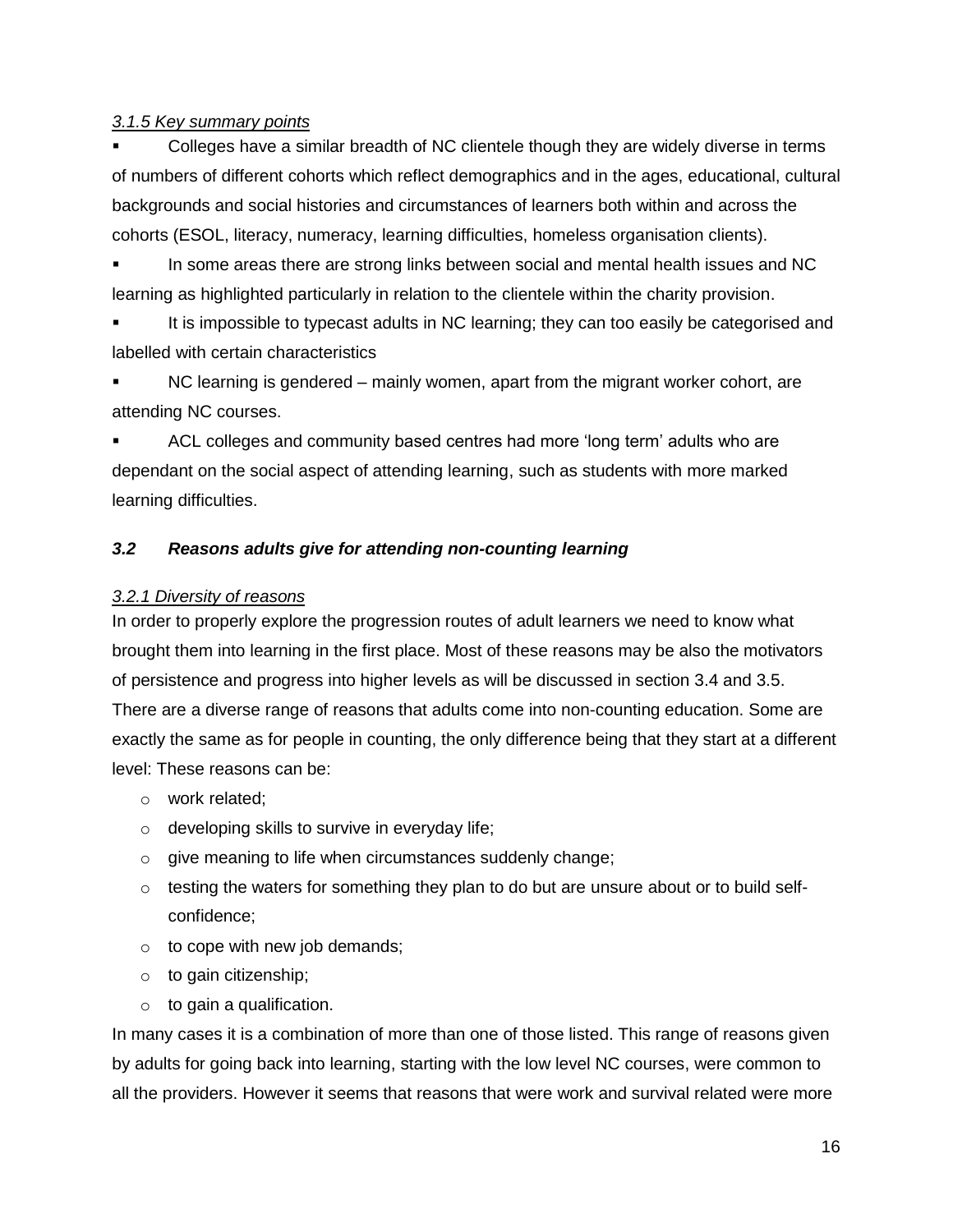highlighted in FE and ACL contexts especially in ESOL provision. The so called 'soft skills' of confidence building was not a reason given by ESOL students who mainly presented with high self-esteem and self confidence even if more reserved and traditional. But soft skills of building up self confidence and grabbing 'the second chance' appeared to be more important to adults learning in literacy and numeracy classes, particularly the lower levels and also in the homeless organisation.

Here are some of the reasons that FE and ACL learners have given to their tutors why they wanted to come into learning, for example surviving in everyday life by being able to use basic services:

*(a) Because they* (i.e. those in low-level courses) *have to go to hospital and doctors and then they understand. So they have to learn because they want to know what their children know, or they're going to see doctors.*

*(b) Start reading and writing. Reading, writing, I can't fill the forms. […] Filling forms is very difficult to me.*

Learners, entry 1 ESOL, South FE College In all FE and ACL colleges there are a range of reasons given not only within the whole SfL provision but also within each class of each site and most often a person had multiple reasons. In general it was found that those with clear goals like wanting to help their children or wanting to do another course or job are much more geared to achieving a higher level than those who say "I want to brush up on my skills".

### *3.2.2 ESOL students*

As mentioned in section 3.1 ESOL students' reasons for joining classes are dependent on social circumstances, cultural expectations and level of English rather than their general educational level. For example migrant workers from Eastern European countries are highly motivated to get qualifications as soon as possible for citizenship and for work.

Older South Asian heritage women come to learn English mainly in community based classes of FE or in ACL, to support their children's learning and for something to do with their friends. Amongst the younger recently arrived South Asian heritage women, some see it as a first step to further study and for others it is for more social reasons and in order to be able to support their children's learning. In other studies such as Adult Learners' Lives (Barton *et al* 2006; Ivanic *et al* 2006) there have been large numbers of young South Asian heritage students well educated in their own countries who are motivated by wanting to access further education and work.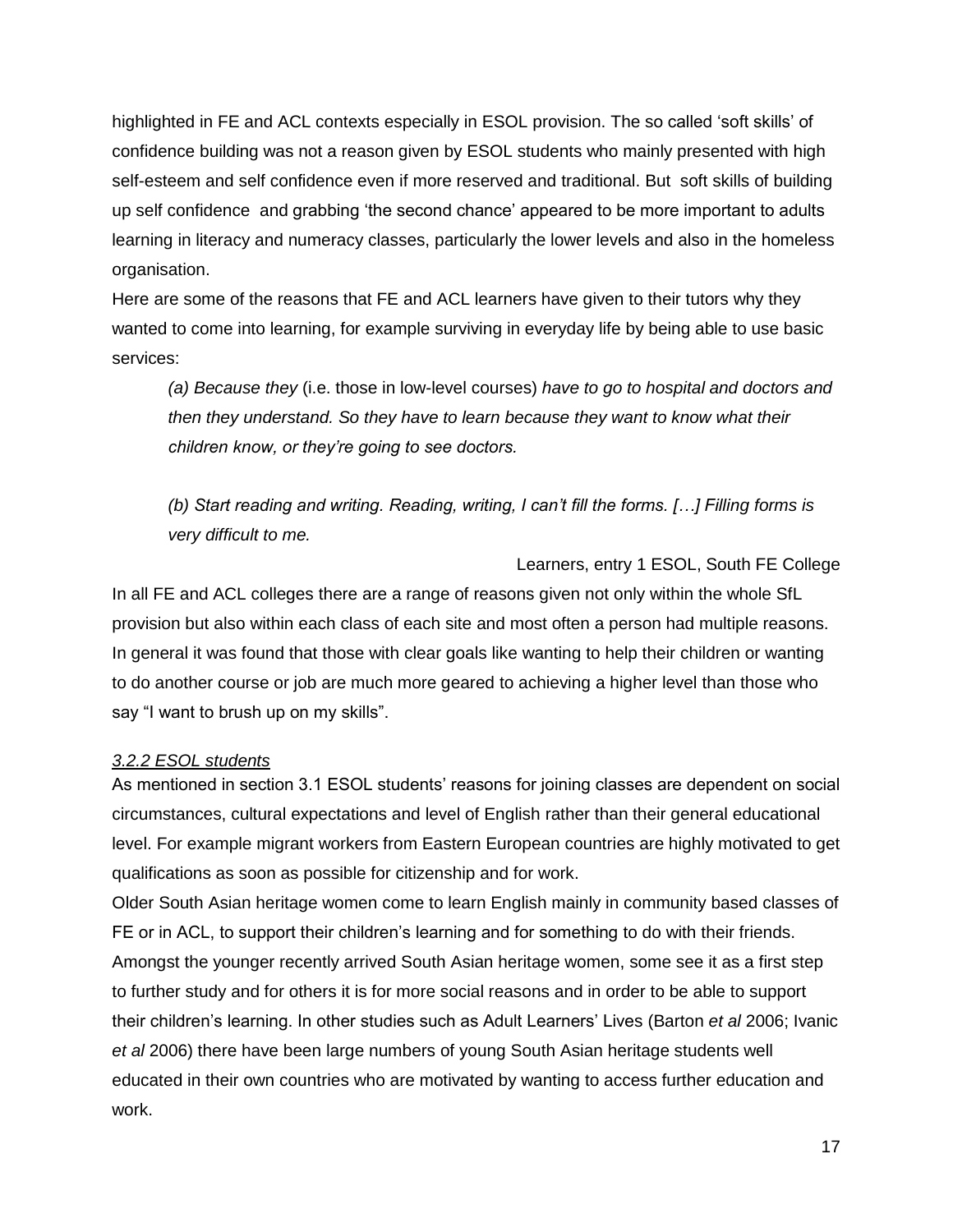### *3.2.3 Young people*

Young people who left school with no or few qualifications were often very difficult to motivate in literacy and numeracy classes, especially if these were not embedded. The reason they arrive in provision if it is not their choice is because there seem to be few other options especially if they cannot find employment. One literacy tutor said that it is important to help young people to think beyond generalities so the SfL tutor needs also to be a career advisor in these situations.

*Young people they come in fairly disillusioned and don't have much motivation really to envisage themselves in any job or role or career …it's fairly bleak that there's not motivation or challenge. ..so if young people come in and say I just want a job you have to make it more specific …it's not that they really just want to work in Tesco's so you say "let's see what skills you have and take it from there"…*

Literacy lead tutor, North FE college B

### *3.2.4 Older adults in literacy and numeracy learning*

### In some cases family members encourage people to attend:

*Alice: He's [husband] seen this advert , you know, go for spellings and reading so he said to me "would you like to go?" and I said "yeah I'd love to go but I'm not saying I'll stay at it…the first time I went I couldn't write my name and address."*

Alice, aged 80, who has attended for 16 yrs has now achieved entry 2 in English, Maths and IT. She loves learning and loves the company and likes taking homework to do at home. Some attend as a step to moving into further education and a new career:

*Amelie: To get on a course for what I want to do [sociology] they sent me here to brush up on everything beforehand"* 

Others say they it will help them to become more independent and also to develop reading and writing for leisure:

Mary: *You can become independent…not relying on other people…and I think it's nice to stick your nose in a book"*

Pattie: *I am here for myself whereas before … I couldn't go because of you know it would hinder somebody else you know. I mind my nephews, that's why I only come on Wednesday because it gives them a chance to finish off their education….and there were lots of ..family things, domestic things, in fact it was almost a jinx.*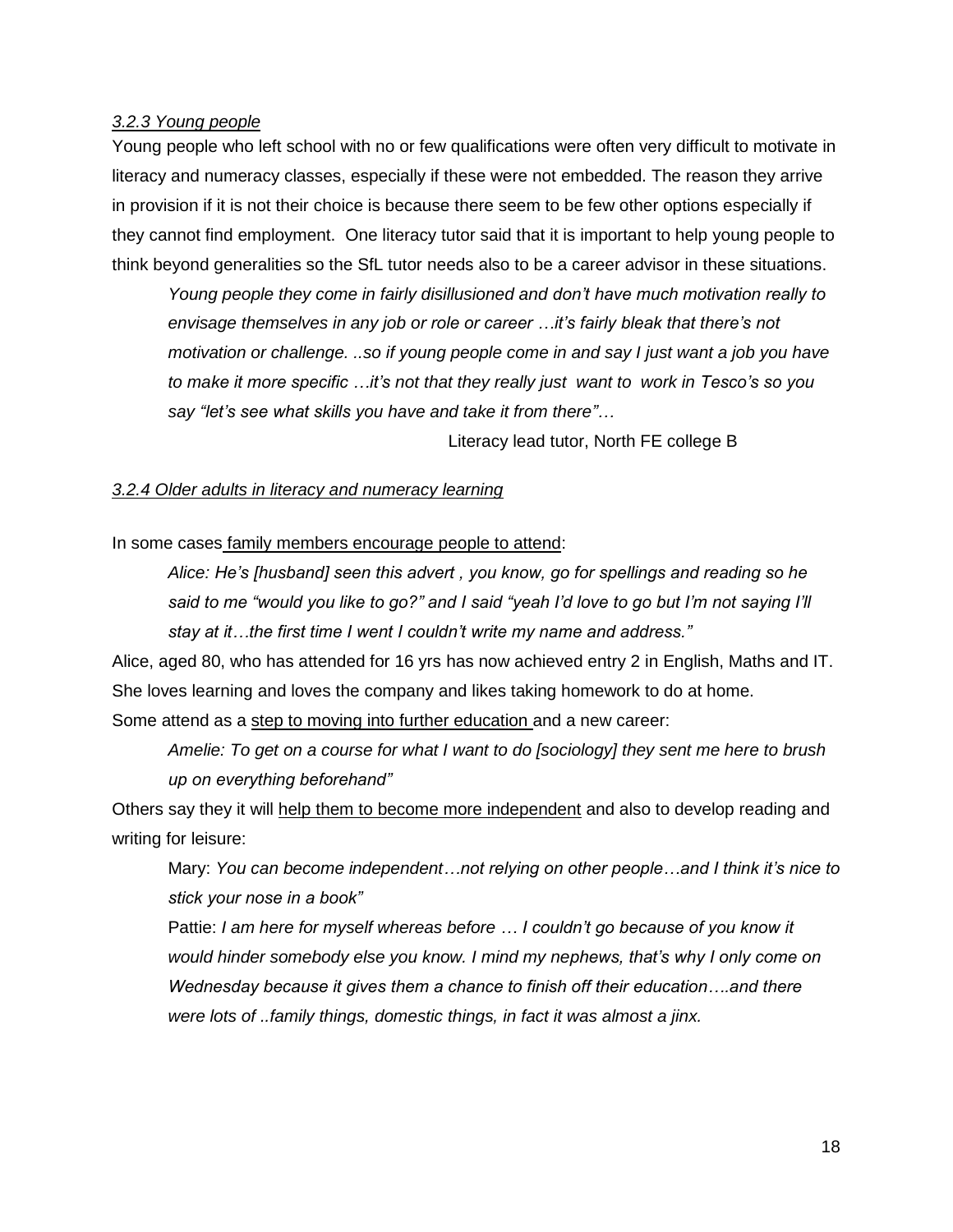Work related reasons were given by some people such as getting a job, keeping it, being promoted and performing it properly for example related to newly introduced practices and regulations:

*Some people want to work and because they can't fill in the form they need to learn because of that.*

Some have been encouraged by employers to come:

C*: I was struggling at work reading job cards and that so I asked my boss and he sorted it all out….he got it in touch with college.* 

Chris's tutor came to the workplace then later he felt confident to attend evening classes at the college. Chris also had very personal reasons for wanting to develop his reading and writing:

*"I was struggling to read my letters, you know the private letters what I need so that 's why I thought well I'm going to have to do something about it because I don't want to keep asking other people what does this mean?*

It can be triggered by a change in life circumstances. Some people, like Gareth in his 30's, Shami in her 50's and Mark in his 60's are at a stage where they are ready or they need to change direction in their life and start with the basics:

Gareth: *To me it's a new step in another direction because I've been on a building site half my life…. and I'm going into youth work now…*

Shami: *Find nice job because I'm sewing in a factory now …you know my legs is not right. My husband died six years ago…I can't be paying bill all.*

Her neighbour phoned the college for her as she could not communicate well enough in English. Mark: *I had an accident ..I can't really farm now you know. …I don't know what made me go, just something..it was just looking at the wall [in hospital] , thinking what else can you do, you've got to do something else.*

Some people join as a first step after a difficult period in life to build self esteem:

Emma: *I don't want to go into my personal details , but it's only now I'm building more confidence for myself and doing voluntary work, so it's all to help me on to try and get a reference to go on into part time work.*

Emma started in NC provision and has been coming on and off for several years and now is ready to take Level 1 English and Maths. E.

Any one individual may have more than one or multiple reasons for re- entering learning. Sadie, like many other adults, had multiple reasons some related to work and some for personal development. Re-entering learning may help as follows:

a) to manage better: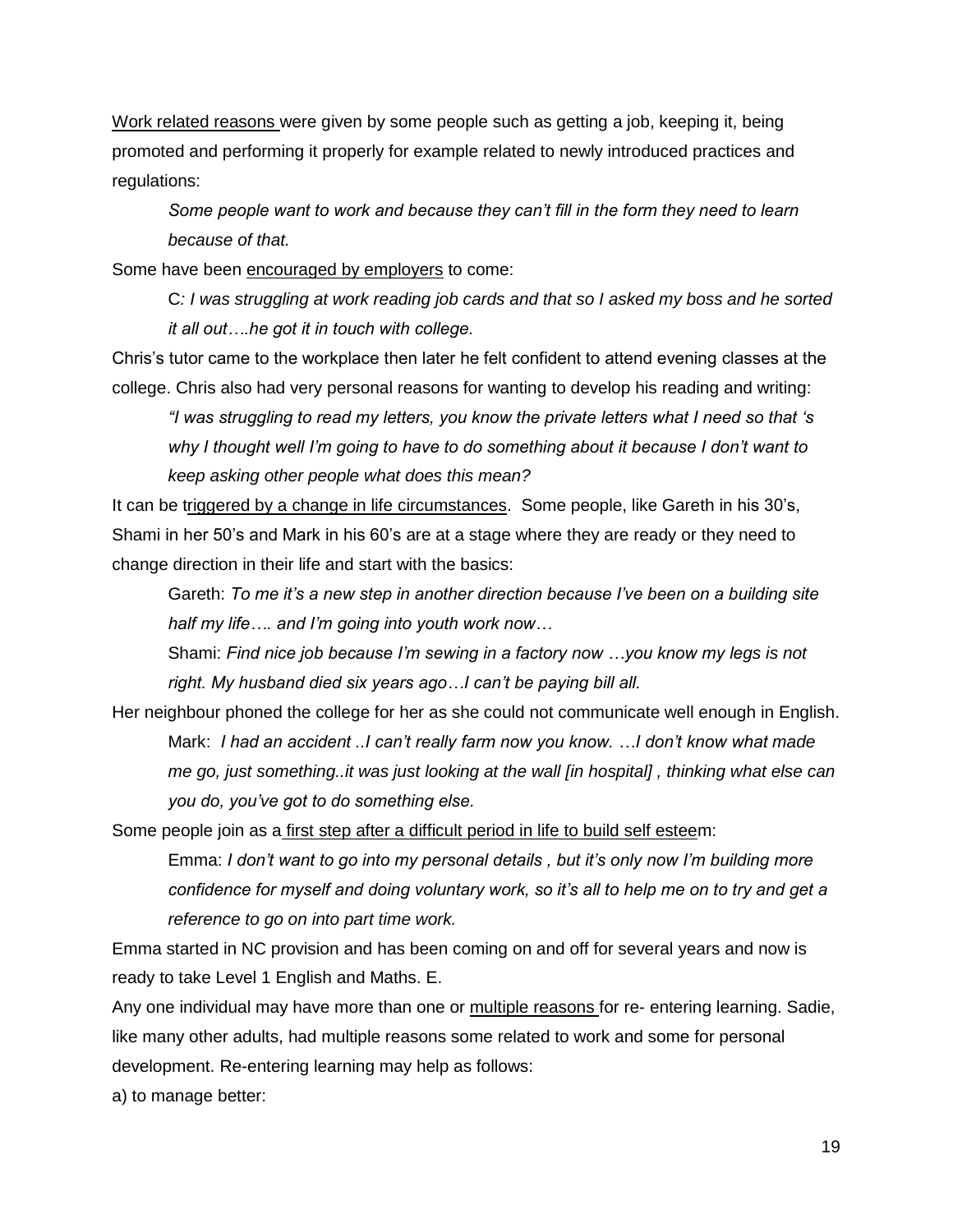*I just thought, "I'm thirty , it's time I got my finger out..I don't just want to get by anymore. They've [the factory where she works] been taken over by a massive firm and they're doing everything by the book, rules, health and safety, paperwork left, right and centre…it's like every time we do like a sample of curtains I'll have to write exactly what I've done with it, so I can …if the order comes through say in six months I can look back and see how I've made it, what cottons and fabrics I used….*

b) to understand and protect her rights:

*"The new firm came in and they were banging everybody with disciplinaries…Now first one I just bowed down to, the second one I thought 'been here thirteen years…are they trying to get rid of me because it cost them more".* 

Her brother explained everything but she wanted to feel in more control which then led to an important decision.

*I'd seen this leaflet that you get from college through post about Line Leader which is what I want to do. But then I thought , well I need to sort my English out first."…so that's how I ended up here.*

c) To develop herself intellectually:

*"I just would like to be cleverer".* 

d) To gain a qualification

*"I'd like to gain a qual. To say want I do, what I can do"...*

### *3.2.5 Homeless organisation clients*

The following are the range of reasons why they (clients) started their courses most of which were also given by adults learners in college provision. By the same token many of the reasons given above can be related to the reasons given by this organisation cohort. The difference being that the current social conditions of these clients put them in a different provisional context than most adult learners, where basics skills' learning was not the main priority.

### Reasons related to health and well being:

For some the social reasons were stronger than to gain learning outcomes whereas for others these were also important as they looked to the future:

*I think there are people out there who are probably mentally ill like and they still want to get out, they have still got a life haven't they and they just want to go and communicate and socialise with people you know, um and then there are people that just want to set themselves up for a career and want to improve*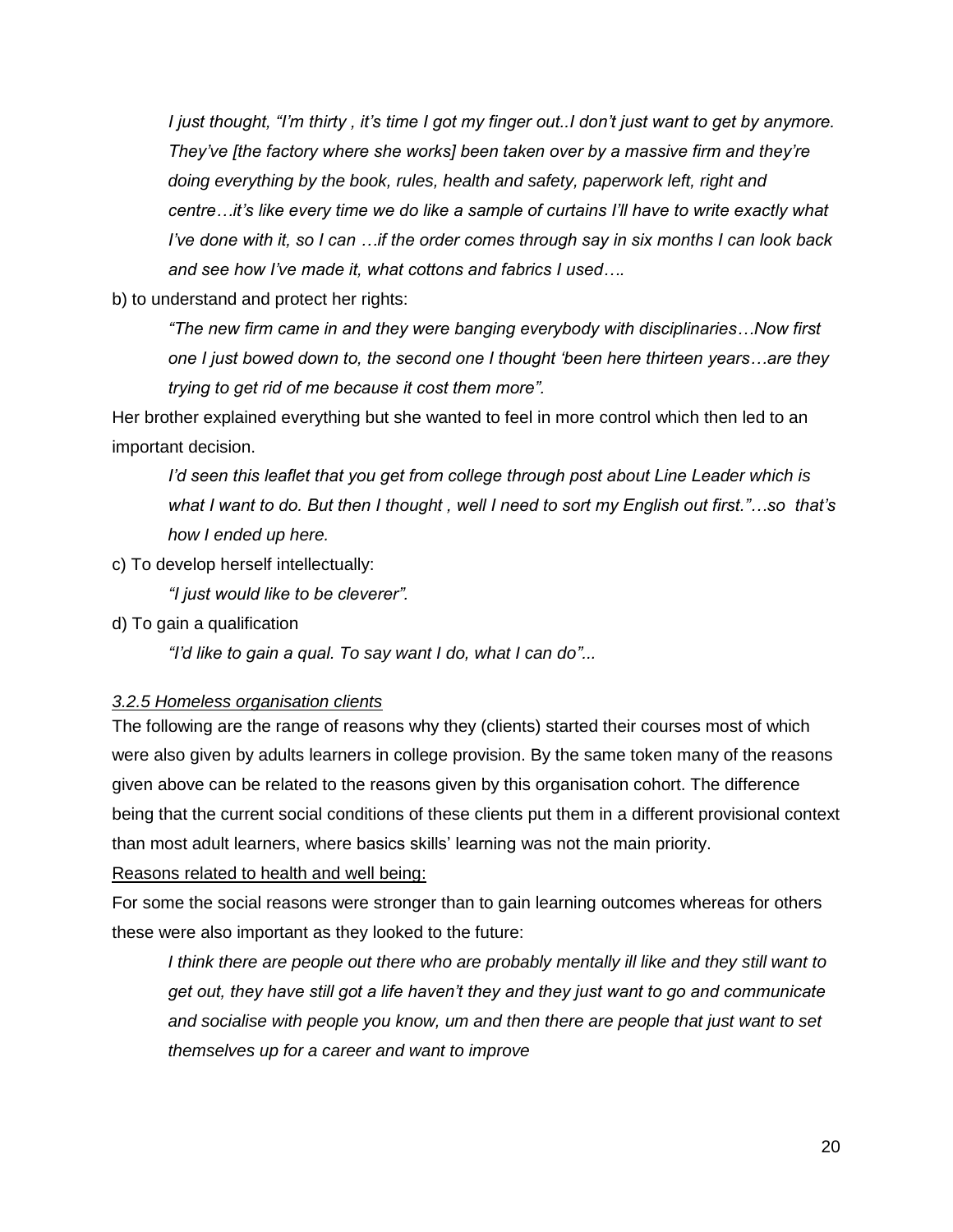*I have known people and they have got issues, they have got mental problems or whatever, they just go to college and they want to be around people to keep them stimulated, them people as well they don't want to be sitting at home…*

#### Making sense of the world

For others it is the transforming effect of the learning experience for making sense of the world: *Truthfully, no disrespect, I felt like a foreigner in my own country, there was things I couldn't read, I am walking round like an idiot, so now I have the opportunity with my tutors to learn to read, I want to learn everything, everything, give it to me, it is quite empowering […] For me it is something to prove to myself that I am the same as*  everybody else because for so many years I have been told that I am not normal, not *being able to read you know so this is my own journey*

One person stressed the importance of participating in non-qualification learning because it gives the chance to test one's self and one's abilities before committing to something larger and more demanding:

*Introductory yes I think it is important yes because it is no point committing yourself to doing something long term course if you are not prepared, it is nice to be able to do a short course and have a combination of short courses because a short course would show whether or not you are ready, whether you want to do the course and if you do want to do the course then there is the longer version you know.* 

Lastly just making up for a lost but important chance due, for example to ill health, problems at home or not getting on at school:

*Well the thing is when I left school, I left school without any qualifications and that is what motivates me.* 

### *3.2.6 Key summary points*

 There are is a diverse range of educational, employment and health related reasons that adults come into non-counting education. Some are exactly the same as for people in counting provision. The most commonly mentioned were: work related, trajectory to further education, integrate in a new country, cope with life demands, make up for lost opportunities.

 'Soft skills' of building up self confidence and grabbing 'the second chance' are very important to adults in literacy and numeracy classes, and in the homeless organisation. They are less salient to ESOL students who generally have a higher self esteem.

Any individual may have multiple reasons for entering NC provision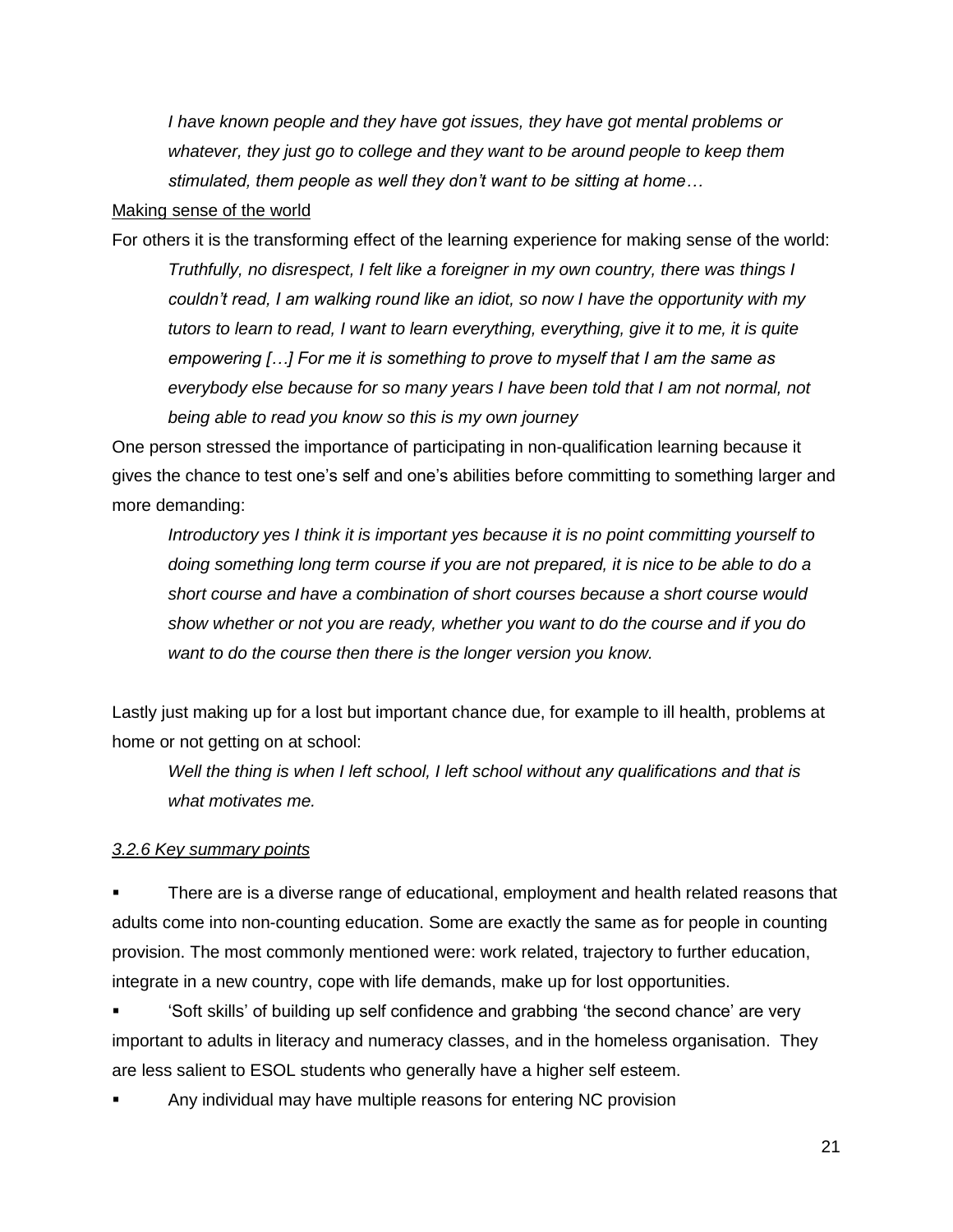Those with clear goals are much more geared to progression than those who say "I want to brush up on my skills".

 Young people who arrive in NC provision not of their own choice do so because there are few other options particularly if they cannot find employment.

 Many young people with no/few school qualifications enter adult learning for example Entry to Employment, feeling disillusioned and with little motivation.

 The majority of older adults are very well motivated to achieve their personal goals. Persistence is not mentioned an issue but rather social and health reasons are mentioned as more likely to interrupt learning.

# <span id="page-21-0"></span>*3.3 Types of non-counting courses which adults attend and delivery differences between non-counting and counting learning .*

"Type of course" is any aspect of the course such as style of delivery, subject or time/place of delivery. By style of delivery we mean the different organisational arrangements in the learning environment e.g. one-to-one tutorial, group work, drop-in workshops etc. By subject we mean the SfL subjects of ESOL, literacy numeracy or other need addressed within the context of basic skills. By time/place we mean, the reasons for day or evening classes, whether they take place at the college/ organisation main site or at a community base or any other time/place flexible arrangements made in order to work around learners needs. In relation to all these aspects we are exploring the reasons behind these choices and learners' and teachers' responses to this diverse provision.

### *3.3.1 What underpins the type of NC course adults attend*

What underpins adults choices are: *what the college is able to offer* according to its funding and resources which might affect, for example the degree of streaming or of one to one support or outreach. Other criteria affecting choices are *current circumstances*, for example if you are employed in the day you need to attend in the evening; *learning style*, for example whether you prefer a group, a drop-in workshop; *level of confidence*, for example whether you feel more comfortable in a large or a smaller learning environment . A tutor at the North ACL college found that several women aged 30-40 years had chosen to come to ACL rather than FE because it is an adult environment and less 'school like'; and *learning purposes/goals*, for example LLN embedded in a vocational subject or fast tracking to achieve qualifications as soon as possible.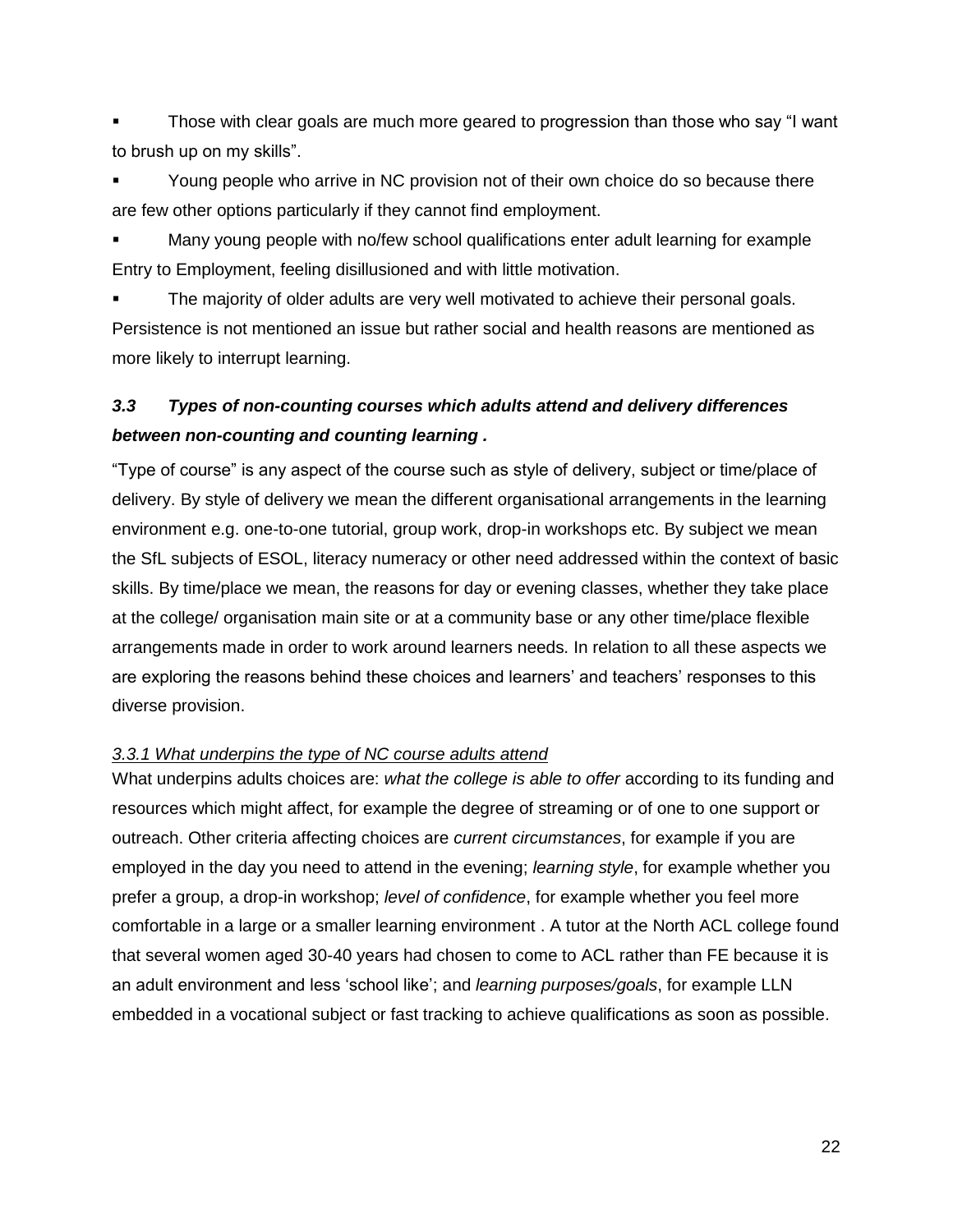### *3.3.2 Responding to adult learners' needs - different types of NC learning*

In all colleges and organisations courses are arranged to be student-centred wherever possible and there is an effort to accommodate as many people as possible. Despite this, particularly in ESOL provision there are often waiting lists. North FE college A is gradually increasing its workplaced provision but also offers specific work related provision based at college, for example for taxi drivers, who do have a work place learning base. The same college has recently been forced to cut back its community based ESOL provision. This is in order to use resources to cater for the growing body of migrant workers who are not attached to a particular community and need to be based at college. A manager at the South FE College explains how they are responding to adults' needs in their provision:

*We try and fit our courses around times that we perceive to be convenient. For instance*  [...] we have a site in the community, [...] because we have a lot of ladies, around school *times, so we base the courses from half past nine to three so the mothers can pick their children up from school. And if we're doing courses for Eastern bloc we do it in the evenings when they've finished work, so we start at times that fit in with their work patterns. If we do it at a workplace we do it after their shift or before their shift so we try and structure the courses that fit in with the individual needs.*

Manager, South FE College

Manager, South, charity organisation

The homeless organisation also goes to its clients rather than them having the inconvenience and anxiety of accessing learning elsewhere:

*… The main centres for the group work are the resource centre in Camden. Mostly we go to the hostels which all have a training room. So we really go to the clients as far as possible, either to do group or to do one-to-one. The way to engage hardest to reach learners is one-to-one because they won't address it otherwise.* 

In the North FE college, through partnership work with agencies such as Sure Start, their numbers in NC provision have increased in a deprived area where they had previously been unable to recruit.

### *Discreet NC courses*

In all the provision we found that literacy and numeracy day courses which were exclusively NC rather than mixed NC/C level were mainly attended by people with marked learning difficulties or who had some kind of mental disability though managers and tutors said these are often difficult to specifically define. 14-19 year olds at FE colleges attend discreet literacy and numeracy group classes (mixed C and NC) as part of their foundation access courses. For this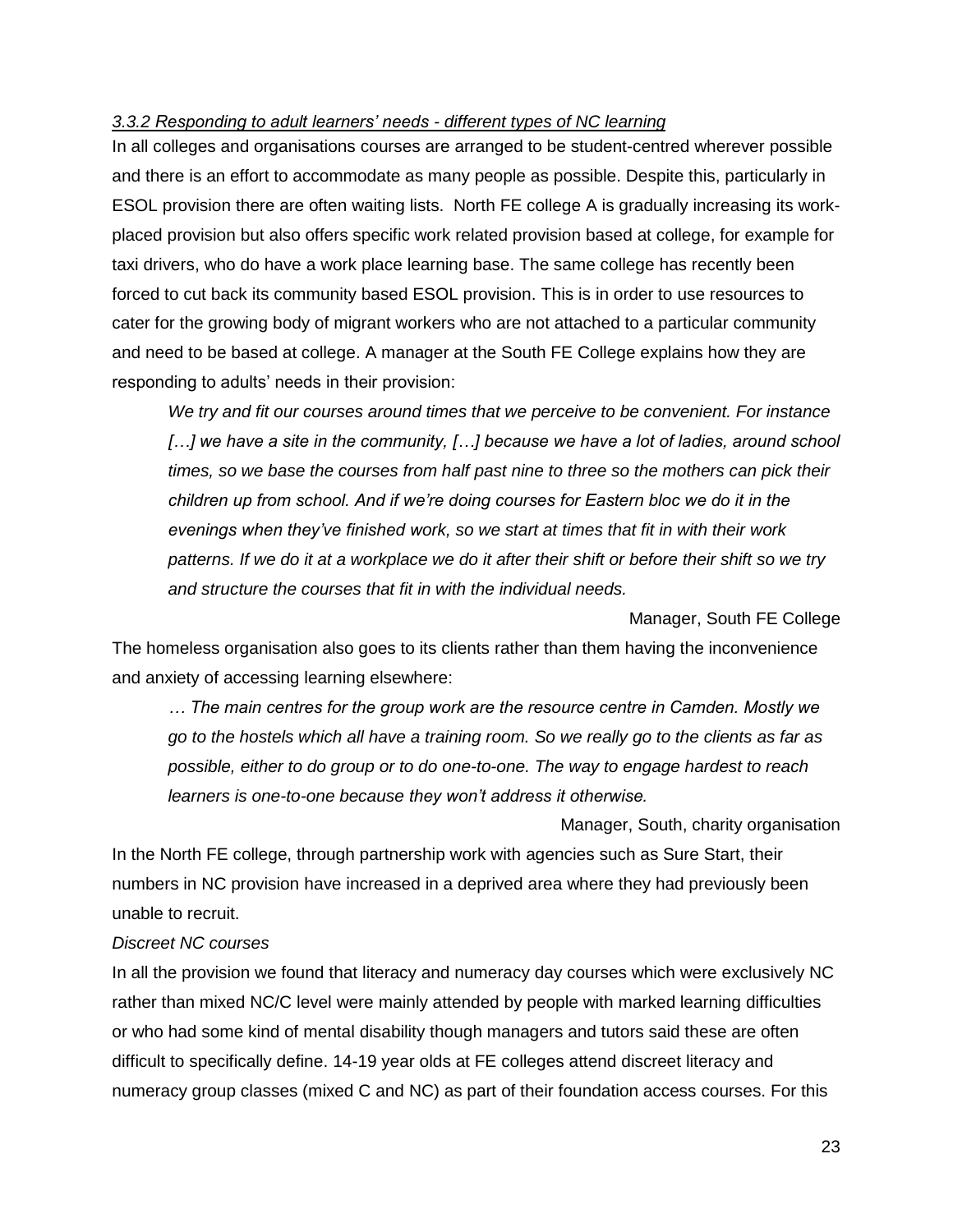group discipline issues are central for both those who are in C and NC learning. Tutors say that as they are young, disengaged school leavers they are not motivated and do not see relevance of the compulsory literacy element to their course.

#### *Fast- track classes*

The North ACL college has responded to increased numbers of people coming 'off the street' with the specific aim of taking national tests by providing 'fast track' classes in literacy and numeracy for those working towards level 1 and 2.

ESOL, literacy and numeracy fast trackers want to be helped to get qualifications as quickly as possible; this is in contrast to the slower/easier pace of ESOL community classes and NC learning. Adults in classes like these commented that the learning was not as contextualised to everyday life as in the more traditional literacy classes they had been in previously. The major focus in the fast track classes is on preparing for tests working on grammar and punctuation rather than on of individual topics of interest. The style of delivery is more whole group work and practice rather than being individual centred learning.

### *Embedded learning*

In North FE college A there was well established SfL embedded work on pre- foundation vocational courses such as health and social care, motor vehicle and administration. This had been successfully developed by committed course leaders who recognised the benefit of literacy and numeracy learning which was directly relevant to their vocational goals and personal development. This model had not taken off college wide despite college promotion of embedded learning. In other colleges there were plans to move more into embedded learning partly in order to reach funding targets.

### *ESOL*

Another interesting issue around type of non-counting courses attended particularly by the South FE and ACL Colleges is the fact that most of the delivery is around ESOL provision. Both colleges have mentioned that the delivery of ESOL is disproportionately bigger than the other subject areas. Even within the other subject areas there is an embedded ESOL aspect –e.g. literacy courses to speakers of English as a second language who have not mastered the reading/writing aspect and need to address this now. ESOL – on more individual level with NC or with those who are not familiar with the Latin script, fro example Thai v. Polish. At level 1 differences are more blurred.- 2 volunteers – 1 for general class and 1 for two who need the most support.

*Integrated learning*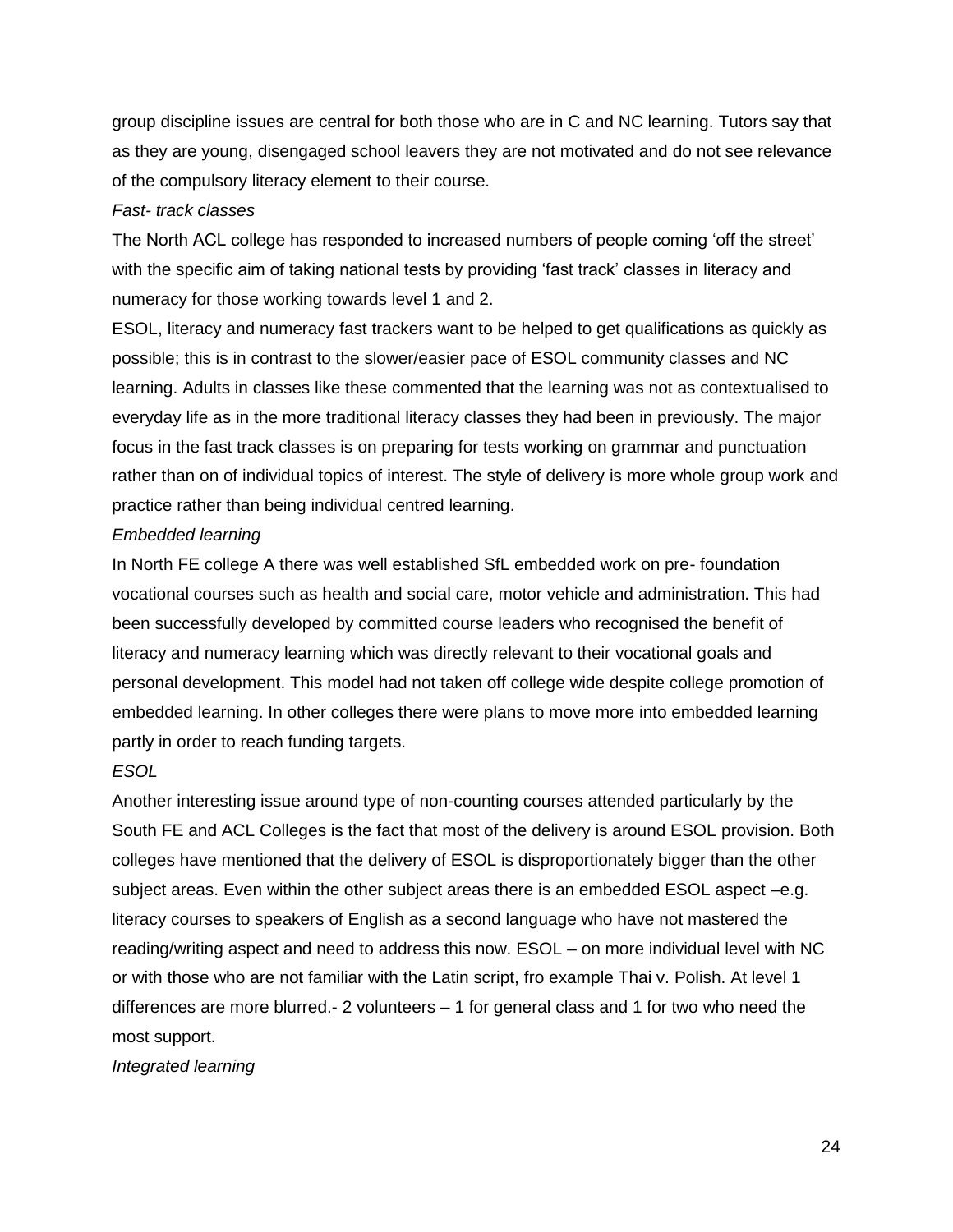The homeless organisation did not differentiate among subjects or levels because of the small number of students in basic skills which means that they cannot form large enough groups to cater for each level. After all as they stressed numerous times they are mainly trying to address the most basic of basic skills: that is confidence to engage with further learning. This can be done through all subject areas and levels.

### *Volunteers*

In the North ACL College they employ a considerable number of trained volunteers. They, with learning support staff, do a lot of the one to one work or small group work with lower level learners in mixed C and NC level learning groups and workshops. Tutors here feel that this is very important because of the size of classes and the roll on roll off system which means that people are at completely different levels:

*The difference in delivery is that with C learners there are no volunteers/ learning support. For NC learners there are lots of volunteers and learning support. Teaching mixed levels is difficult. Much is not different between C and NC – the teaching is flexible according to need. They are small groups (about 6) but I can't manage without volunteers or the learners distract each other and many can't work on their own.* Literacy tutor, ACL, North College

### *3.3.3 Delivery differences between NC and C learning*

### *Streaming issues*

In some colleges they stream for different levels on different days where possible. As one FE tutor put it: *"people get a better deal …streamed"*. However this is not always possible:

*In the college we can have that luxury but in the community we don't …because we might only be in that area once a week.* 

Skills for Life manager, North FE College A

Sometimes there is a mix in college classes to fit with people's time commitments if they cannot attend the class streamed for them. Another FE tutor explained the challenge of mixed levels in one class:

*In mixed evening classes if there is a small % NC you can absorb them but even if there is only 10% NC you cannot manage the class*

Literacy Tutor, North FE College A

### *Mixed level learning*

The vast majority of NC learning we observed or documented from interviews was taking place in mixed level NC/C classes or workshops such as in FE evening literacy classes, ACL literacy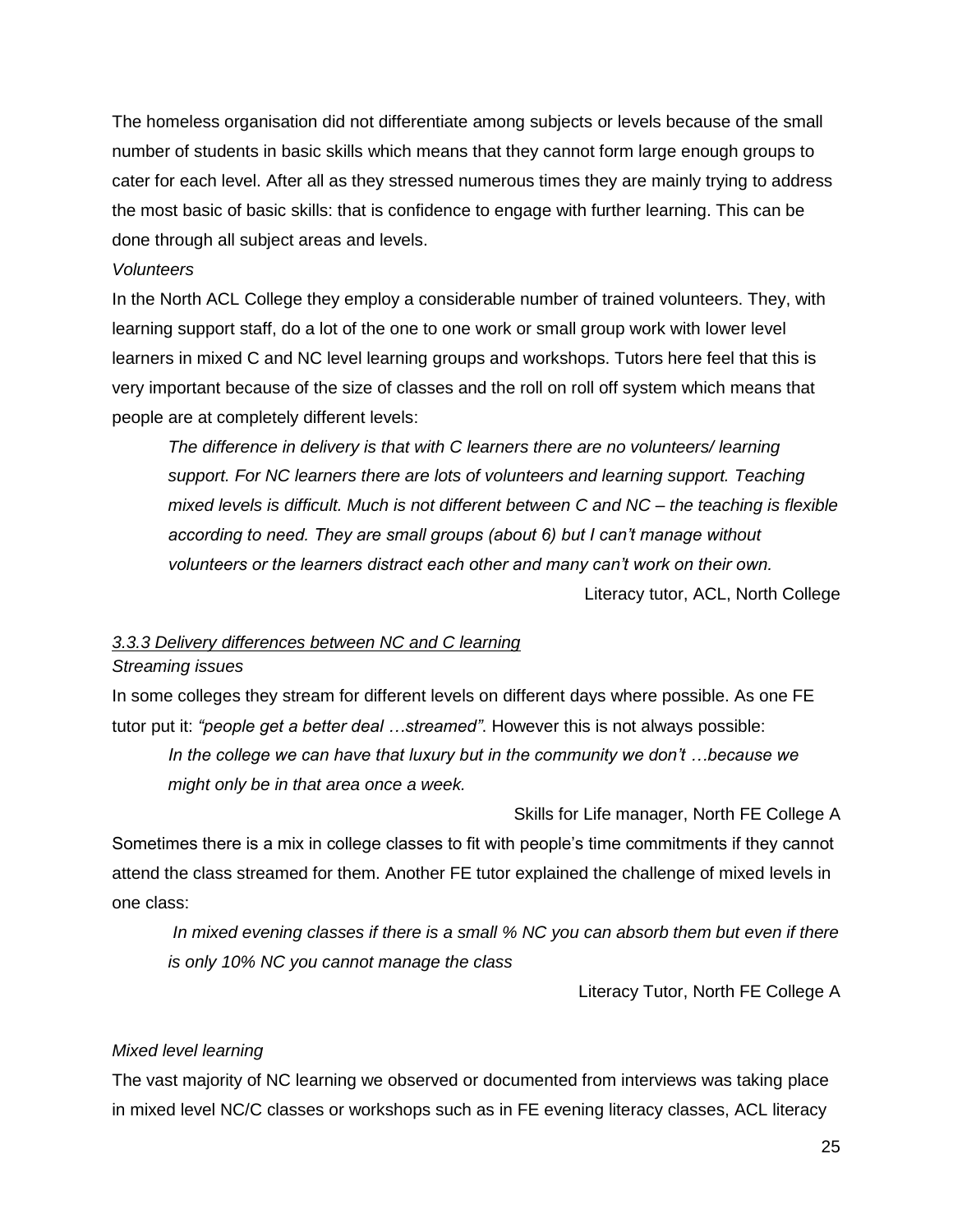and numeracy workshops, FE community based workshops and learning in the homeless organisation. In all college sites there was a mixed model of delivery of 1 to 1, small groups and workshop type learning. In the FE College with community based study centres there was a deliberate model of mixed level workshops with mainly individual learning plans and tutors giving 1 to 1 support. Most tutors thought this worked well but others said that it could be undermining for lower level students sitting next to higher level students. The adults we spoke appeared to be quite happy with the arrangement except for a 17 year old young man who would rather have been in a group with other young people. A 19 year old young man in an adult evening class had the same view but had to attend the evening class as he was working in the day.

There was a difference of opinion of the impact of 'workshop' type organisation. One or two tutors felt that they lose more adults at NC Entry 1 due to feeling exposed and uncomfortable in a large workshop site especially if they roll on later than others. Mixed level workshops present challenges for tutors in terms of differentiation and in hiding that differentiation. Tutors at the FE drop-in centres do not spend much time with adults working at the lowest level as most have dyslexic or learning/social needs and can get learning support. At pre-entry level there is more group work.

Tutors had different opinions around the question of difference between C and NC delivery. One tutor felt that there was no difference in the organisation between NC and C delivery: Regarding the type of non-counting courses vs. counting courses in the South FE context there was no difference mentioned. Others say it does differ:

*(a) "Everybody's different so I just change the delivery according to the person differentiation" [ within C and within NC].*

Numeracy lead tutor, North FE College B

*(b) I find that the NC students need more …explanation about the skills they are learning , whereas the C students tend to show more independent skills. NC students need more reiteration in a number of ways before we can assess what they've learnt. They need more 1 to 1 time and the nature of that 1 to 1 time is different. This teacher 'hides' anxiety causing tasks such as form filling within a discussion which relates to it such as booking a holiday. Literacy is more intimate, emotional and linked to everyday life for NC whereas with C students preparing for the test it is more remote.* 

Literacy lead tutor, North FE College B

*Style of delivery*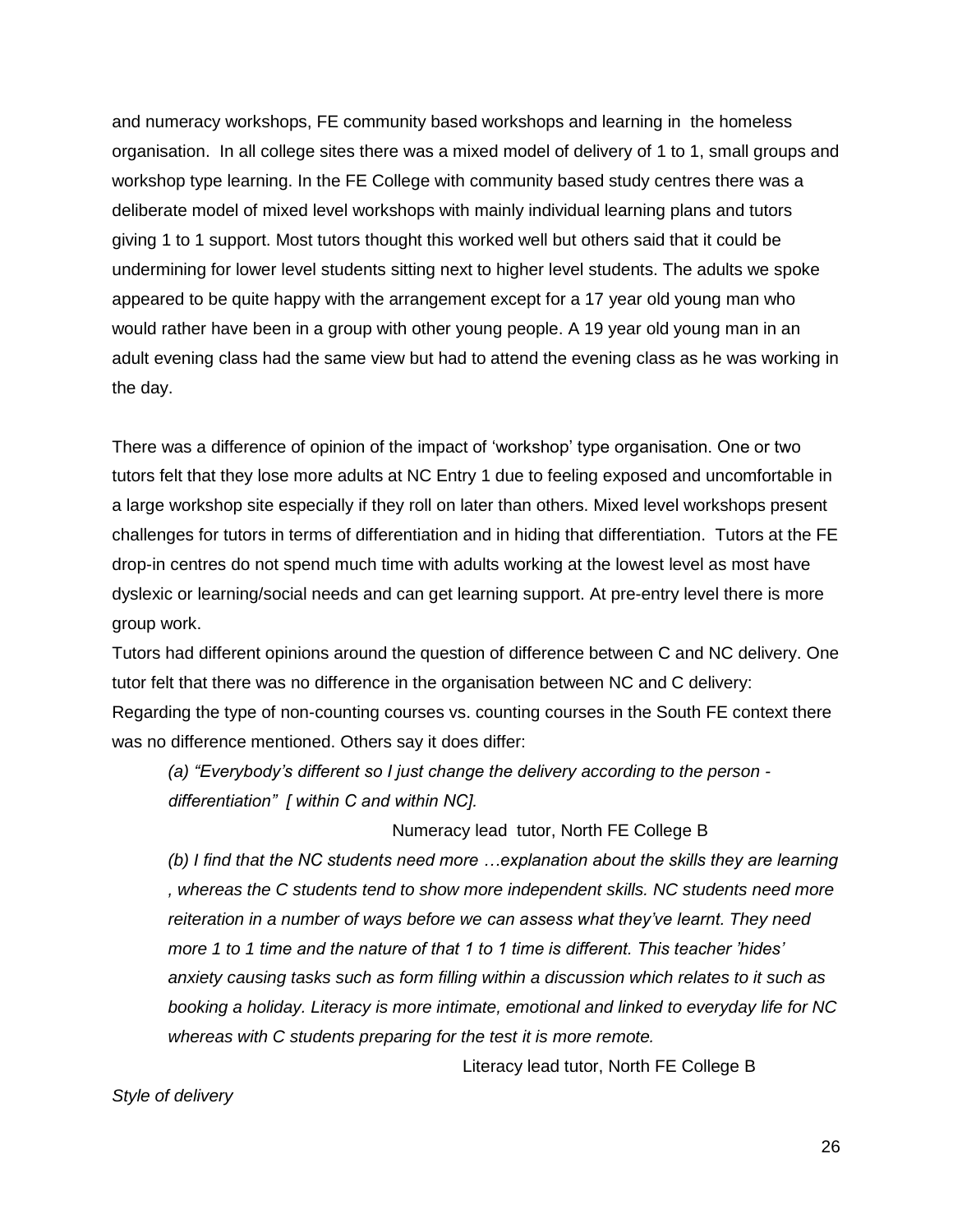The style of delivery in the colleges is dependant on the subject taught. For example, teacher led whole group work is more dominant in ESOL and fast track literacy and numeracy. In ESOL this is most commonly the result of ESOL students being streamed more and having common language learning and assessment goals at their particular level. The balance tips more toward workshop type individual learning and one-to-one support in the lower level literacy and numeracy classes –particularly numeracy though at pre-entry there is more often a group approach. Regarding organisation of delivery in literacy/numeracy classes for those with moderate learning difficulties the FE Colleges described a mixture of delivery styles that are geared to the students' needs. Contrary to what one would expect group/class work is not always the typical delivery mode:

*We support on an individual basis about 500 to 600 students and the groups are about 300.*

Manager, South FE College

### *Learning support*

Learning support is offered in all colleges for those with specific learning difficulties:

*Our courses for students with moderate learning difficulties or behavioural difficulties or social difficulties are delivered in group….and the groups will have a teaching assistant*  [...] We have students who are doing a whole raft of vocational courses. If they have a *particular need, i.e. a mobility need or they're dyslexic or they're autistic etc. etc., we provide 1-to-1 support for them.* 

Manager, South FE College

#### *Homeless organisation learning*

In the homeless organisation the learning is organised on an individual basis and is supported one-to-one, with very little group work:

*… Skills for Life is mainly one-to-one because we work with people who who've only just started to address their basic skills needs and who wouldn't want to do it in a group because they're ashamed. We do sometimes do group work: there's a course "It's Your Move", which is pre-tenancy training and tenancy sustainment training to keep your tenancy. That is always delivered in a group. Because the clients tend to be more confident because they're ready to move on and maintain a tenancy".* 

Manager, South charity organisation

#### *3.3.4 Key summary points*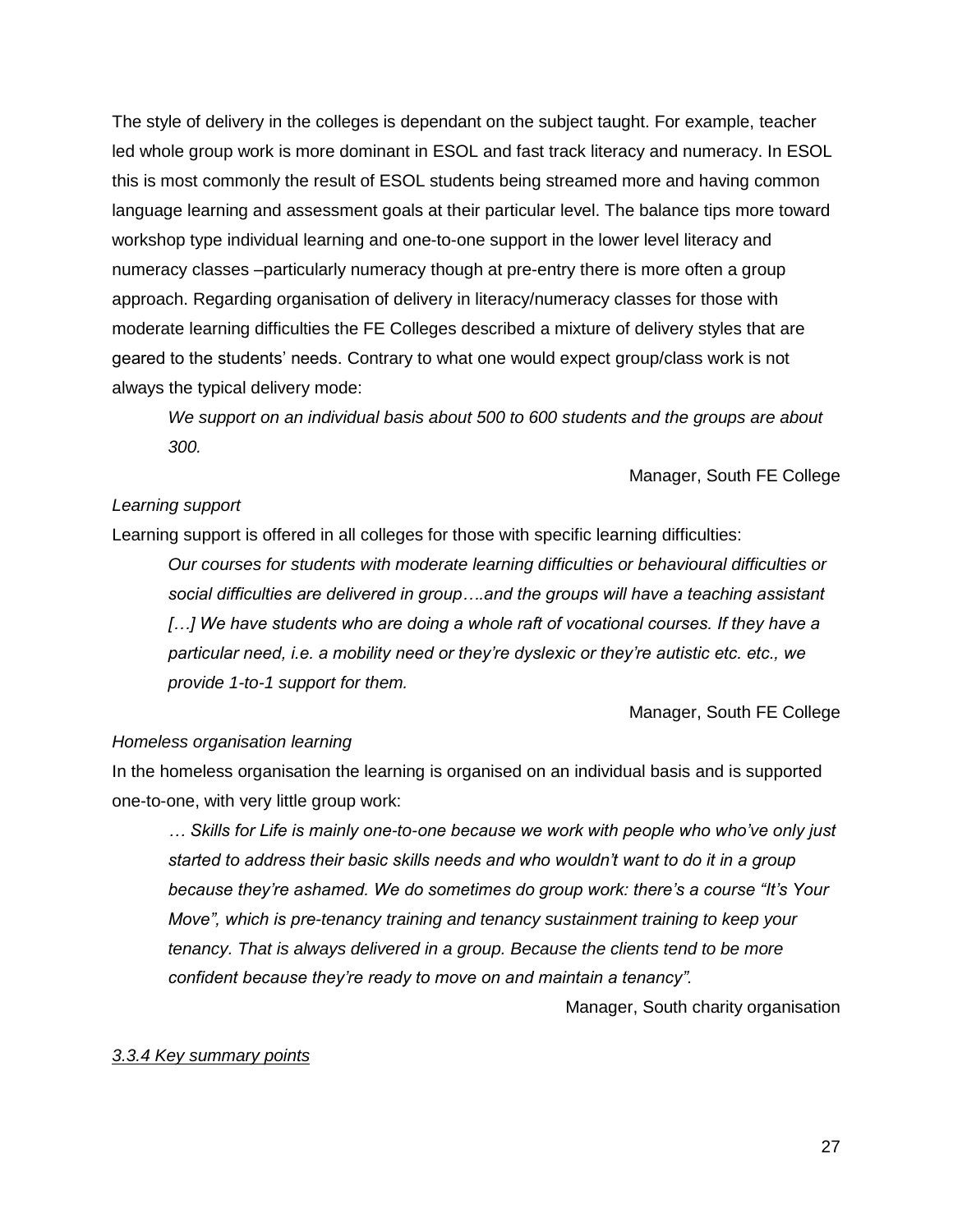All sites expressed that the difference of NC from C learning is that it responds to different learning, social and personal needs. All colleges/organisations make every effort to respond to these needs.

 This commitment builds on: what the college can offer, adults' different learning styles, levels of confidence, levels of ability and purposes and goals for learning

 All colleges/organisations go out to provide community based learning for adults 'where they are' who are hard to reach in the main site

 In the support organisations e.g. the homeless organisation, the organisation of learning is mainly around the current social needs for survival. Learning is integrated of all levels rather than subject /level specific.

 There was a difference of opinion of the impact of mixed level 'workshop' type organisation.

 The consensus is that adults get a better deal if they are streamed to level where possible

 Trained volunteers are employed only in one ACL college. There they are viewed as a vital resource in mixed level learning groups.

# <span id="page-27-0"></span>*3.4 Profile of adults who progress and those who do not progress on to counting learning*

To explore factors related to progression, we first need to ask what we mean by 'progression'. The 'profiling of progression' through adult populations is important not only for practitioners and policy makers but also to inform the theory of what drives learning. Progression routes may indeed differ among groups whose demographic characteristics are either the cause or the signifiers of such routes. These routes may be wholly through the Skills for Life framework from NC to C or Skills for Life may be just one ladder within a broader framework from which diverse individuals and groups of people make their choices. Progression to counting courses in particular will include interplaying factors from those related to personal life plans and circumstances, to responding to society trends and to the market place. Diverse groups of learning adults exist within any one educational organisation. The policies and courses offered, in response to those diverse needs, can also affect progression.

# *3.4.1 Progression linked to the reasons adults started attending courses*

We see in the above section that progression relates in a different way to the purposes and goals of each individual as well as to their abilities. For this reason most providers say they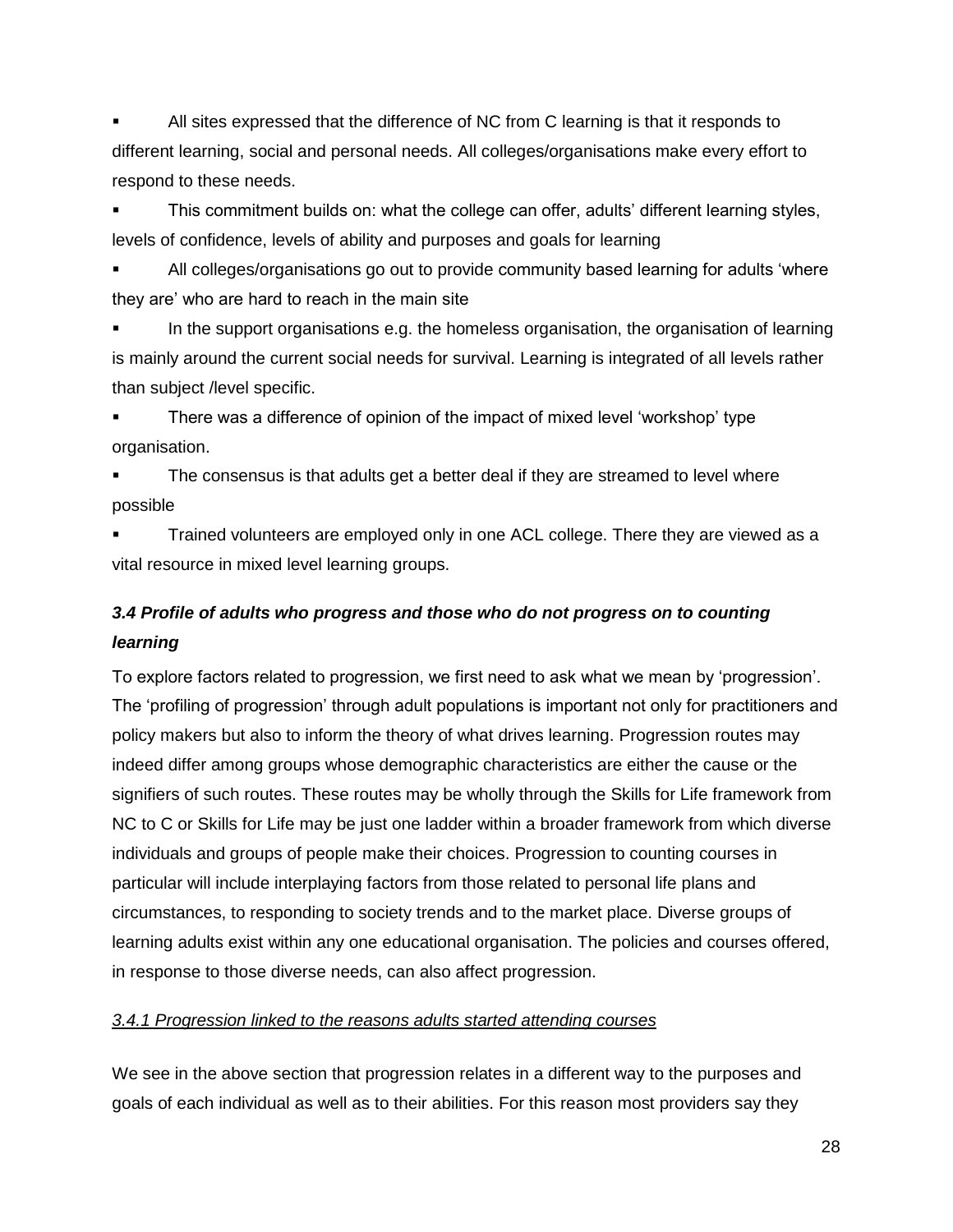could not easily categorise '*types* of learners' who do and don't progress on to counting provision:

### *"There's no pattern of progressing everyone's different really"*

Manager, out-centre North FE College B

There is a link between motivation to progress and need to progress. It is obvious for example that the goal of getting a job may pull one toward a learning path that may require qualifications and a more persistent and urgent progression route than helping youngsters at school which does not formally require anything. For example you cannot simply say that people with learning disabilities tend not to progress on to counting learning. It depends on the degree and type of learning disability. To say most ESOL learners move on to counting courses is not to give a full picture. Adults also have other differences related to, for example educational background, cultural expectations and ability which can complicate the profile of progression from noncounting to counting courses. Adults then have different defining characteristics which influence progression – these can be social, personal or cognitive or more commonly a mixture of these factors. So rather than defining 'types of people' who progress from NC to C it is more helpful to discuss mitigating factors affecting progression.

# *3.4.2 Cognitive factors affecting progression*

All providers stated that people who have marked learning difficulties or learning disabilities which are also cognitive difficulties are not as likely to progress from NC to C.

*Some students are not able to [progress], particularly adults with learning difficulties they reach a ceiling where they're not able to move into counting […]* 

Manager, South FE College

Those who are maintaining their level of ability in literacy, numeracy and language learning rather than progressing, or who have plateaued after initial progress are the least likely to progress from NC to C. A numeracy manager/tutor said that people with short term memory problems take longer to progress in numeracy than those with longer term memory. She said that many adults plateau at entry 2 Maths and will tend not to go much further. An ACL literacy tutor spelt out the consequences for some learners:

*It's very difficult for those who've plateaued – they've done everything that is available free and there is nothing else for them and now you have to move them out after some*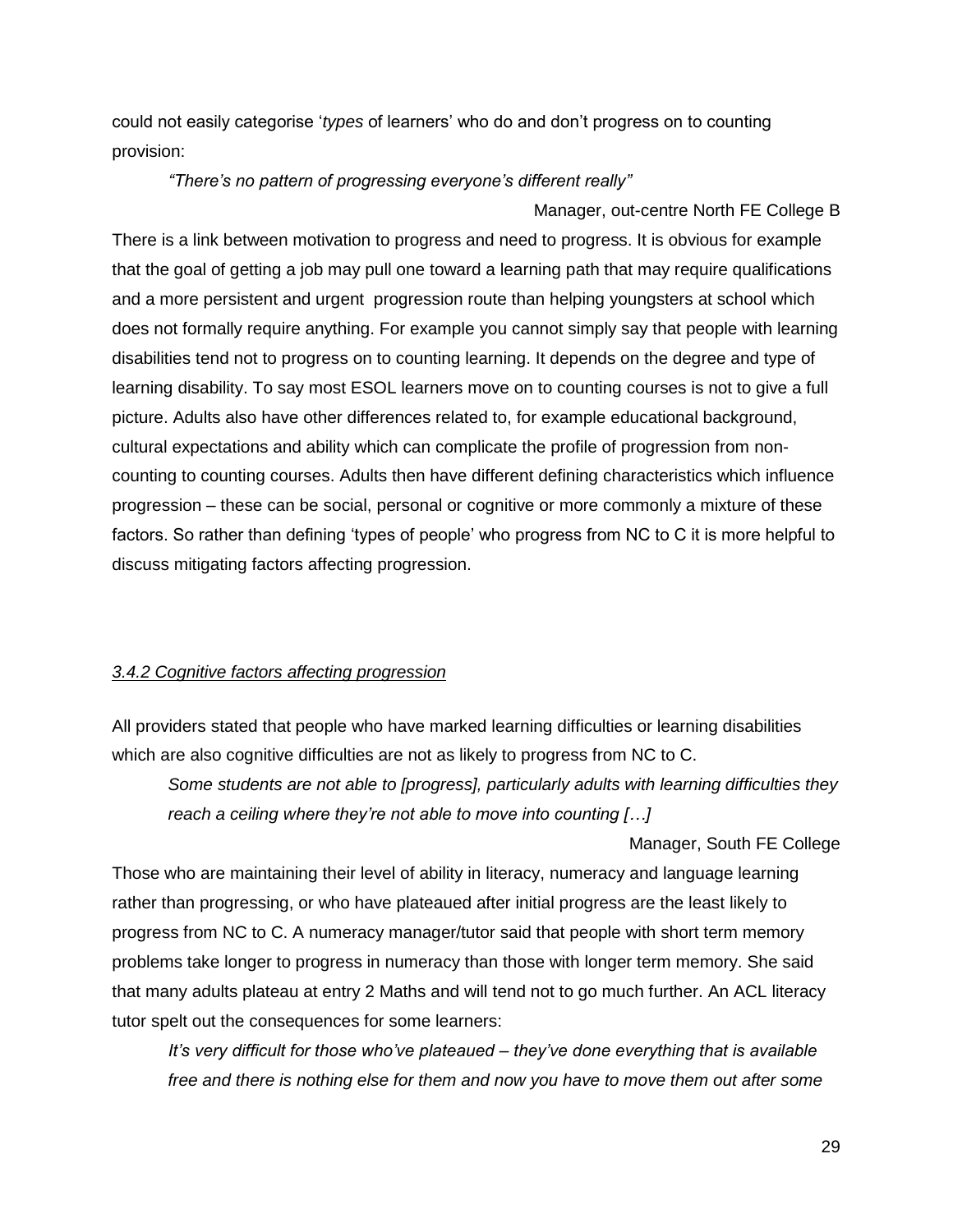*time , not to work but to nothing,. LSC don't fund sewing anymore, keep fit etc so there's nothing for them to do.*

### Literacy Tutor, North ACL College

Many individual learners have different cognitive abilities for literacy and numeracy and most learners have spiky profiles. A tutor said of adults in her E1/ 2 literacy class:

*Some students are fantastic on computers, they know all the basics , can use power point, publisher logging on and basic word processing…they could progress to a IT class "There are other ways of progressing" eg a student who has gone to a NC criminology course and computers for beginners.*

### Literacy Tutor, North ACL College

In FE community outreach and in ACL in particular, where there are larger numbers of adults in NC learning, there are situations where people are maintaining their skills levels or plateauing where it is not felt by tutors to be appropriate for them to be pushed to progress. For these learners their NC learning is vital to them socially and practically as a citizen. It supports their everyday living linking literacy and numeracy in class to their everyday life demands such as money, bills, forms, health leaflets etc. For many adults on NC courses who have been in college for several years, it is their only free learning entitlement and option. Some of the FE and ACL providers have excellent facilities and learning support for those with learning difficulties.

# *3.4.3 Social factors affecting progression*

### *Turbulence and turnings points*

In the homeless organisation the profile of learners who progress to counting courses has to do with their lifestyle and turning points in their lives rather than demographics or other well-defined factors. More specifically those who progress are:

*the people whose life is stable enough, because a lot of our learners, their lives are quite chaotic, they don't have the stability to be able to engage in structured learning…* 

Tutor, South charity organisation A different insight into how learning may be the turning point in somebody's life rather than the product of a progression path is given by the homeless organisation:

*.. we also think that if somebody has a chaotic lifestyle and they can engage in learning that that then helps them to have a more structured lifestyle. So it's not one or the other, it can work the other way, that learning and engaging in learning in a structured way can support somebody to sort out other things in their life.*

Manager, South charity organisation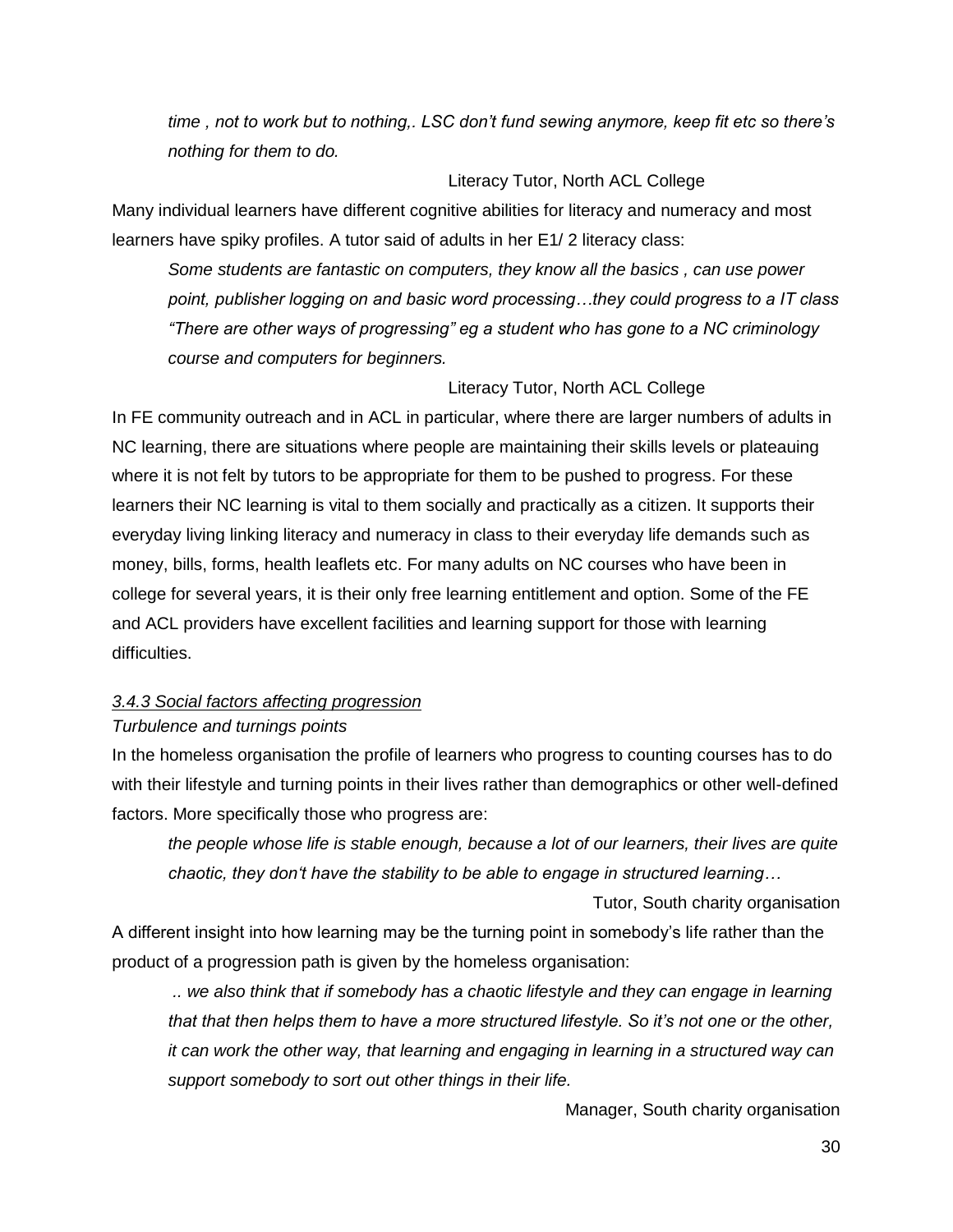### *Interrupted learning*

Interrupted learning or 'dipping in and out' (Barton et al 2006) which leads to taking longer to progress is more, but not exclusively, prevalent at lower NC levels. Examples include the need to work to save up for Christmas, pregnancy, illness in the family, depression. In these situations family matters override learning matters. This seems to be gendered; many women with families come for a couple of years or so then need to take a break for family reasons or to earn money. The college has no control of this kind of outside factors and Skills for Life progression is not the main goal of many adults who are learning. All providers mentioned that a small minority of adults do just 'disappear without trace and there is a limit to the amount of follow up that is appropriate with adults.

*Sometimes I worry about people who disappear maybe for personal reasons – family, work. I phone a couple of times but not after that. I don't want to appear pushy; these are adults and what right do I have you know to be phoning them and saying get back to your English class* 

Literacy tutor, North FE college B

### *Related to employment*

People who do move from NC to C are mainly those who have re-entered learning for reasons related to their employment or to gaining employment, many of whom are women returning after their children become less dependent on them. These include classroom assistants, care assistants and people with vocational NVQ's who want to go a step further. Many people interlace discreet learning with work learning and achieve progression in both:

*It might take years to progress to level 2 but in the mean time they are progressing at work, in their reperoire of learning getting a promotion or doing a trades course.* 

Lead tutor, North ACL College

In the North FE college A there have been a "good percentage" moving from workplace tasters into accredited learning at college. Some ACL providers reported that there has been a significant number of people who "come in off the street" wanting to take national tests. Most of these people are starting at a C level but some start at E3 and progress.

### *The comfort zone*

Several providers mentioned 'the comfort zone' as a social factor that relates to progression. Some adults who come for social reasons and who are enjoying learning for its own sake can get over attached to a particular tutor, learning group and place and can find it extremely difficult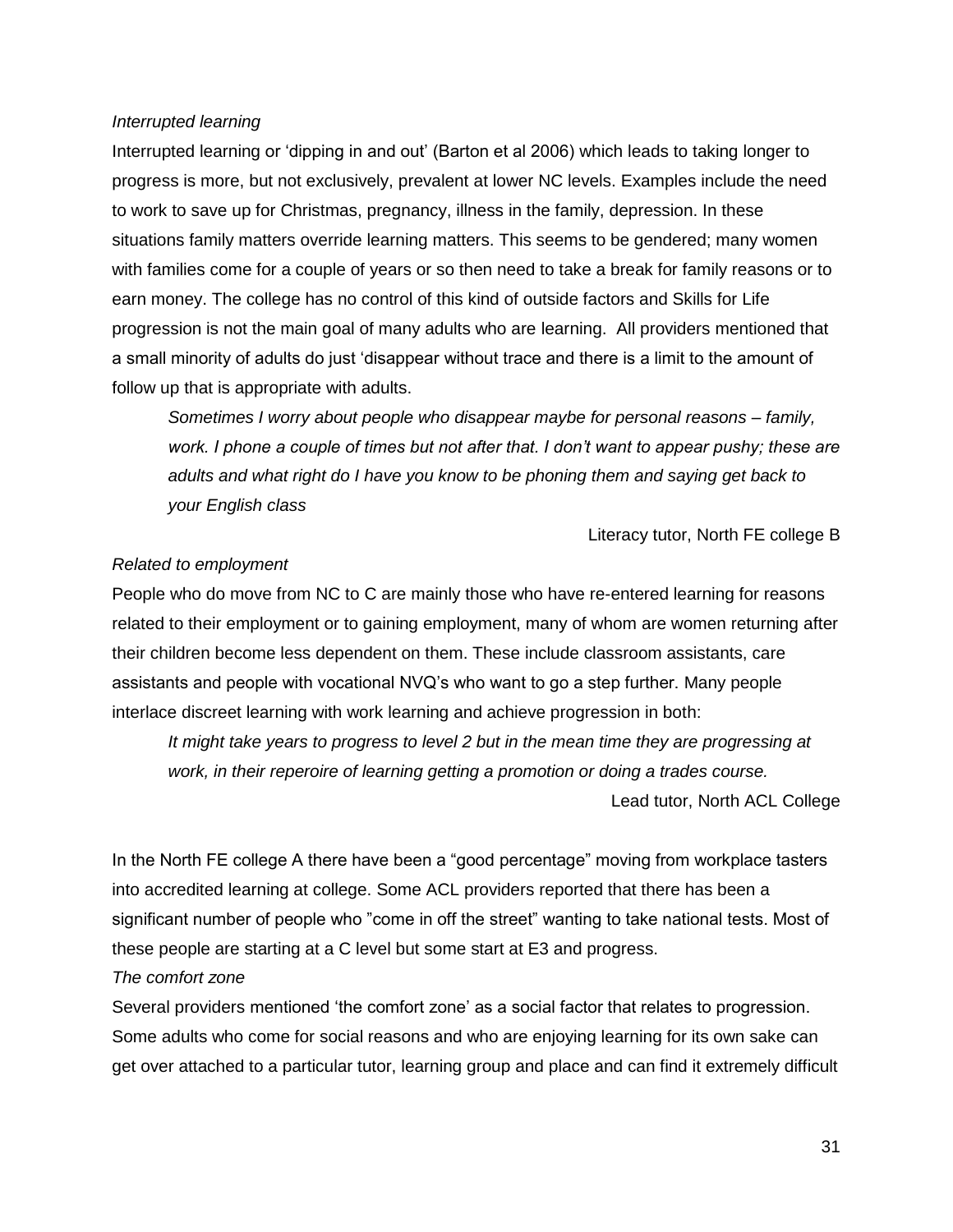to move out and on into a different learning environment. Most tutors seemed aware of the need to address this.

### *Adults re-entering learning – stepping stones*

Some people who enter access such as Fresh Start or foundation vocational courses later in life are likely to progress from NC to C as they see this a 'first step' and want to carry on as far as they can even if their goals beyond learning are not yet defined. Some of these adults have held down jobs for years but covered up their basic skills weaknesses. Having seen adverts or campaigns on TV or heard on the grapevine or been offered the chance at work many of them progress steadily from NC to C.

For some re-entering learning may not be seen by them as a stepping stone but rather as a way to reach a particular learning goal. Some may come in at entry 3 and have the skills but need to 'get up to speed' again before moving on, as one FE tutor put it "*like riding a bike once you've learnt you just have to brush up*."

Tutors gave the example of medical secretaries, people who come from work to do a customer care course or to brush up on their Maths. Many of these people will not necessarily progress into C Skills for Life even though most have the ability. Some boost their skills for work purposes or to go on another course which is not Skills for Life such as Spanish or Sociology. Those who move to C at the outset are often from an NVQ or training background and just want a level one or two certificate in English or Maths.

*Social factors related to ESOL progression* 

In terms of demographics / social factors the providers report that there are larger numbers of men ESOL learners that progress quickly from NC to C for reasons linked to the labour market. However NRDC studies with other providers (see references p.81) show that women asylum seekers and refugees and increased numbers of younger women of established ethnic minorities, well educated in their own countries are fast tracking from NC to C unless they are ESOL students with a language/script obstacle to overcome. Those with literacy needs, i.e. the least educated or those needing to learn a different script take longer but do progress. The speed of this depends on the education, language and study skills adults bring with them into learning.

*Usually the men progress. The Eastern bloc countries are very motivated to achieve, they need to achieve and get a job, the motivator is that they need to earn a living and they need to progress in their job. Whereas the Asian ladies […] they're not encouraged to progress […] and do not practice at home.* 

Manager, South FE College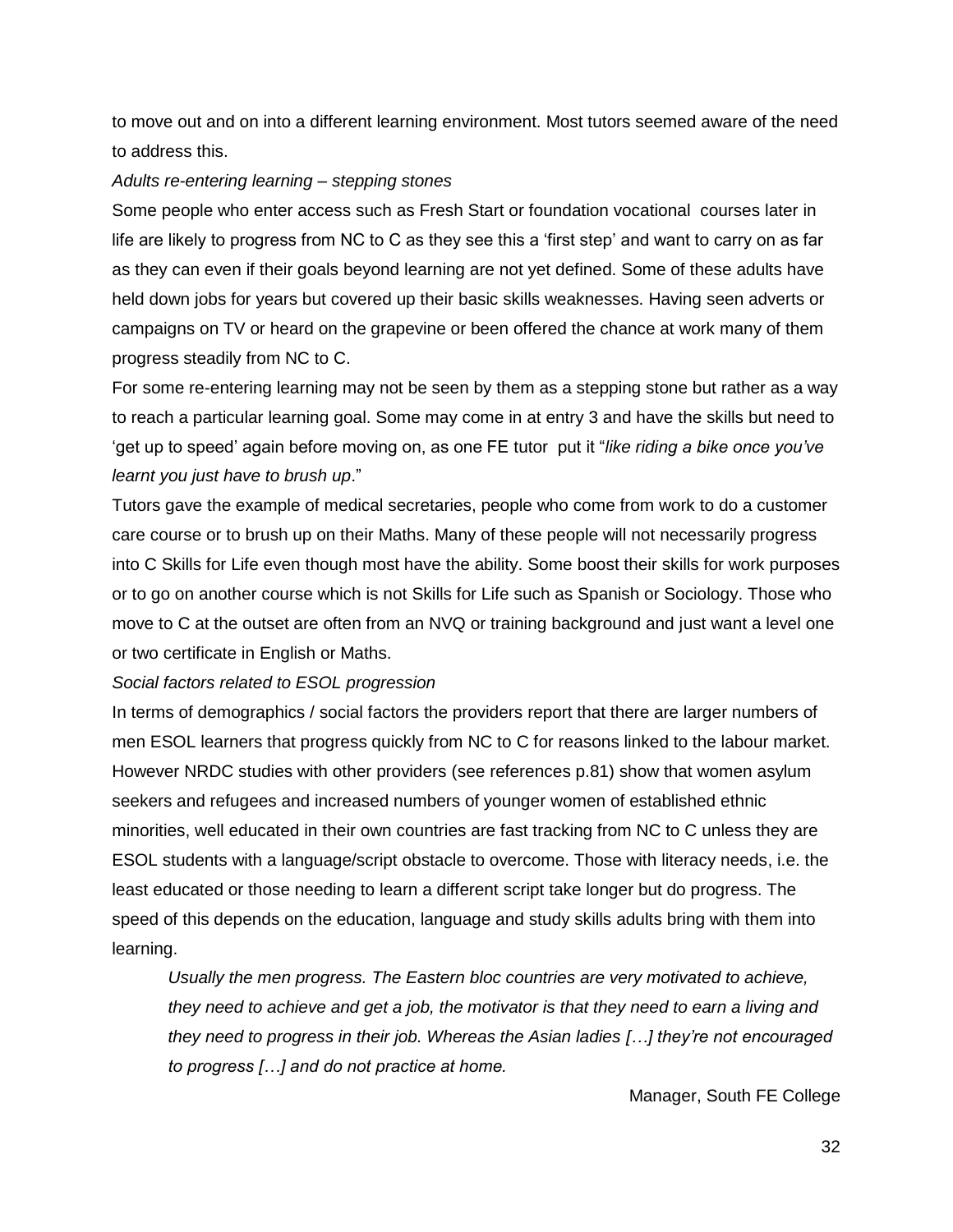Cultural traditions do still disfavour some women moving on from community based provision or NC College provision into C and vocational learning but for others it is their individual choice to stay at home. However NRDC studies (see references) have shown that there are many ethnic minority women who do move on in learning when the time is right for them. An example in this study is Shami in her 50's, who was recently widowed, who has re-entered learning in order to get a better job now that she has to be the breadwinner. Particularly less educated women who come for social reasons and to help their children rather than for work are less likely to go from NC to C as they don't need it to survive.

Another aspect of progression can be related to age and the academic background:

*[Those who progress] seem to be younger and academic so they kind of want to go on. They obviously have an academic background in their own country. The ones that stay at the lower level are slightly older, probably more settled, they're doing English more, as I said, to get by.*

Tutor, South FE College

The importance of previous academic experience was also mentioned in other sites. For example one manager in the North FE college A mentioned the issue of progression from ESOL classes.

*Most people in the ESOL classes we covered have finished secondary school so they do not really need basic skills so won't go to a literacy class unless it's for a specific reason. There is a need to look more at ESOL progression.*

Also a tutor explained the link between need and motivation to progress of some less educated ESOL students.

Some ESOL students as soon as they reach a level of function in Literacy they don't *want to continue in more than Level 1 courses because they've mastered English enough to function every day and they don't perceive the need. Usually the higher level courses for ESOL are mainly those that want to achieve either a University place or employment*

ESOL tutor, North ACL College

*Social factors related to young people's progression*

The North FE colleges reported that young people (16+) who are not willing 'learners' tend to see college as an extension of their social lives a this stage.

*Many young people who have not achieved from school and are from the most disadvantaged backgrounds come in depressed, unmotivated, disillusioned, feel it is bleak and don't envisage themselves in any job/career so don't easily move on.*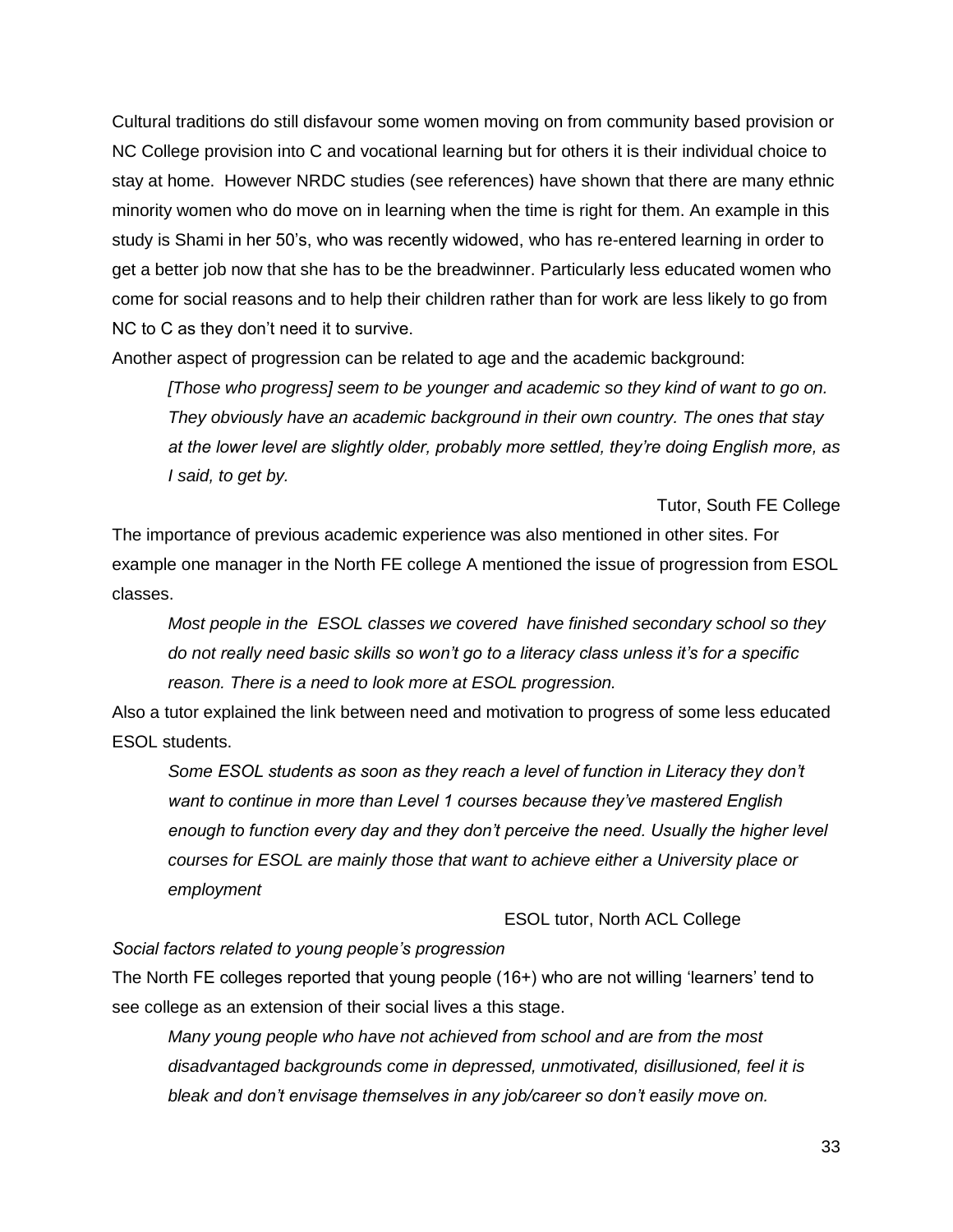However there are young people who have messed around at school but quickly come round to realising they want to get on.

*Lily, she was thrown out of a local school and she's been one of the best students this year, absolutely wonderful, really learnt, got down to it and she's doing an NVQ level two in business next year."* 

Tutor, North ACL College

Literacy tutor, North FE College A

The same tutor felt that what makes this possible for young people is being treated with the individual respect that they felt they had not had at school in a large class.

Most providers said that older adults who drop off for social issues are much more likely to come back into learning within a couple of years than younger people whose priority is money and a job. However they said that older people are much less keen to progress into vocational learning. Staff feel there is a tension between their agenda as older learners and that of the SfL agenda which is pushing for progression into vocational learning.

### *3.4.4 Types of progression*

The SfL framework is one route for progression but there are others. People progress sideways on to other courses rather than up a level sometimes such as on to a computer on-line course or a student magazine group or a local history course. Some E3 (not E1/2) are doing counting with non-counting courses like English, Maths and computers.

Adults often learn and progress in different places at one and the same time.

*"In the evening literacy class people are doing lots of other things not just going up the ladder at the college - NVQ through other colleges, training at work, access courses elsewhere. Skills for Life at this place is just a part of the equation."* 

Many, particularly migrant workers, leave ESOL/SfL learning once they have got a job and asylum seekers sometimes leave to join friends who are established in a different area. Those that remain in ESOL learning will not start thinking about options beyond ESOL until the beginning of Entry 3. Some tutors do feel that ESOL learners can get unnecessarily held back by a lack of language awareness of some vocational tutors who wrongly believe that ESOL students at this level will not manage the language of the vocational course and/or by ESOL tutors focus on grammatical correctness and the over stringent and narrow standards demanded to pass entry 3 ESOL which ESOL tutors feel to be of a much higher standard than Entry 3 literacy as it involves more writing.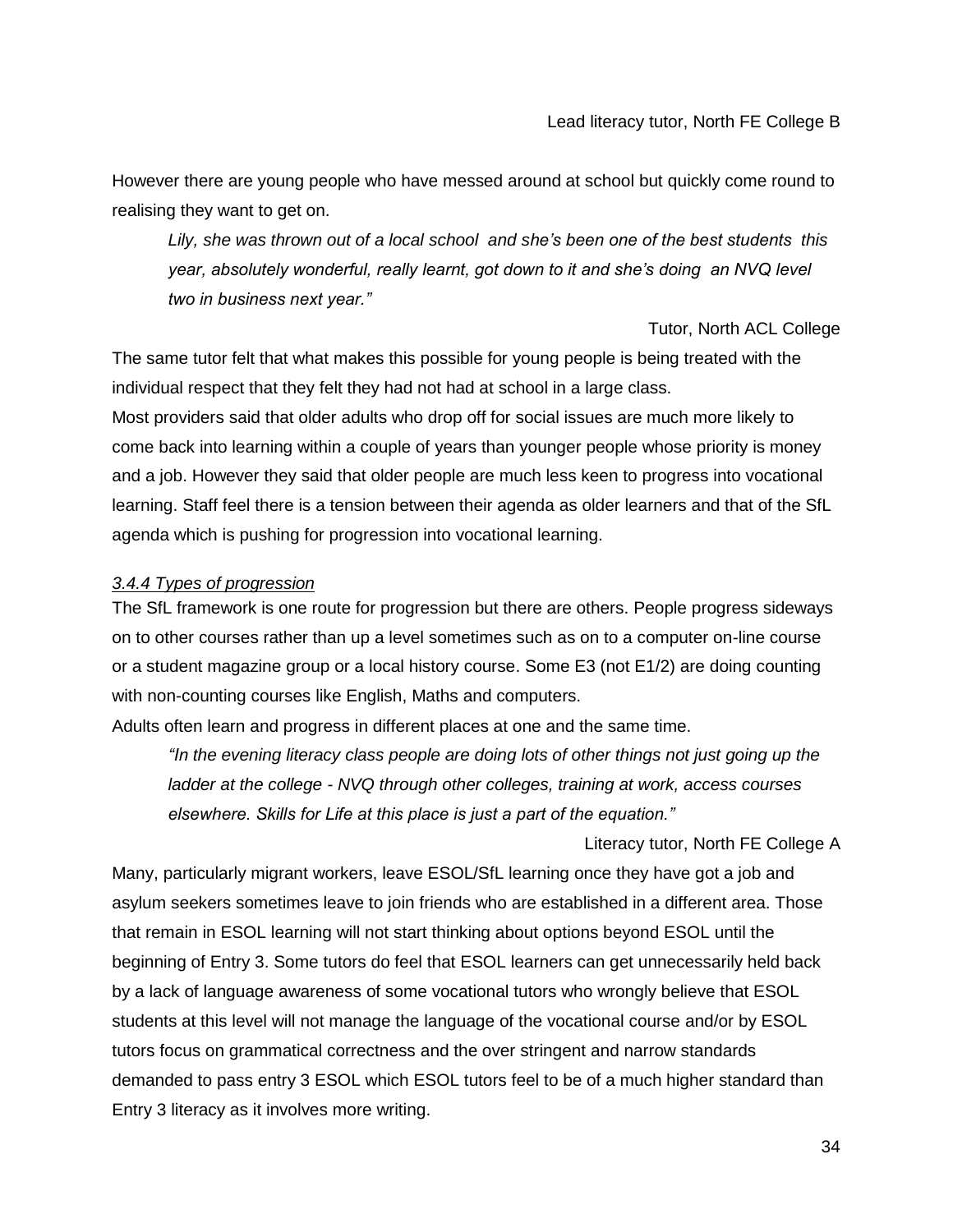### *3.4.5 Perceptions of progression*

Although this question is phrased from a quantitative perspective, the qualitative data raises some interesting insights as to how the progression of the students is perceived by the providers and teachers. For example, whether progression is perceived as satisfactory given factors which work on a micro-level and which cannot be reflected by official numbers. Also there is an insight as to whether progression is perceived as necessary past certain levels and how personal aims do not always involve the type of progression set by government aims. The general comment from all organisations is that *most of* the students of non-counting courses tend to move on rather than not. This does not always mean moving on to counting courses; the higher the level the more factors enter the progression equation. For example in the South FE College it was reported that about 5% drop out, 20% stay in the same level and the rest (i.e. 75%) moves on in some way. Seemingly the progression 'rate' is perceived as satisfactory in this college at least by the teachers:

*Progression... I think our students have always done that anyway. Obviously you have some that go off and you lose, like find jobs, I think most of ours keep wanting to progress.* 

Tutor, South FE College

*Some learners leave rather than progress on* [in SfL] *because they got what they wanted, brushed up on their skills or got a job or certificate. A lot don't see it as an inevitable hierarchy of levels where they will keep going until they get to the top. Influencing progression is about making them aware of all the choices and opportunities they have – upwards, sideways and outwards to jobs*."

Tutor, North ACL College

Perceptions of what 'progression' means are mainly shared by providers in quite broad terms. There are exceptions, managers who see progression in more narrow terms related only to the SfL framework. Interestingly the management of one ACL college articulates progression in terms of the college's achievement and whenever progression does not occur they still explain this in relation to their systems and structures. For example:

*We try and progress them on and I think we are very successful at progressing people on because there are a lot of courses and each level is divided into entry 1a, entry 1b, entry 1c so they can move up. In some of the community classes that is not possible in the same sort of way because you can perhaps only have one level and you do have people staying in the same class longer*

Manager, South ACL College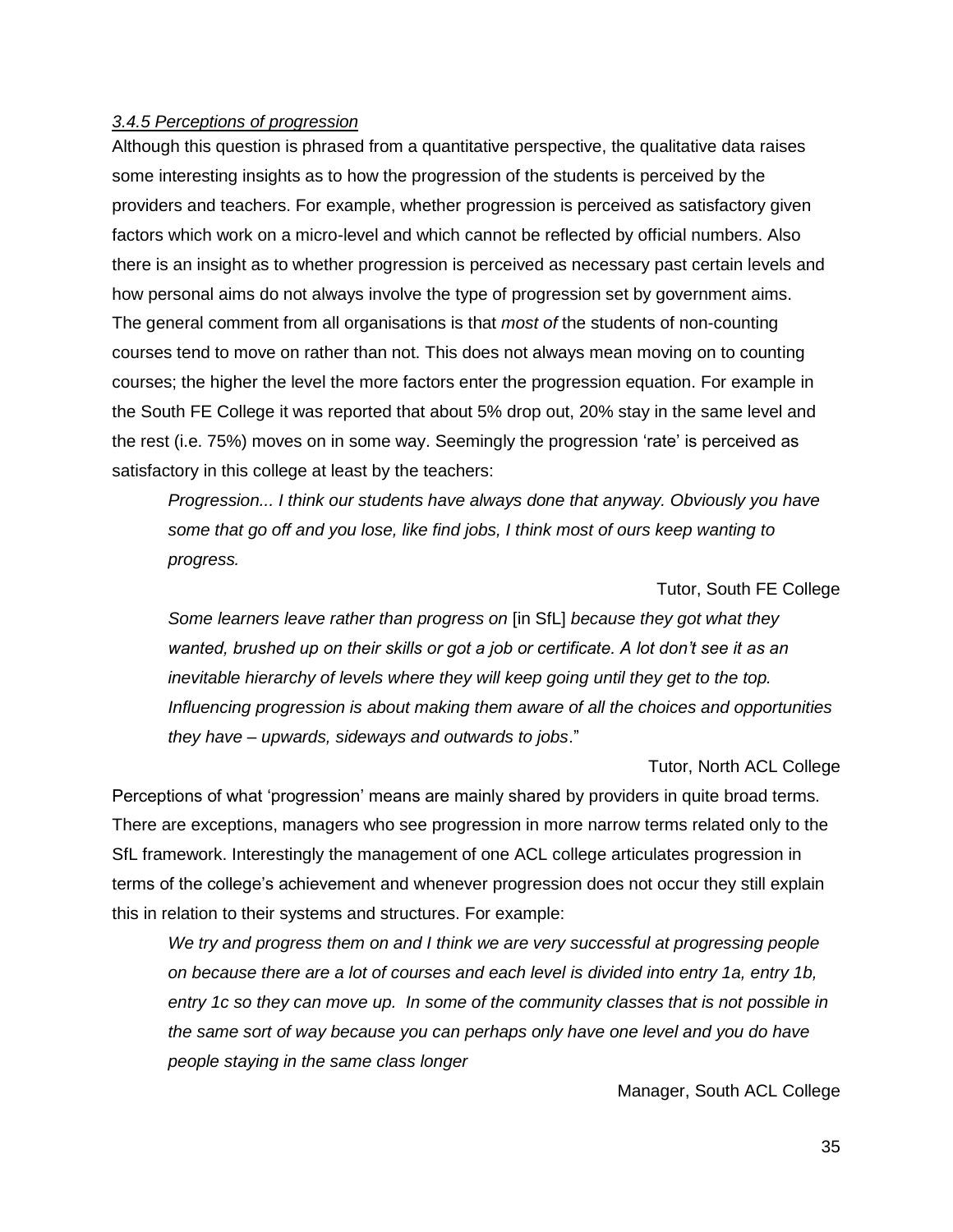However in the teachers' experience, from the same colleges most students who attend noncounting courses "*intend to move on"* and it is only "*very rarely*" that they do not. Most teachers said that they never think of adults as being C or NC, they think about each individual and try to respond to each ones' learning goals and needs.

*I wasn't aware of this C, NC thing because we value every students' achievement in terms of their learning ...we don't categorise and label people in those terms*.

Manager, North FE College B

However several admitted that they were very aware of the targets and the need in general terms to encourage people to move on more than they would have done in the past. Some tutors and managers felt that policy makers are not aware enough or respectful enough of adults' realities and personal choices for learning. As one put it:

*Metaphors such as 'revolving doors' are an insult to students. In reality they may not have time to be full time learners, they are doing other things.*

Many felt that progression in learning should be seen as a very broad, positive concept rather than being narrowly defined by a framework of levels to steer people through, which can be disrespectful of individuals' priorities:

*Through knowing each learner you know how to encourage them …it's about opening up people's opportunities for learning rather than just getting them to the next level. To feel excited about learning and to want to do it, that isn't chasing someone down an L1 /L2 path, regardless of what they want to do.* 

Literacy tutor*,* North FE College A

### *3.4.6 Progression issues – the homeless organisation*

In the homeless organisation, the progression issue and its tracking are more complicated because of the vulnerability of their clients and the fact that most of the courses are noncounting. More specifically with regard to the first point the organisation is more interested in building their "soft skills" such as confidence and self esteem which they believe is the basis of any learning. Because of dealing with people with turbulent lives, attending a course does not always mean having settled in a course. On the flip side, leaving a course does not mean leaving for ever which is also true for many other adults who dip in and out of learning for various reasons. Despite this:

*More people complete what they start than don't* 

Manager, South charity organisation From a student's report though it seems that the retention throughout the course is not that great which however may reflect the vulnerable stage of these specific learners: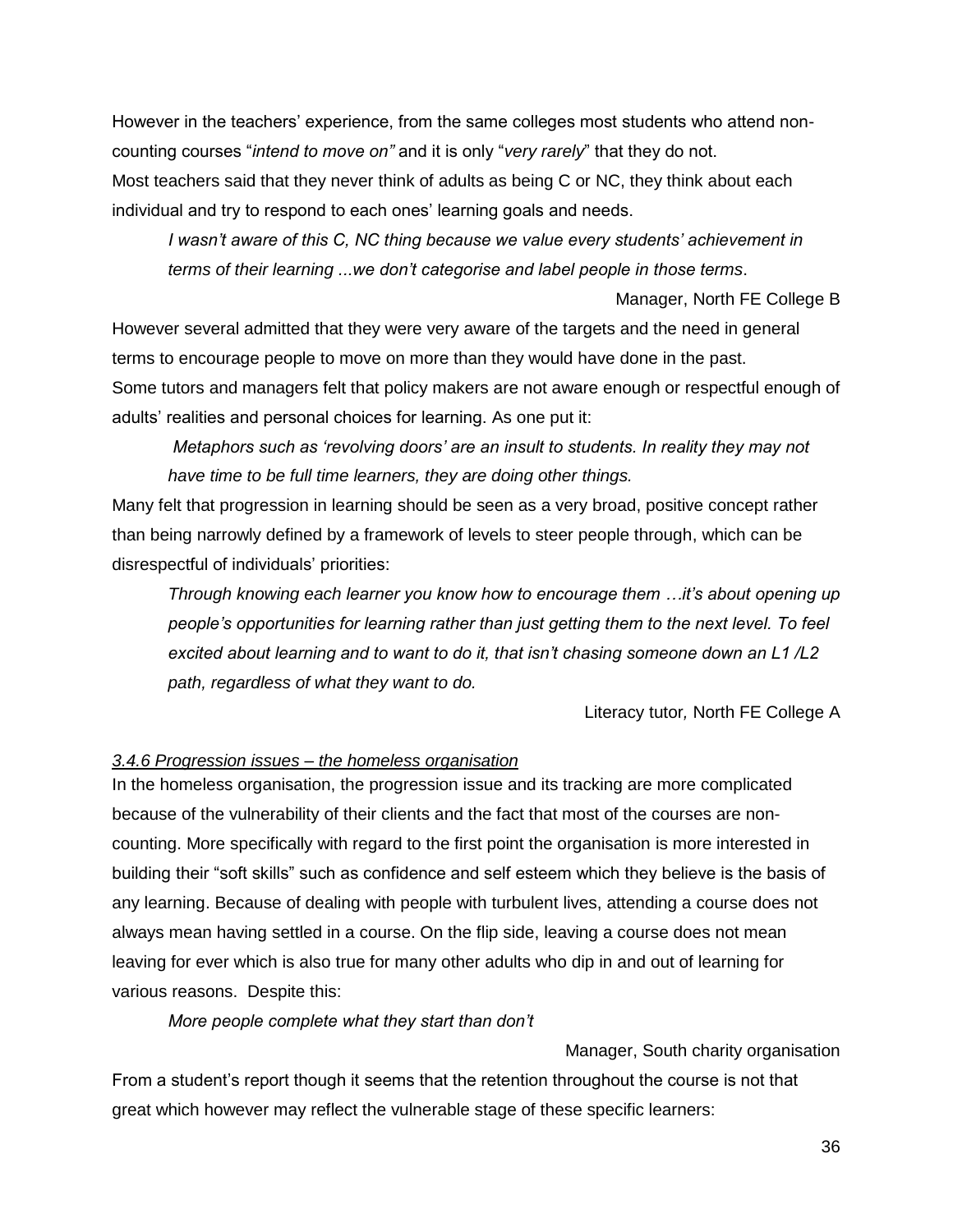*I think a lot of people [leave] like I said there was 20 of us and now it has gone down to 8* Student, South charity organisation

With regard to the second point, it is common that many clients, having achieved a confidence boost, progress –not to higher level courses within the organisation as there are not many on offer - but on to other organisations:

*Many times an organisation like us takes a "soft outcomes" approach and boosts up confidence and social networks. The people then go ahead and do a counting course in another organisation with such a provision.* 

One may say that other organisations carry on with involvement in adult learners' lives after the 'difficult work' has been done. The voluntary sector (and those running non-counting courses) does not always get the credit they deserve for their part in the journey of progression of the learner just because it does not show on recorded data.

# *3.4.7 Key summary points*

- Providers and learners broad views of progression contrast and conflict with the more narrow view of funders
- **Progression routes may be upwards through the SfL framework form NC to C or may be** through a variety of other routes, sideways or outwards to jobs
- **Most adults intend to move on and it is only rarely that they do not**
- Policies and courses offered can negatively affect progression of adults in NC learning
- **Progression is linked to the reasons adults started attending courses**
- There is not a pattern to progression from  $NC it$  is very individual
- **There is a link between the motivation to progress and the need to progress i.e. urgency** of employment goals/needs and survival needs
- Adults within and across cohorts have diverse defining characteristics which influence progression – social, personal, educational, cognitive or a mixture of these
- It is often not appropriate to push people who are 'maintaining' skills or who have 'plateaued' in learning for cognitive reasons
- The progression profile of adults in social support organisations has to do with turbulence and turning points rather than demographics or other well defined factors
- **Progression should be influenced by people's own priorities and choices not by targets**
- Learning that is interrupted for various social reasons is often (but not always gendered) and leads to women taking longer to progress according to their abilities and goals; family needs takes priority over their own learning goals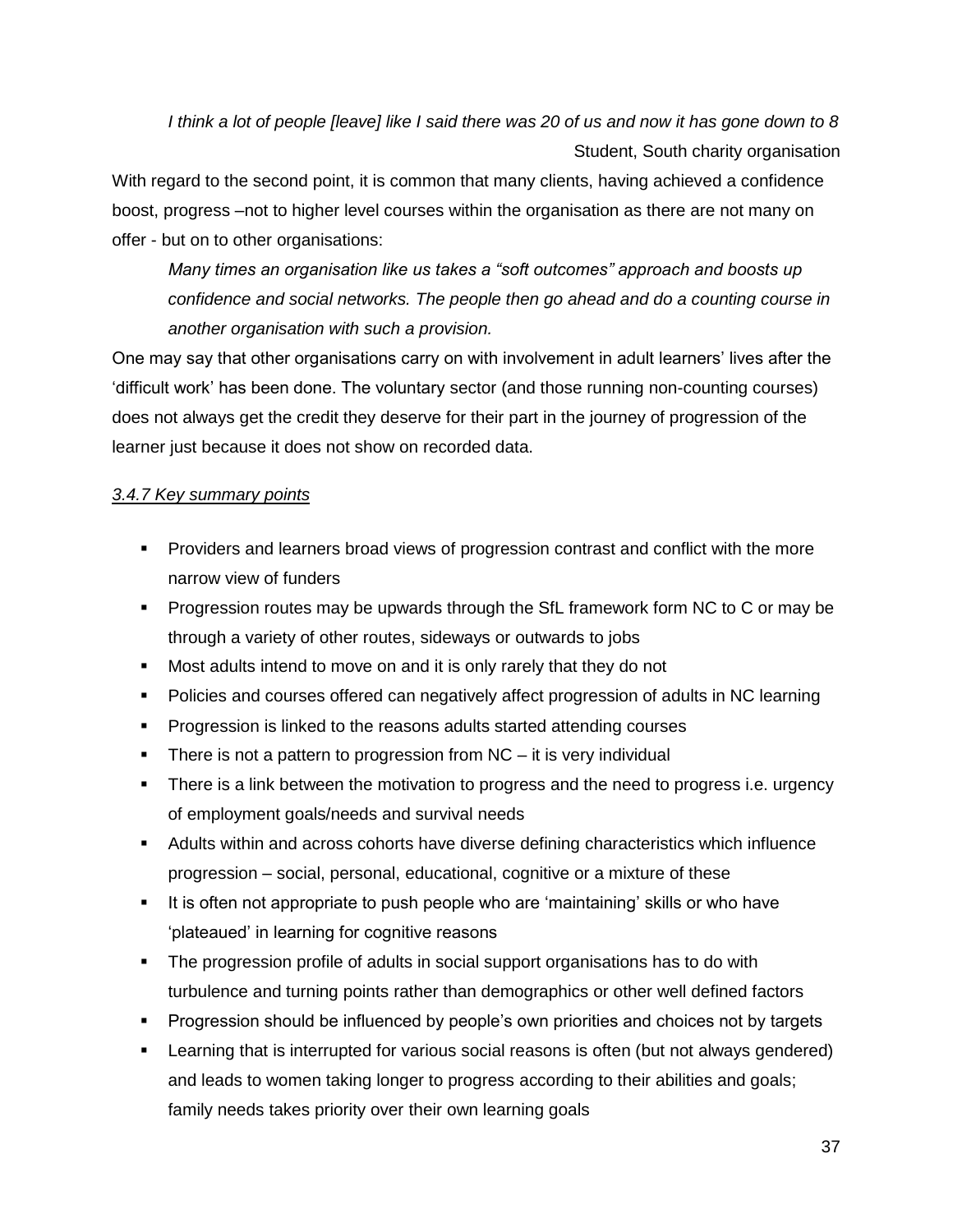- People who move from NC to C learning are mainly those who wish to gain or re-gain employment
- Adults often learn and progress in different places at one and the same time
- Progression in terms of 'soft outcomes' is not recognised and not recorded which affects support organisations, particularly the charity sector who deals with the most vulnerable people

### <span id="page-37-0"></span>*3.5 Reasons given by adults for progressing or not progressing to counting learning*

### *3.5.1 Adults' perception of progression*

We need to make clear that the "counting vs. non-counting" distinction is an administrative term that is not relevant to the students' experience of learning. To a certain extent it is not relevant to teachers either and is only relevant to the management of the organisations as it is closely related to funding. In this sense and since this question will be elaborated from the learners' point of view we need to stress that as far as learners are concerned all courses count. It is difficult to explain the distinction of "counting vs. non-counting" to them as most of the noncounting courses still end in a certificate or qualification via which assessment of progress is achieved. In the students' mind this is something that counts towards their learning, personal aims and sense of achievement.

*No adults on NC courses come and say "I want to work towards National tests".* 

*However they can end up moving on and being quite happy to take the next test.*  Many adults talk about wanting to 'keep going' and some mention wanting to go to 'the next level' but they do not generally differentiate between C and NC. Several students just wanted to keep going with their English and Maths for themselves and go as far as they could and did not mention it in relation to work. For one it had led her to want to fill in other gaps in her education and she would have liked to do history and geography too.

*I've said to my mother-in-law. .".I did struggle because I didn't go to school untiI I was nine and I said to her "well, I wouldn't mind doing history and geography" because, I'd never done anything, only the basics, so it would be nice to go….*

Literacy Learner, North FE college, A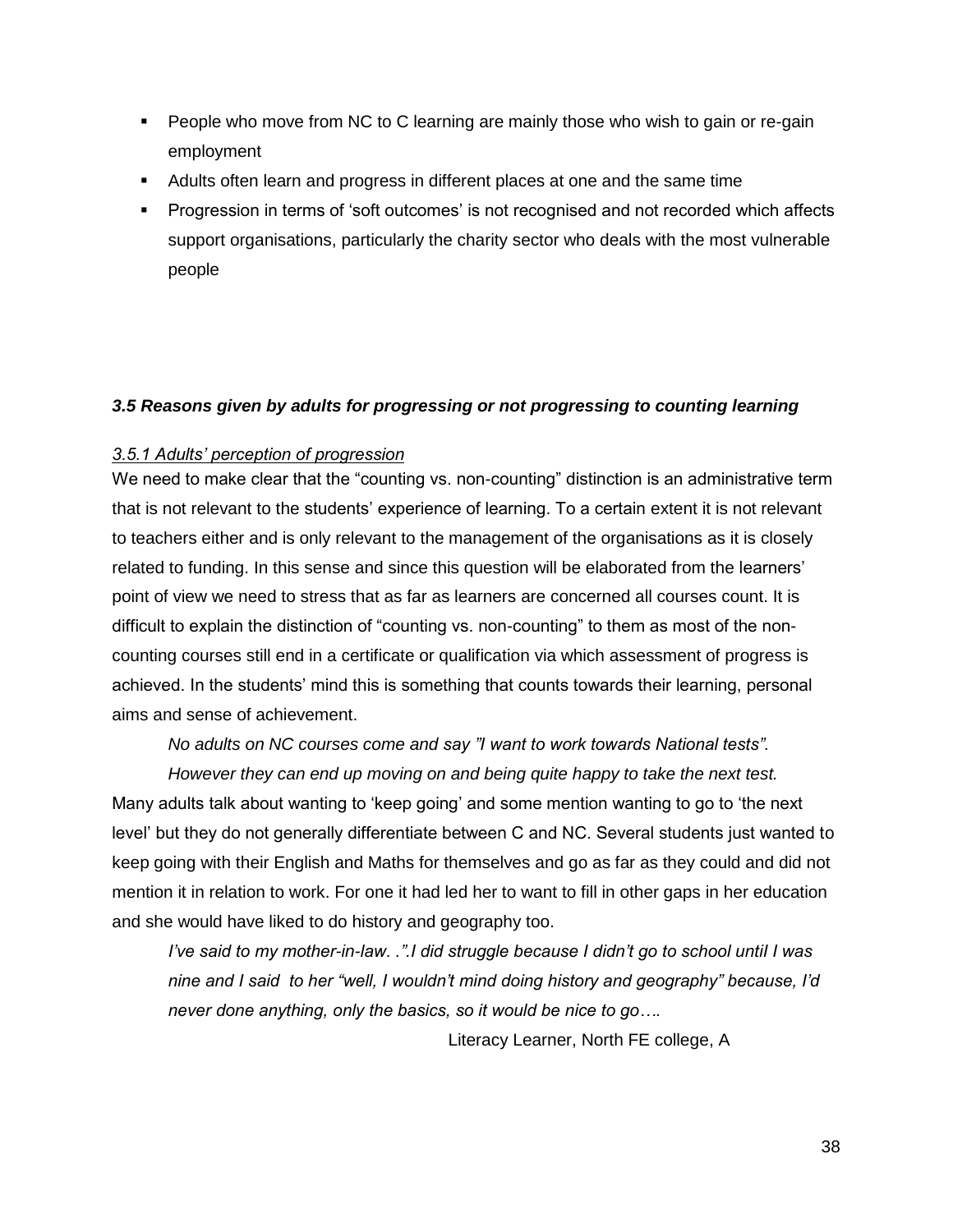There are different attitudes to national qualifications; many are not aware of them at all; to most some kind of certificate is very important and most tutors are not in favour of the gradual phase out of college certificates

*College certificates are not encouraged anymore but it is important for learners on NC courses especially. If it takes two years or more to achieve a higher level. Once entry levels see themselves achieving small chunks they'll be more open to the national test –we talk about it as an assignment not test. A Small number relish it. They've had no chance at school so can get recognition at last and something to show for it – certificate. They've gained the trust that you won't put them through what they can't cope with – when they're ready – flexibility is key.* 

Literacy tutor, North FE College

To others, like Penny who want it for personal development reasons rather than for work a national qualification holds more status and meaning:

Penny: *I think if you have a qualification it give you the confidence, whereas even if you've done the work I can get a college certificate I don't think that's as important you know really*.

Several tutors mentioned the strategy of linking SfL learning to the goal of GCSE's.

*We always mention GCSE. ..not as equivalents but that the learning they are doing is the underpinning skills you need for GCSE.*

However in one FE College, mixed-level evening class national tests had been 'sold' to adults as GCSE equivalents. Even some level 1 learners talked of "taking my GCSE". This has given the L1/2 more status in adult learners' eyes though it could be argued that this is misleading in that L2 Maths is not equivalent to GCSE Maths.

*" I said [to her husband] at the end of it , I'll get my GCSE and it's worth doing just to get that….you can go anywhere then."* 

Another tutor explained that adults who were maintaining their 'level' or had plateaued, in the cognitive sense, had a different perception than college.

*Learners see it differently than college and don't see why that [progression] should happen if they are happy. People with marked learning difficulties do not move on to C so this affects college targets though it's fine for them [the learners].*

A key point from most adults learning in all organisations is that they seemed to be very motivated to progress with their learning in some way which may or not end up moving from NC to C. This is regardless of whether the courses have a prestigious qualification at the end of it or not. For example here is how an ESOL, Entry 1/2 learner put it: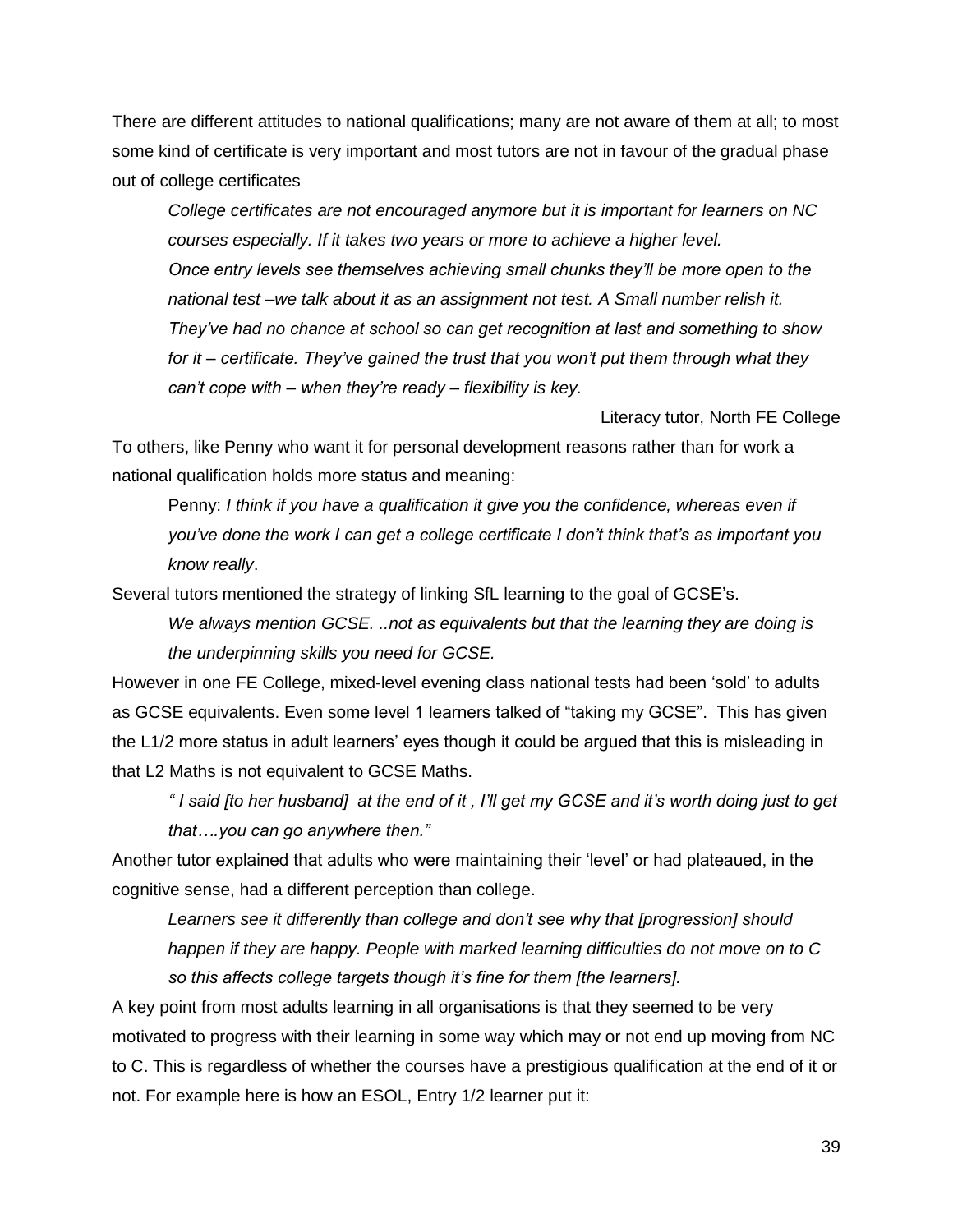*Certificate or no certificate we want to read and write. […] I have problems listening and writing and speaking, I don't thinking about certificate.*

Learner, South FE College

### *3.5.2 Adults' purposes for progression*

Most of the reasons adults give for progressing to higher level courses are identical to the reasons that brought them into the non-counting courses in the first place. The most prevailing ones are to do with getting a job and progression into existing jobs, voluntary work and to qualify for modern apprenticeship schemes, making use of public services and every day life or "surviving" as most have put it.

### *3.5.3 Influence of teachers on progression*

Many learners said that once they had felt comfortable in the class and realised that they were brighter than they had thought they were, they were happy to work towards a higher level test when encouraged by their teacher. In one FE evening class, many have gained, with tutor encouragement and confidence in their own progress, what one adult, Margot, calls an "*appetite for learning*". Several of them have now decided to carry on though it was not their original intention.

Most learners cited teacher qualities as being a crucial reason for them staying and progressing in learning. Many students talk about the confidence they have gained which has given them to motivation to go as 'far as I can'. Teachers continually valuing *progress,* not just progression, are essential to 'learner confidence' for keeping on towards their own goals.

Emma, a literacy learner in a community based FE class who initially had little self confidence, has very gradually progressed over a few years to level 1.

*not being under pressure has nurtured progress...I don't think if I was under a lot of pressure, I think that would put me off…. I have to do a bit more here before I could go on to do other things." She wants eventually to get a part time job and also carry on with English and Maths.* 

# *3.5.4 Progression and 'the comfort zone' issue*

Since the need to change the balance of counting and non counting provision in order to procure funding tutors have sometimes found it hard to move on some long established learners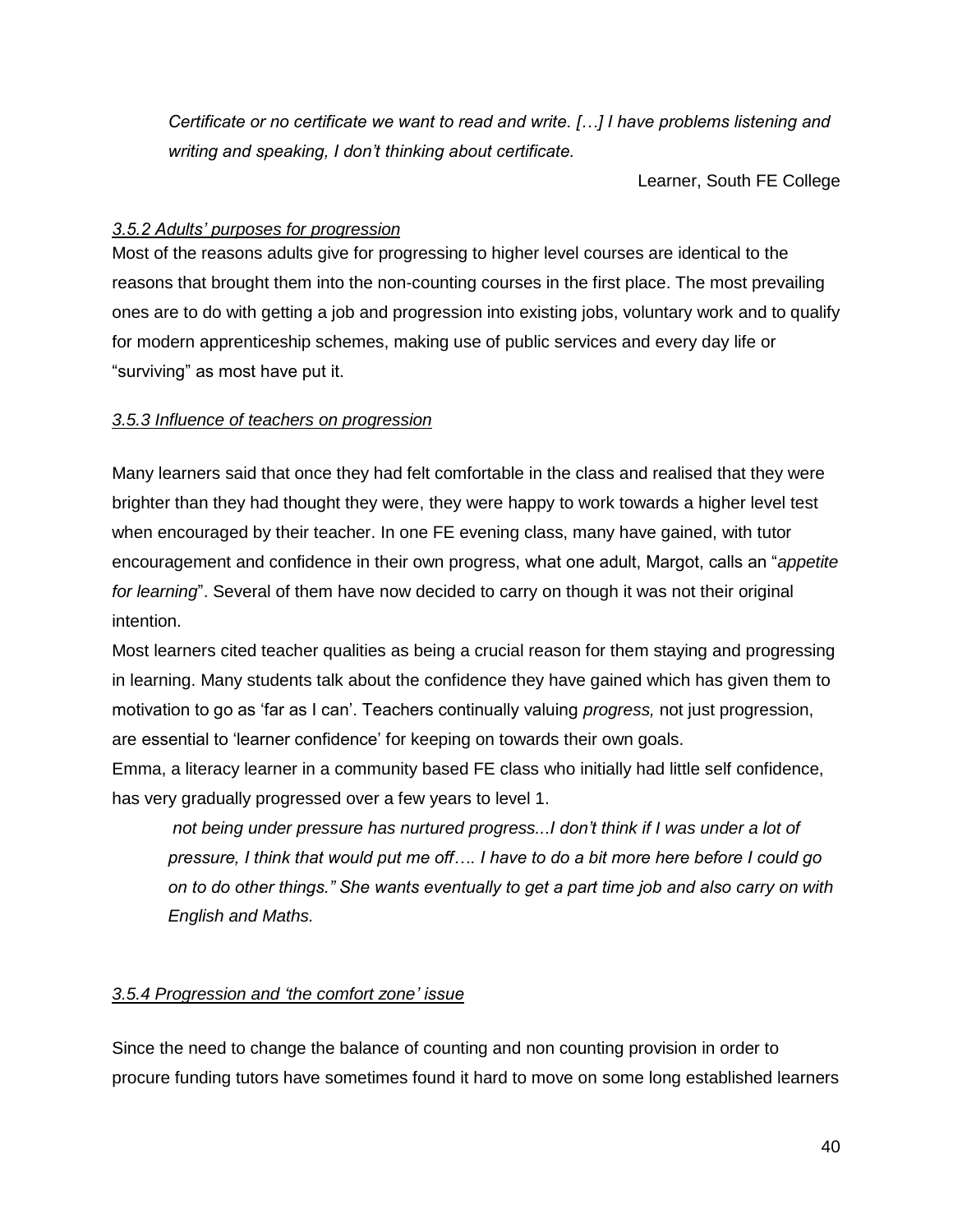though there is also the issue that some have plateaued cognitively and it is not easy to find a progression route for them.

*A lot of learners have been doing Sfl a long time accessing other courses sidewayshandwriting, art etc, but Sfl is their 'home' and we have not managed to move some for 14 yrs. This is not seen by learners as at all negative. The ethos was different then [before] – learning for the pleasure and fulfilment of learning.* 

Lead literacy tutor, North ACL College Some adults brought up the issue of transition from a safe known place to an unknown learning

environment.

P: *I can go to…[to do GCSE Maths] but it wouldn't suit me as much, I wouldn't feel as happy, I wouldn't feel as comfortable and also its predominantly young very young there..whereas here you get a really good mix.*

# *3.5.5. Key summary points*

- Most adults seem very motivated to progress in some way which may or may not mean moving from NC to C learning
- Reasons for progressing from NC to C are mainly related to reasons for entering learning in the first place, particularly with regard to employment
- Many adults who want to 'keep going' are doing it for themselves and do not mention it in relation to work
- Most adults cite teacher qualities, encouragement and increasing self- confidence motivating them to "go as far as I can" often not originally intended.

# <span id="page-40-0"></span>*3.6 Issues around funding of non-counting learning with regard to progression*

Funding arrangements particularly those connected with LSC, seem to be an area of controversy among all sites. The controversy arises mainly related to the targets attached to the funding which, if met, are supposed to promote progression. As discussed in earlier sections views of progression differ between policy makers, funders and providers and this suggest that the targets only promote certain kinds of progression. There are differences among the sites particularly in the way that managers and teachers negotiated the pressures they faced, the priorities of their organisations and their learners' needs.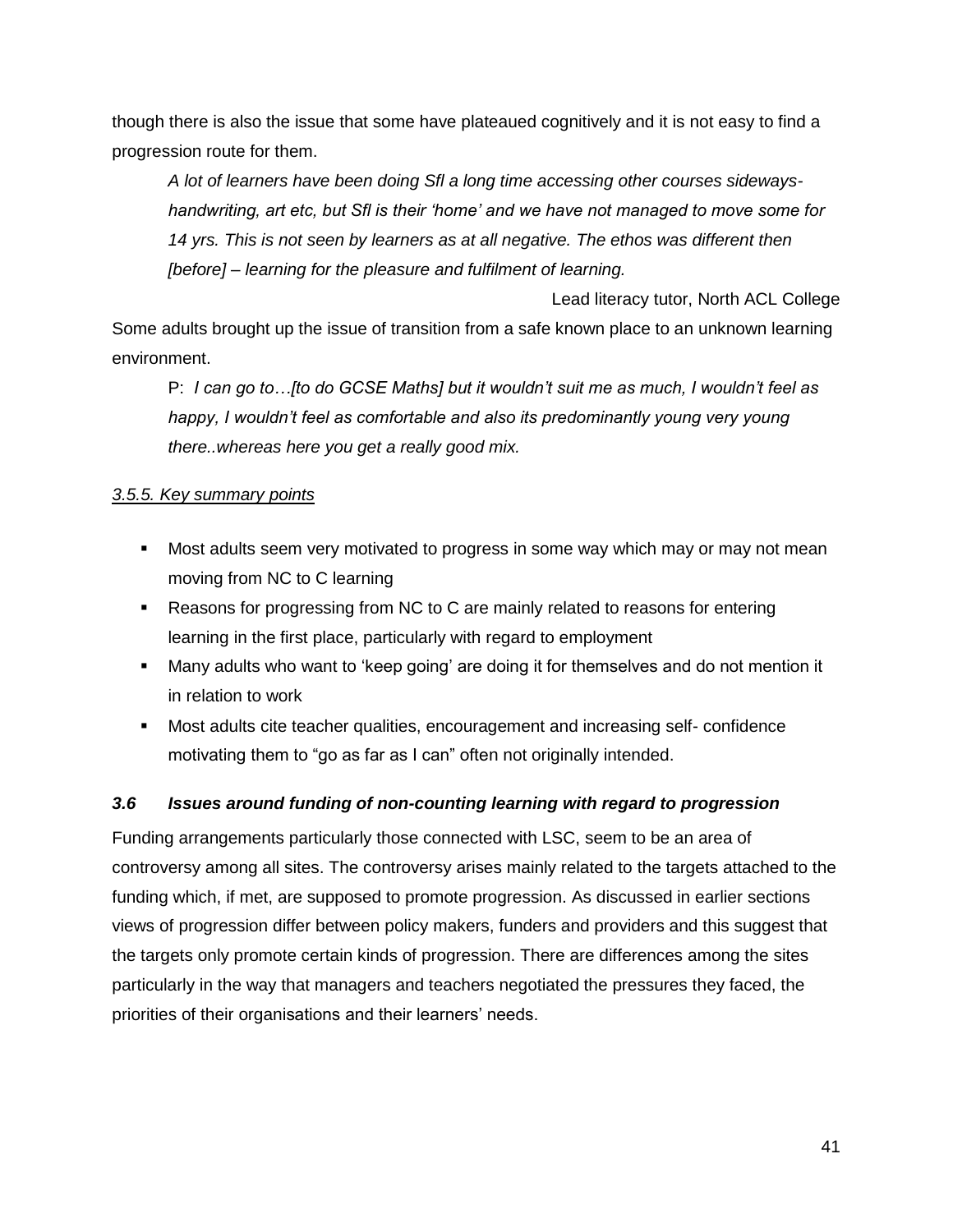### *3.6.1 Funding arrangements*

To put this discussion into context, the biggest source of money for learning in adult education is LSC and therefore all providers of learning services will have some LSC experience of setting targets with regard to progression. It seems that LSC funding fits the profile of some organisations more than others, for example it sits better –although not without problems- within the FE colleges, less well in ACL colleges and not at all well with the homeless organisation. This is the case because in ACL there tend to be higher number of adults in NC provision who will not easily progress through SfL levels. Also if "learning" is the sole service it is easier to control for other factors and monitor progression. In the case of the support provision such as the homeless organisation, learning is only one of the services provided and does not usually constitute the main priority for very vulnerable people. In addition these types of organisation have to deal with "the whole person", which makes progression less predictable. More specifically in the FE and ACL sector the major stream of funding for non-counting courses is the LSC. There is however some European Social Fund (ESF) money and neighbourhood renewal funding which, according to managers, allows for more flexibility and for accommodating NC learner needs in particular, because the money does not come with targets attached to it. However the result of such arrangements is that as qualifications are important in the college's mission this does have some impact on the non-counting delivery because ESF funding is not usually long term enough to realise progression even in the broadest sense.

### *3.6.2 Clashing agendas*

A major issue is that government targets and learners' needs often do not coincide which can affect the progression of those in NC learning and also the courses that can be offered (i.e. those that hit the targets receive more attention). Staff in all colleges feel very worried about why the government are looking at the issue of C and NC fearing that further cuts might be on the way. They feel that the importance of NC learning is not recognised in funding terms and that the most vulnerable learners are not getting the level of provision needed which is their only free entitlement to education of any sort. Two managers pointed out the mismatch of the widening participation agenda, lifelong learning agenda and not funding NC learning. As one FE tutor put it:

*All this targeting of innovative learning in the community then people have the guts to progress to college and the door could be slammed.*

Literacy tutor , North FE college A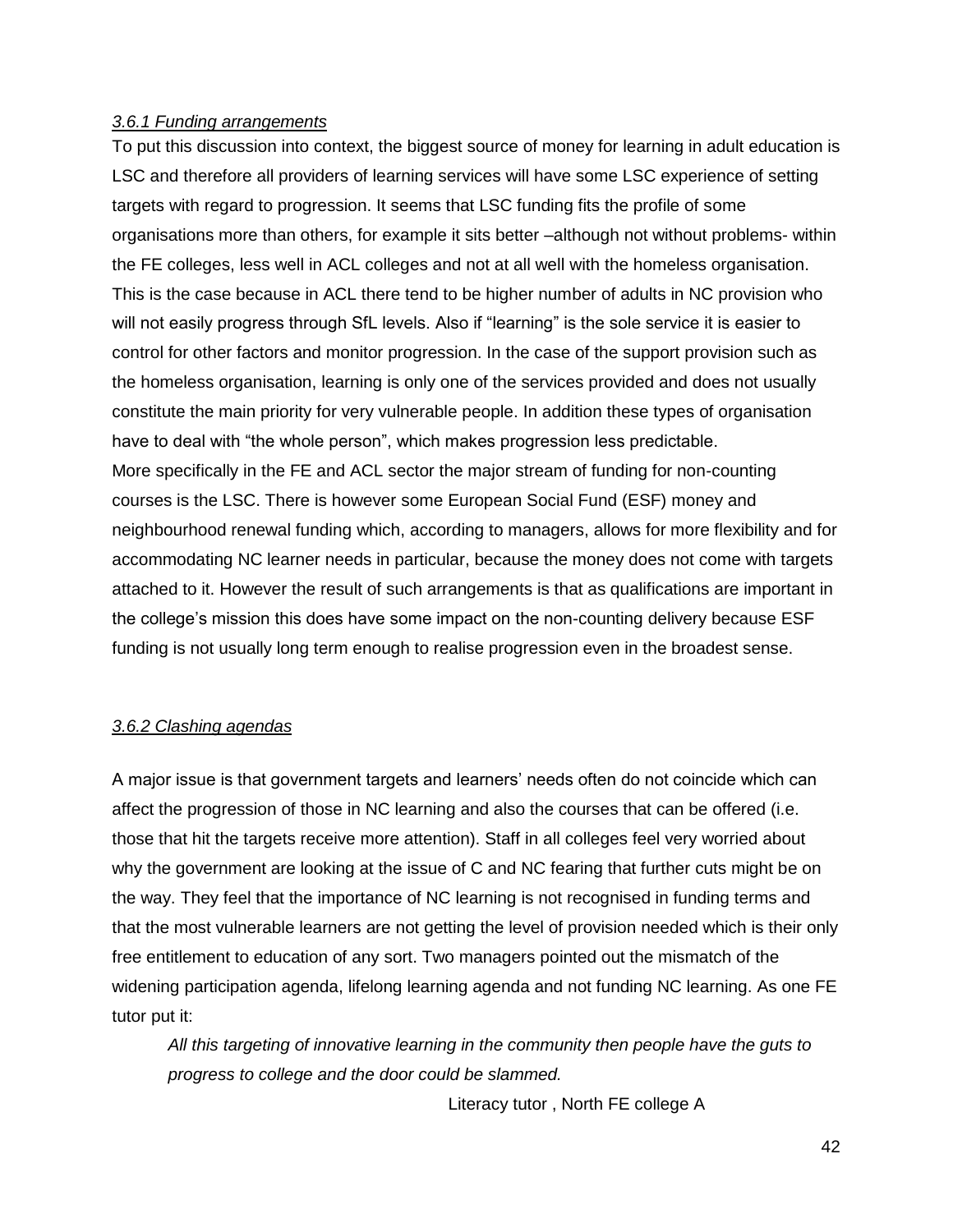FE managers express the views of staff in all colleges regarding these funding issues:

*I think, this year particularly, the funding has been cut so we're asked now to make a choice and the choice has got to be students who are going to hit the targets. And that's the negative aspect of LSC funding. They are making us make a choice, so the students who are going to lose out really are those with learning difficulties or those with second language problems, who don't hit the national targets because of their level of skills.*

Manager, South FE College

An FE tutor expresses the conflicting agendas between the system of funding and of responding to learner needs:

*A person who's done E2 and doesn't get E3 is a loss for the tutor, the college and the person because the only thing that is measured which affects funding is retention and achievement. But you can't throw him out – he is a human being with needs for learning. The flexibility is with managers and tutors not with the system."* 

*The qualifications mill*

One of the issues that this major dependence on LSC funding creates, is a push towards a "qualification mill" that colleges should promote which again is not viewed necessarily as compatible with learners' needs:

*I think they [qualifications] have become increasingly more important and we have to report to the LSC on our achievement and success rate and all the time they are pushing them up, I am going to a meeting this afternoon about how ours are too low and we have got to get them up and so I think that it is a bit like turning people through a qualification mill, you know, get them through, but… I hope that that doesn't come through to the teachers because we wouldn't want them to work like that, we want them to put the needs of the learners first.* 

Manager, South ACL College

There are particular concerns about the focus on young learners which may cut learning opportunities for older learners, particularly at the lower levels:

*Cuts in education budgets and a focus on offering more courses on the basis of previous achievements means that funding will be moved toward things that attract young people. I think the whole provision is going to shrink and still fill …but there will be lack of attention, time and flexibility at the lower levels which will affect older learners.* 

Skills for Life manager, North FE College B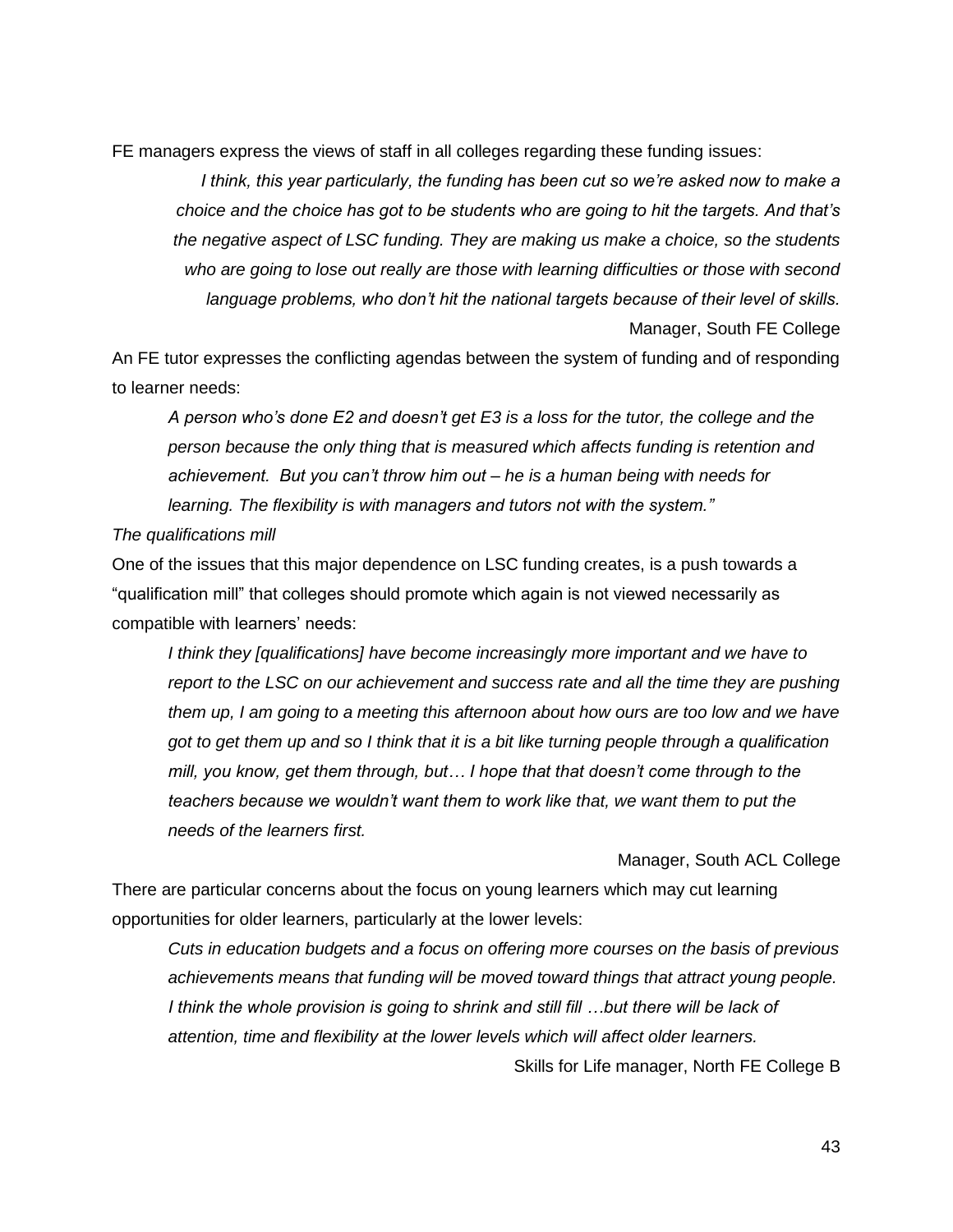There is a tension between inspection and funding agendas. One college was given a lower grade because they did not offer enough community based provision, the irony being that this type of provision is not supported by LSC funding. The issue of funders taking a too narrow view of progression routes was highlighted by the same FE manager:

*It's frightening for us that LSC only look along LLN routes whereas people might go to Level 1 voc with E3 SfL and don't have to do L1 SfL but will do it at the right time for them but they might not get the lit/num support to support their voc. in a workshop. LSC think that they are funding us to get people straight on to LLN but it doesn't work like that.*

### *3.6.3 Social impact of cuts to NC learning*

Managers and staff are very worried about the knock on social impact of this, as one put it: *In five years time there'll be a problem with poor health statistics. It gives a lifeline …that formal routine once or twice a week and also the flexibility….".come back as soon as you can and keep in contact with us and that's going to be squeezed.* 

Lead literacy tutor, North ACL College

An ACL manager pointed out the financial constraints for people of moving on from Skills for Life to other types of learning:

*People should be encouraged to go from Skills for Life to other courses to continue their learning but this is difficult due to financial considerations –it's not free. Moving sideways is a positive step but there are not many options left that are funded. LSC pushing us out of 'other' provision and into very fixed ideas about L1 and 2. There have been big cuts form NC to C in the last few years in LLN and 'other provision' even if LLN is embedded eg pottery with literacy* :

Lead literacy tutor, North ACL College

### 3.6.4 *Strategies and responses to funding targets*

All managers and lead tutors in FE and ACL were all too aware of the need for making changes but feared the threat to their current learning ethos particularly in supporting lower level learners:

*It's a good culture to have but it isn't going to keep the college going. Managers must act. There needs to be a big culture change here but we would not like to lose the ethos and approach here.*

Manager, North ACL College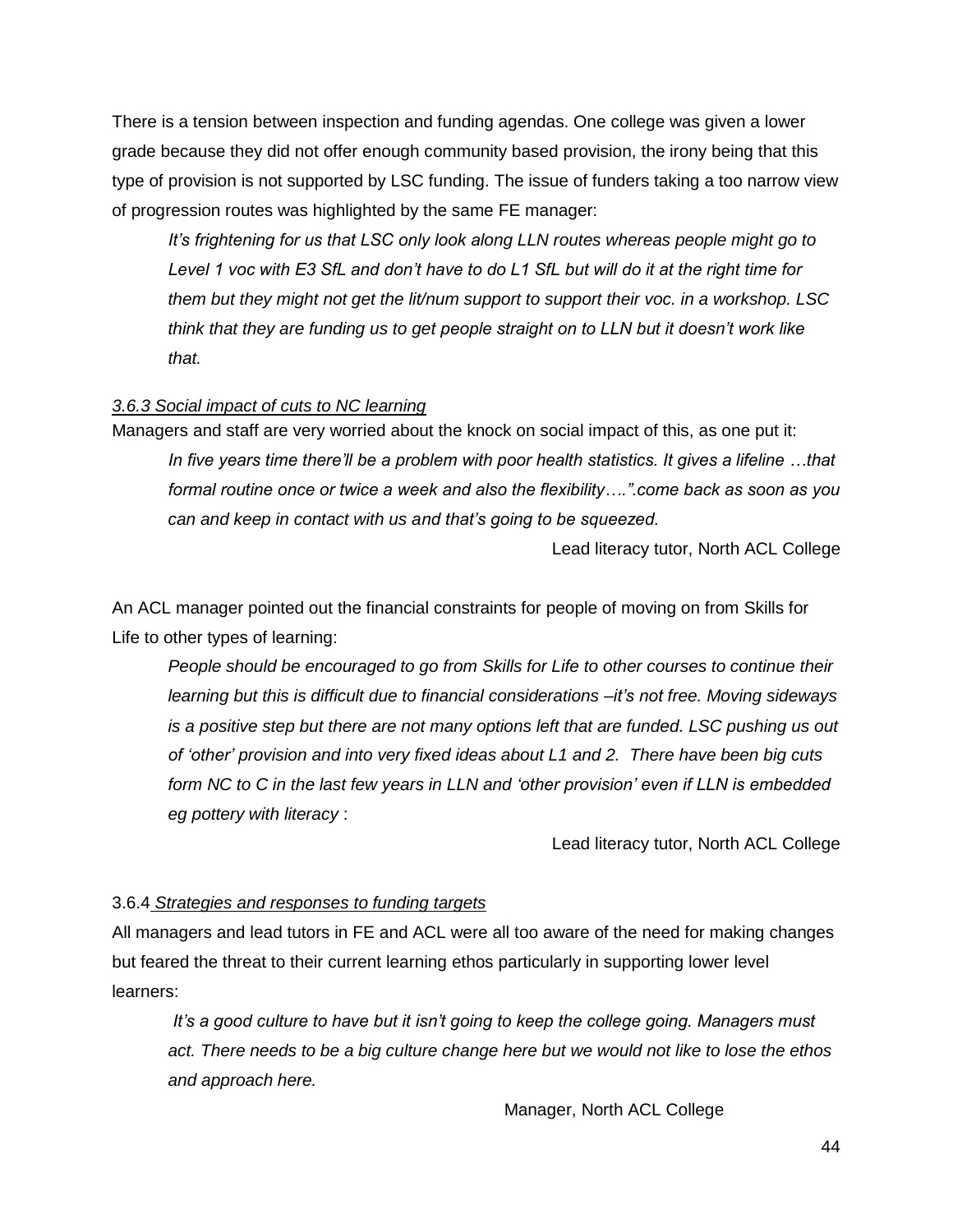*We are faced with taking action or having action taken. It's very sad..lower level literacy needs people are dropping off the edge. E1 and 2 will get a hammering next year.*  Skills for Life Manager, North FE College A

Colleges have had to reduce the offer of widening participation courses such as first aid and line dancing which were also hooks to progress on to Skills fro Life. Managers and tutors regret the fact that positive sideways progression options are now limited for lower level learners.

*If people weren't ready for the next level they could go sideways and maintain what they'd learned through another subject and maybe come back later. Now unless they have English at a certain level they can't go sideways. They have to keep doing English at the same time which may not fit with their wishes or the time they have available for study. Managers have introduced this to maximise the amount of basic skills going on in the faculty –a hook to do more Sfl. Most don't, they drop the English and do their main interest.* 

Lead Literacy tutor, North FE College B

It takes colleges a while to refine its responses to unpredictable demographic changes, such as large numbers of migrant workers starting courses but then moving on to work in other places mid course. One FE college, in order to keep up the retention figures, last year moved from whole year enrolment to a 'chunks of learning' approach enrolling each term. An ACL college also said that funding needs to continue to support short outreach courses which may be C and NC for transient groups such as migrant workers, travellers and for those in bail hostels, drug/alcohol rehabilitation provision and probation.

One of the ACL colleges are trying to move on as many learners as possible who are ready then they can give room and spend time with those who can't move on too quickly. However they are concerned that there will still not be enough funding to support the large cohort who comes for NC provision at their college and other community colleges. They feel that the shift they need to make from 20 /80 C to NC 80/20 C to NC is unachievable in a small college that does not take a large cohort of 16-19 years olds but they hope to reach mid way between. The same college is introducing embedded Skills for Life in Family Learning programmes and running post Family literacy/numeracy classes for national test preparation.

In disadvantaged urban areas there is a link between Skills for Life and Object One European funding to give holistic support to learners and not compartmentalise LLN learning which needs continued support from funders: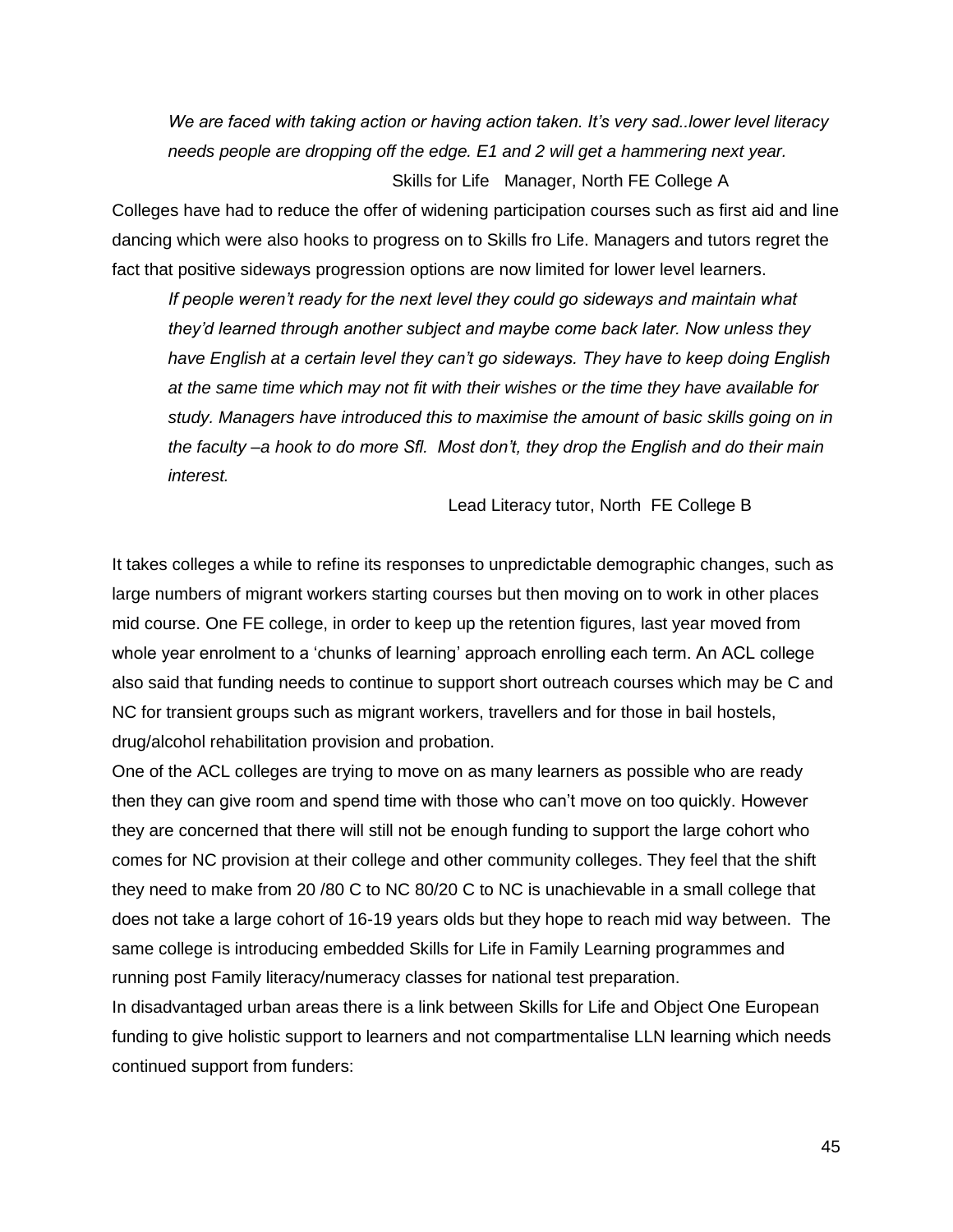*We work together all the time with the job club, job fairs . View of progression that goes beyond levels DISC: we look at the whole person, what they've achieved where are you up to a, what are you planning to do – its student centred rather than college target centred.* 

Out-centre Manager, North College B Some centre managers feel forced to be 'inventive' and find a way round the gaps that the new policy causes:

*We can manipulate targets by devious means. Some of them are really clever so I put them in for L1 tests 'for practice' it doesn't harm them so I can justify it and then we meet targets and we can fund the lower level learners*

Out-centre Manager, North FE College B

However this focus on qualifications and attaining targets is not always perceived as negative. Though most did not share this view, a few teachers mentioned that it had had a positive effect because it had made the provider reflect on their work and it provided a basis for upgrading the teaching profession in a positive way. Two tutors in an ACL college who had both recently moved from work-based learning felt that management should be more proactive instead of reactive:

*if [targets] has made us rethink our strategies a little bit we have reviewed our procedures… With targets you are obviously upgrading the teacher qualifications and then that has got to be a positive […] Negative side well there has been a lot more administration, paperwork for teachers without any extra money but I think that is part of the course in the job.* 

# Lead numeracy tutor, North ACL College

This ACL college plans to promote embedded Skills fro Life within other courses such as ICT, Access to Higher Education, Healthy Living, Local History and Psychology. Embedded learning in the larger FE colleges is more geared to young people in vocational learning. In most colleges, though not all, issues around funding and the pressure of attaining government targets were not just a worry experienced at college management level but, more seriously, had spilled over into teaching and learning i.e. the chalk face of delivery, which will be discussed in the next section.

### *3.6.5 The Homeless organisation funding issues*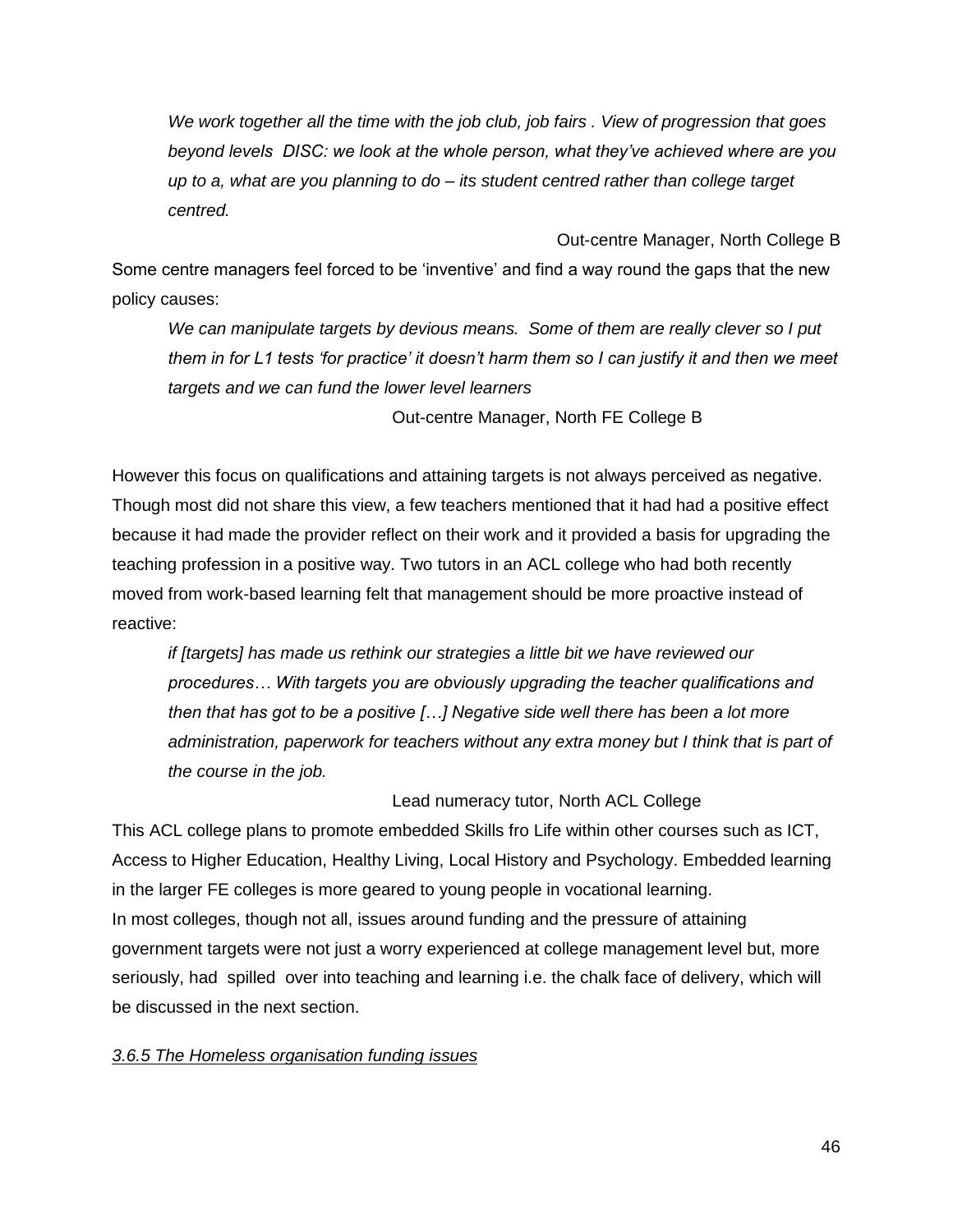However funding and particularly LSC funding has been experienced differently by the homeless organisation. The importance on qualifications as a means to measure whether targets have been met seems to be counter productive for such a provider and their clientele:

*You can imagine it's quite counter-productive if we try and make people do qualifications and they're not well enough or they don't think it's important. These are people that haven't been supported through their lives and so it's very important that we work with them to identify what is important to them. And if qualifications are going to help them to reach their potential and get the job they want or get the volunteering they want or build up their confidence or just because they want a qualification then yeah, we support them to do it. Not just because it's government targets, because we don't have government money, I mean we do but not LSC money.* 

Manager, South charity organisation

The organisation used to receive money form LSC in the past but they felt extreme pressure with the requirements of meeting the targets attached to this funding. Therefore they have turned to other type of government money (such as the Association of London Governments or ALG) as well as ESF. They view this as more appropriate for their mission because:

*…. the emphasis of that funding is on building up social network, and helping people to engage in the community.*

Manager, South charity organisation

And again:

*[The ALG] have given us really appropriate funding, more based around client engagement than really hard outcomes. […] We were funded as well by the LSC but as I said before their targets were too inappropriate for us.* 

It seems that the way targets are set and the way government has decided to monitor how these are met does not work for vulnerable learners and providers that cater for them. In their case they perceive LSC targets as too 'hard outcomes' oriented and they would like LSC to also prioritise 'soft outcomes' and to seek advice from providers like them in how these could best be evaluated.

*[The LSC refuses to] look at the distance travelled, because the distance travelled is very different and very individual obviously for each client.*

Also, because the voluntary sector deals with the whole person as opposed with one of their needs, they would like a more intimate relation with the funder. As one teacher put it: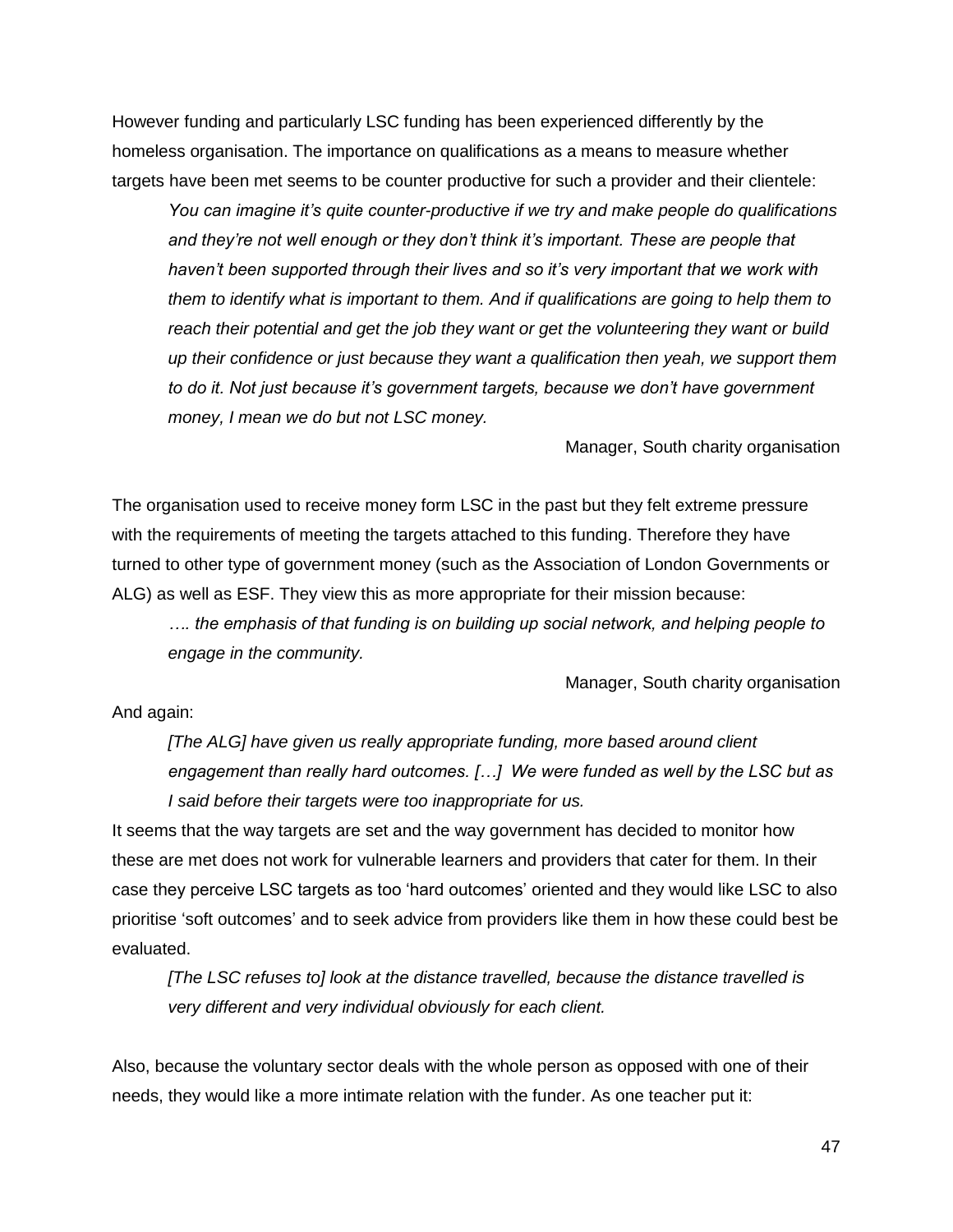*for an organisation like us, […] to have a funder who is more like a partner and that respects the fact that we know what we're doing I think that's quite important* Teacher, South, charity organisation

### *3.6.6. Key summary points*

- Charity organisations are dealing with the 'whole person' which makes progression less predictable
- Government targets conflict with the needs of many learners which can affect progression and the courses that can be offered
- There is a mismatch between policy agendas i.e. the widening participation agenda, lifelong learning agenda yet with less focus and funding for NC learning
- There is particular concern that NC learning opportunities for older adults will decrease in the context of more focus on young learners in counting provision
- **There is a concern for the knock-on social effect of decrease in funding to support NC** learning, particularly with regard to deteriorating physical, mental and emotional health
- A narrow view of progression routes may jeopardise learner progression which support their aims and needs
- Providers need time to refine its responses to unpredictable demographic change such as migration and should not be penalised in funding terms
- Most providers feel that the targets are unreachable and unfairly applied without enough consideration to the diverse NC adult learner cohort profile

# <span id="page-47-0"></span>*3.7 The effect of the national targets in the delivery of non-counting and counting learning*

# *3.7.1 Targets culture*

This final topic overlaps greatly with the issue of funding from LSC and with issues raised in the above section. Most prominent of these issues is the 'targets' culture and how meeting LSC targets is experienced by different providers in delivering their provision. More specifically how providers think the targets fit with their learners needs and if not, which learners are affected by this mismatch. The key related finding is that the low-level courses do not get the support they deserve with regard to their crucial role in adult LLN learning, policy makers acknowledging only the "stepping stone" part of their purpose. This role is measured by the numbers of learners that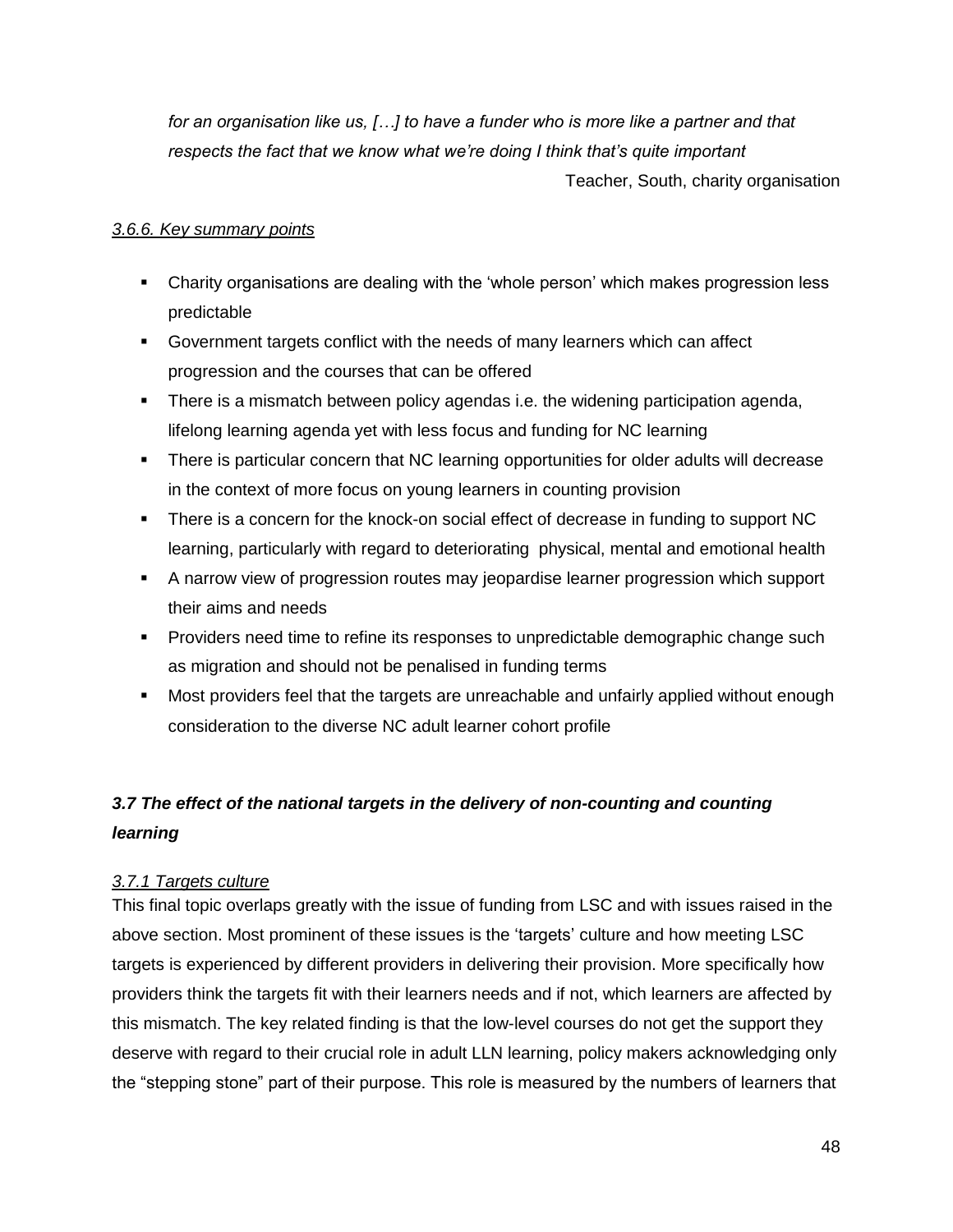are being pushed into counting courses which really matter to the government in reaching their targets. Hence the term "non-counting" and "counting" which all teachers and managers interviewed objected to. Teachers and managers took a much more holistic approach to lower level courses which views a more adult centred (rather than target centred) approach as a moral imperative and human right based on the needs and aspirations of the adults they are working with.

### *3.7.2 Conflicting agendas and ethos*

All colleges, FE and ACL clearly expressed the impact of targets on their provision, as one FE manager puts it:

*We're driven by targets [in both positive and negative ways]. The positive is that people very often it's their first qualification and they want to achieve it, but the negative is, particularly at the lower levels, the moral issue. We are driven by achieving national tests at Level 1 and 2… what happens to the students at E1 and 2? If there's a choice we have to be driven by the targets and we have to give up courses at the lower levels because we're not funded for it. So we're driven by the funding and the targets.* 

Manager, South FE College

Another FE manager (North College A) also explained the dire consequences for the lowest level provision at his college:

*The low level literacy and numeracy needs people are dropping off the edge. E1 and E2 will get a hammering next year*

Skills for life Manager, North FE College A

The tension between the government agenda and a moral ethos in lower level provision was also expressed by all FE and ACL colleges.

*We are driven by targets and progression. Some people think that's morally wrong, particularly for students with learning difficulties. And the new national targets aren't conducive to moral issues, they're not conducive to students with learning difficulties at lower levels and most definitely not for lower level ESOL learners because the national targets are accreditation first rung level 2, 16-18 and that really doesn't fit in with the government's agenda and the government's agenda is what we're funded for. So there is a tension between the government targets and educational establishments' moral responsibility to provide learning for everybody who walks through our door.* 

Manager, South FE College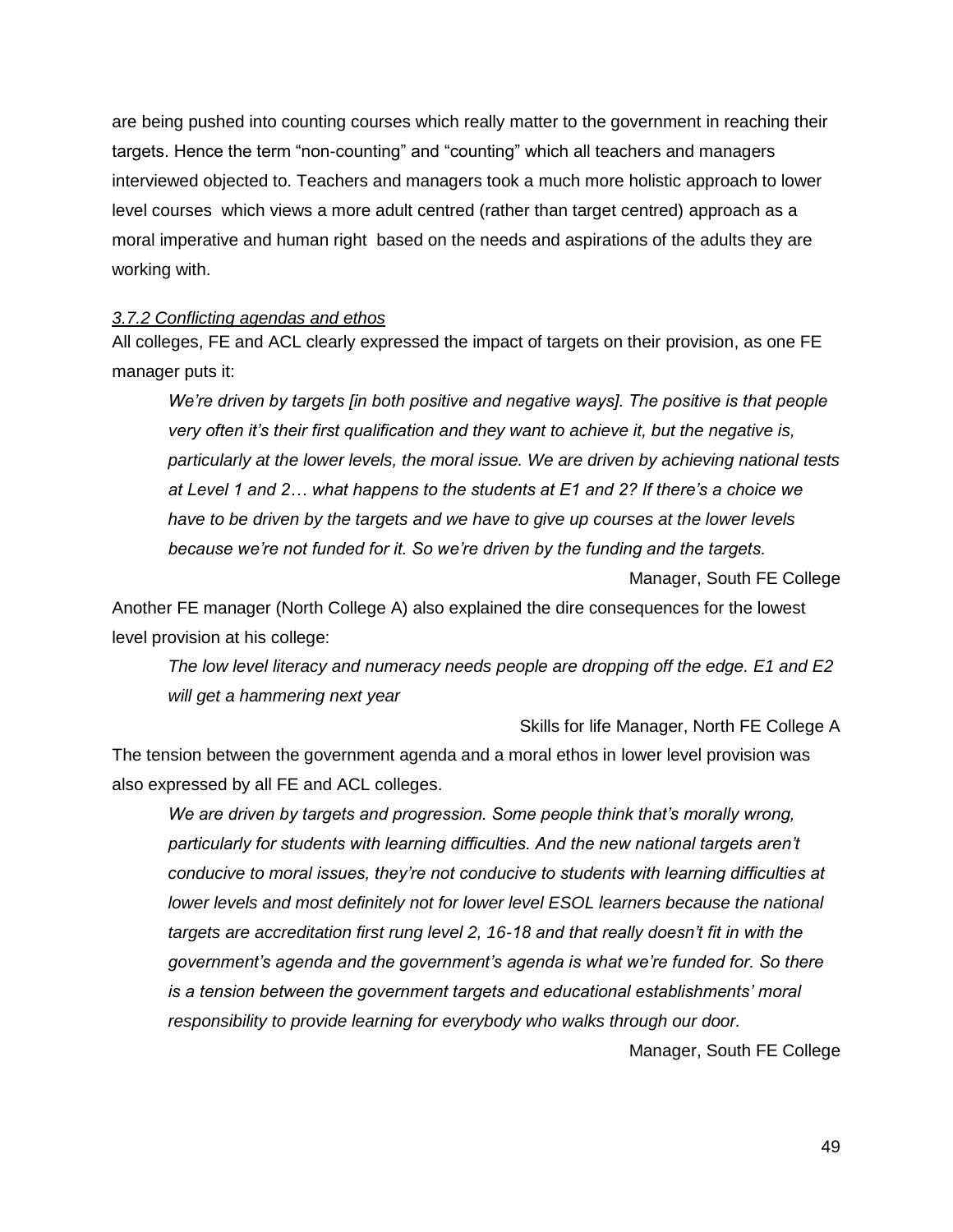*If we were told everyone had to do a qualification that would disturb me and it would lessen learners' ownership of what they want to do and we might lose some due to feeling too pushed….Accreditation has become the be all and end all in an ideal world they* [policy makers] *could just accept that they're* [learners] *are getting a lot out of it.*  Teacher, North ACL College

### *3.7.3 Standardising targets – the 80/20 issue*

There was also a lot of concern from all colleges related to the "80/20" proportion, i.e. the target of achieving an 80% counting provision and a 20% non-counting provision.

*Something like 70% of our enrolments are at entry 1 and entry 2, and the other 30% are entry 3, level 1, and level 2. The college wants us to try and turn that around so that we're hitting the national targets more. I'm not sure how we're going to do it because if the higher levels are not there then we're going to be turning entry 1 beginners away and then possibly having places that we're holding on to for students that don't exist.* 

#### Teacher, South FE College

This target at this time looked unrealistic, particularly for providers who had larger numbers of existing NC provision in response to the demographic needs in their catchment area. This particularly affects ACL provision which does not have 16 to 19 years old intake. It was acknowledged that there was less pressure and a longer time frame for ACL providers to meet the targets than for FE providers though the end target was the same.

An FE manager said that the time framework for meeting targets did not account for the time it takes to refine responses to demographic changes such as the coming and going of migrant workers which affect retention targets. He feels that the extent and the pace of the cuts from NC to C is very difficult to manage. In particular he described it as a "*Time bomb*" for community provision.

*Middle aged ESOL learners won't be supported for much longer. We are faced with taking action or having action taken. It's very sad.* 

Skills for LifeManager, North FE College A

He also explained that there are tensions between LSC and policy makers/inspection agendas. They were given a lower grade as there was not enough community based ESOL provision but at the same time this is not supported by LSC funding.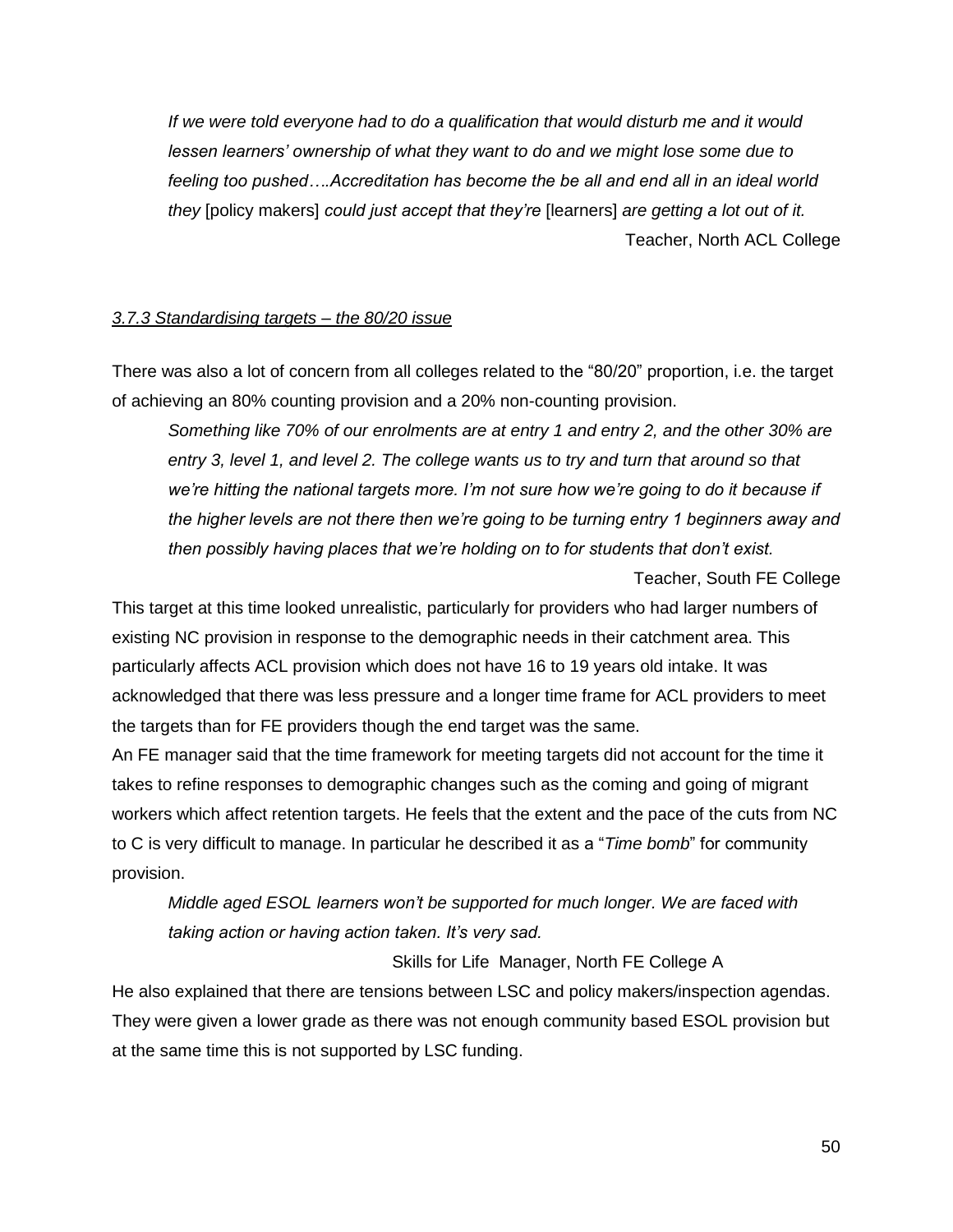However though the majority of staff interviewed viewed the targets as negative there were those who had joined the ACL college more recently from work based learning who felt that there was a positive side to the current pressures. They felt that the college needed to be more proactive in moving established learners on and also in expanding recruitment out into the community more in order to bring in sufficient funding. They felt that the push and commitment toward embedded literacy/numeracy was positive.

*There is a sense that if we can get the targets in these areas we will have the money to cater for the lower levels.* 

Lead tutor, North ACL College One ACL college who experience the 80/20 target as restricting would really like to offer even more non-counting courses than what they already deliver. More specifically:

*… we would like more non accredited courses and it would give us more flexibility to do sort of interesting new courses, like we are running an ESOL and retail course at the moment and we are doing that through non accredited learning and it is very well subscribed and a lot of learners want to learn how to get shop-work and improve their English at the same time. So if we didn't have this 80/20 thing I think we could do more of those interesting embedded projects which we would really like to do* 

Manager, South ACL College

### *3.7.4 The homeless organisation*

The homeless organisation are in a different position as they do not have the pressure of meeting LSC targets as they are not funded by them any more. They expressed their relief of being disengaged from the targets 'mindset' and moreover they questioned whether levels of qualifications is a valid way of measuring the value of low-level provision:

*No we don't* [feel any pressure for meeting targets]. *Because we don't have that funding. Because our current funding doesn't have targets to do with qualifications so we've cleared that so we purely look at whether it's useful for clients.* 

Manager, South charity organisation They feel that setting targets on hard-outcomes cannot capture the non-linear nature of adult learner progression:

*In educational environments where they're being funded very particularly for hard outcomes they don't have the luxury if it is a luxury, which it probably shouldn't be, of dealing with the whole person. But in organisations like ours, when the final focus is not education but the whole life, you have to look at the whole person and learning is one of many support services. […] But trying to communicate that with funders like the LSC*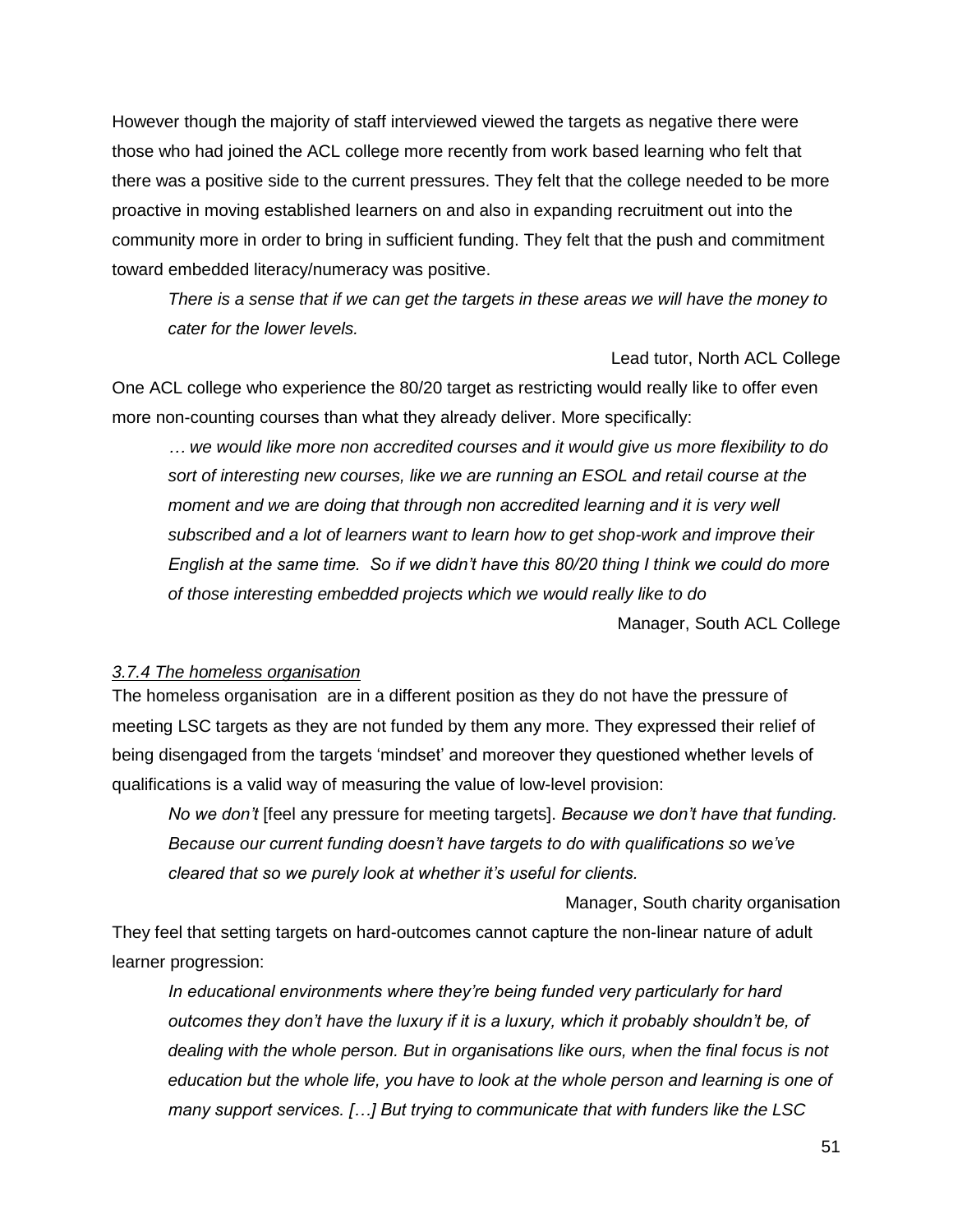*who are very particular about targets getting those diagnostics, getting those assessments done, watching that progression it's not linear, […] is a very real frustration.*  Tutor, South charity organisation

### *3.7.5 Curriculum issues related to national targets*

Many teachers feel that it is very difficult to deliver a broad and intellectually challenging enough curriculum to meet people's learning needs and their potential i.e. building on what they bring into learning. They feel that the pressure to meet targets and having to prepare for highly prescriptive tests is dumbing down literacy learning in particular and narrowing people's literacy, language and numeracy learning experience in a way that is not helpful to adult learners in the longer term. One tutor felt that under the current policy agenda entry level has been degraded to the status of:

*"almost synonymous with charity or altruism hiding behind the skirts of countable provision which props it up".* 

*There's a bigger picture that the accountants don't see undoubtedly…the issue of the curriculum and tests being narrowly aimed to achieve a quick qualification "the real issue is the nature of the qualification and the detail of it. You have to deal with quite small points i.e. getting the full stop in the right place and yet some of these students can read quite high level text but struggle with the test. What you've got is almost like a primary school curriculum, E1 and E2 but people have a lot else up there and a lot of ideas and don't always want to be focusing on little things, they want to explore more …. reading for inference , bias, mixed messages, use of language, media text right from E1, those great, wonderful , sophisticated reading skills which people can learn before they're really reading the words, that's all gone hasn't it – there's no creativity and no critique.*  Out-centre manager , North FE college B

An ESOL tutor commented that her students were keen to take national tests. However she was concerned that the tests are not ESOL student friendly as they are too culturally narrow related to British culture.

The mismatch between the learner-centred purpose of the ILP and the push for qualifications was mentioned by several teachers.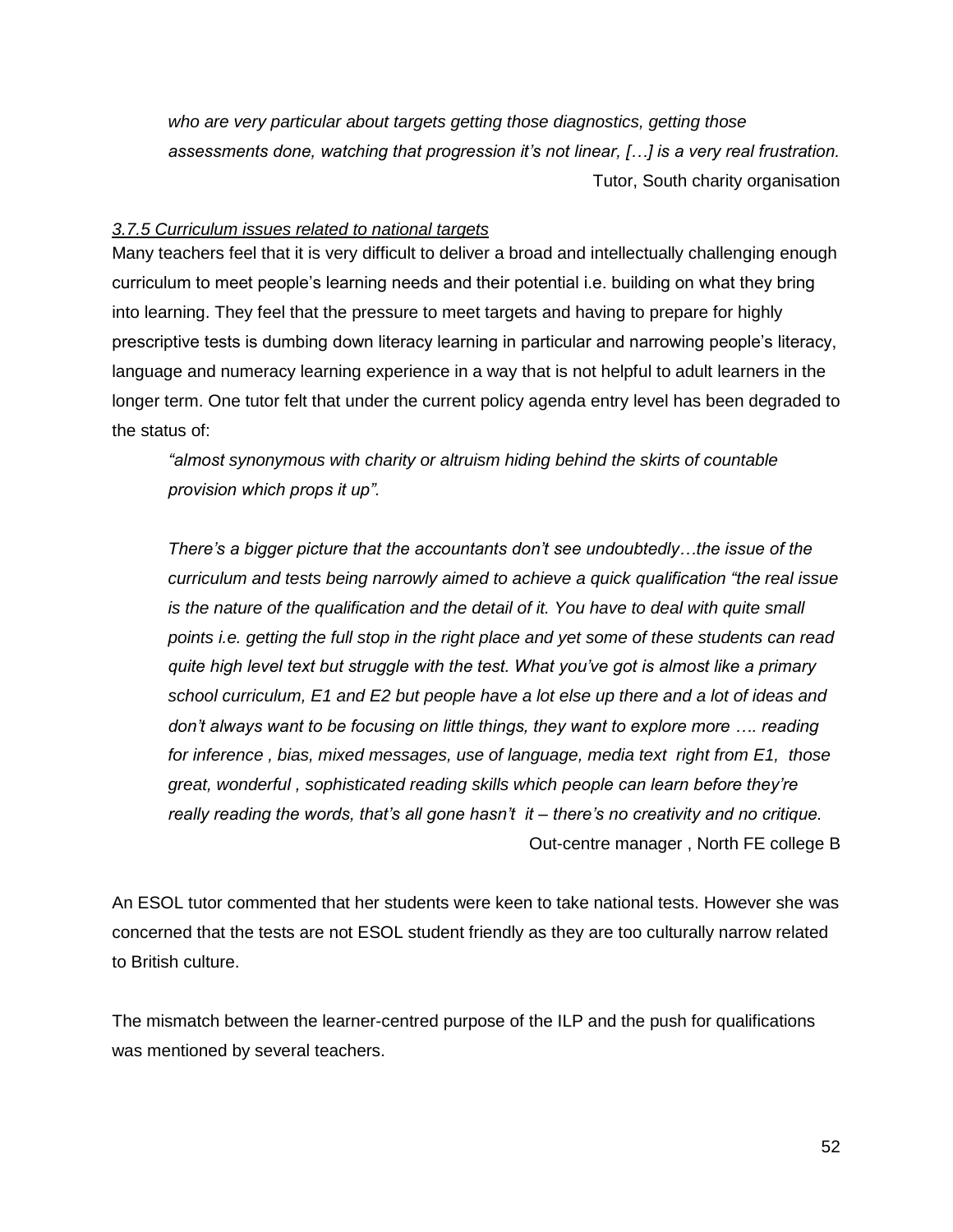*"I do think policy can be very inflexible…it's very difficult when you're saying you've got to do this unit and then on the other hand you've got an ILP saying I want to do this, I want to do that."* 

Tutor, North ACL College

### *3.7.6 Mode of delivery issues related to national targets*

Another difference pointed between the non-counting and counting courses was related to deliverance and more particularly related to tests:

*… both work towards the national curriculum so they would be covering the same sort of group learning outcomes but the main difference is the exam courses have quite a lot of specific preparation for the exams so they will have mock tests and practice mocks and things and towards the exam there is quite a lot of that and people have to be drilled into doing the exams but that is the main difference. There is a bit more freedom in the nonaccredited courses to do sort of extra curricula things like going on visits, having guest speakers in but I mean they still do a bit of that in the other courses. […] Students don't see any difference between the courses*

Manager, South ACL College

### *3.7.7 Pace of delivery issues related to national targets*

In an FE college teachers mentioned the pressure they were under and the increased workload. *The pressure to retain students, putting them in for tests as soon as possible so we don't lose them but this means we're invidulating every month which is more work. I'm fairly reflective about this but not when term one starts, I suppose I just get wrapped up with the kind of river of it which is assess, diagnose, action plan , assessments, assignments, out it rolls again.* 

Lead Literacy Tutor, North FE College B Staff from all colleges voiced their concern about pushing people to progress up a Skills for Life level within one year before they are ready and in some cases it may take several years and will plateau:

*If you are pushing people before they are ready it's not good especially when so many have a maths phobia from school*.

Lead NumeracyTutor, North ACL College *It's completely unrealistic to think that an adult who comes in at E1 or 2 (unless ESOL) will come out with L2 one day. E1 is a massive area and after the summer holidays people may have forgotten to how to write their name, spelling etc. It's only once a week*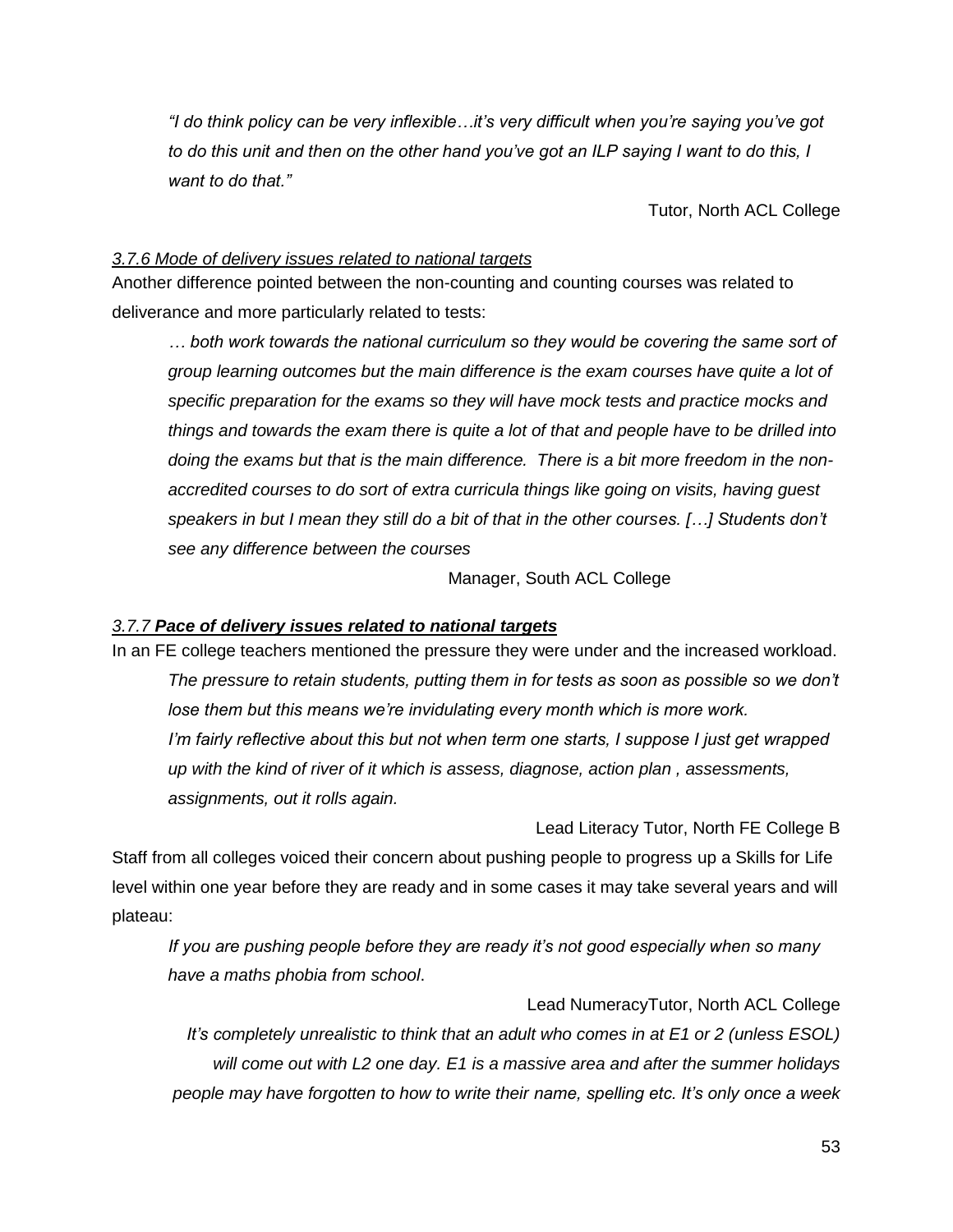*for 2 or 3 hours. You can maintain but you can't expect massive progression. There is a huge jump to E2.*

Lead Literacy tutor, North FE College B

*The key factor related to moving on is really the pressure to move them on. I've changed my mind a lot – you have to move people on to make room for others. But there is the danger that everything is driven by qualifications rather than learners needs and goals…..Managers and funders need to understand that progression isn't straightforward. If you haven't t taught basic skills you may not understand why somebody can't come in at E1 and get to L1 but to a literacy tutor that's obvious.* 

Literacy tutor, North ACL

Another tutor felt that some people may be able to pass the next level test within a year but many of these would not really be ready for entering a higher level course or have developed their writing skills enough.

*Are you going to really be able to prepare people for managing their everyday lives and further study "you know if I sent you out of here and you're going to the job centre and fill that form in now, are you going to be able to do it. Also the students that can pass these tests – can they go away competently now saying yeah I know how to punctuate a sentence.*

Out-centre manager, North FE College B

Adults often have spiky profiles so will progress at different rates according to their different abilities.

*Eva could have got level 1 last year but it was her writing she wanted to develop. Frank might get E3 reading, then next year S/L and next year writing* (As above)

This tutor said, like many others, said that in an ideal world she would want to slow down and just offer certain units (see quote above) on a more individual level with adults at lower levels suited to their abilities and needs.

*This [target driven provision] works for those who have a clear goal towards qualifications and the ability to achieve these but for those who can't write sentences but they need to fill in forms they need to stay there for a while and be worked with in a slower way.* 

(As above)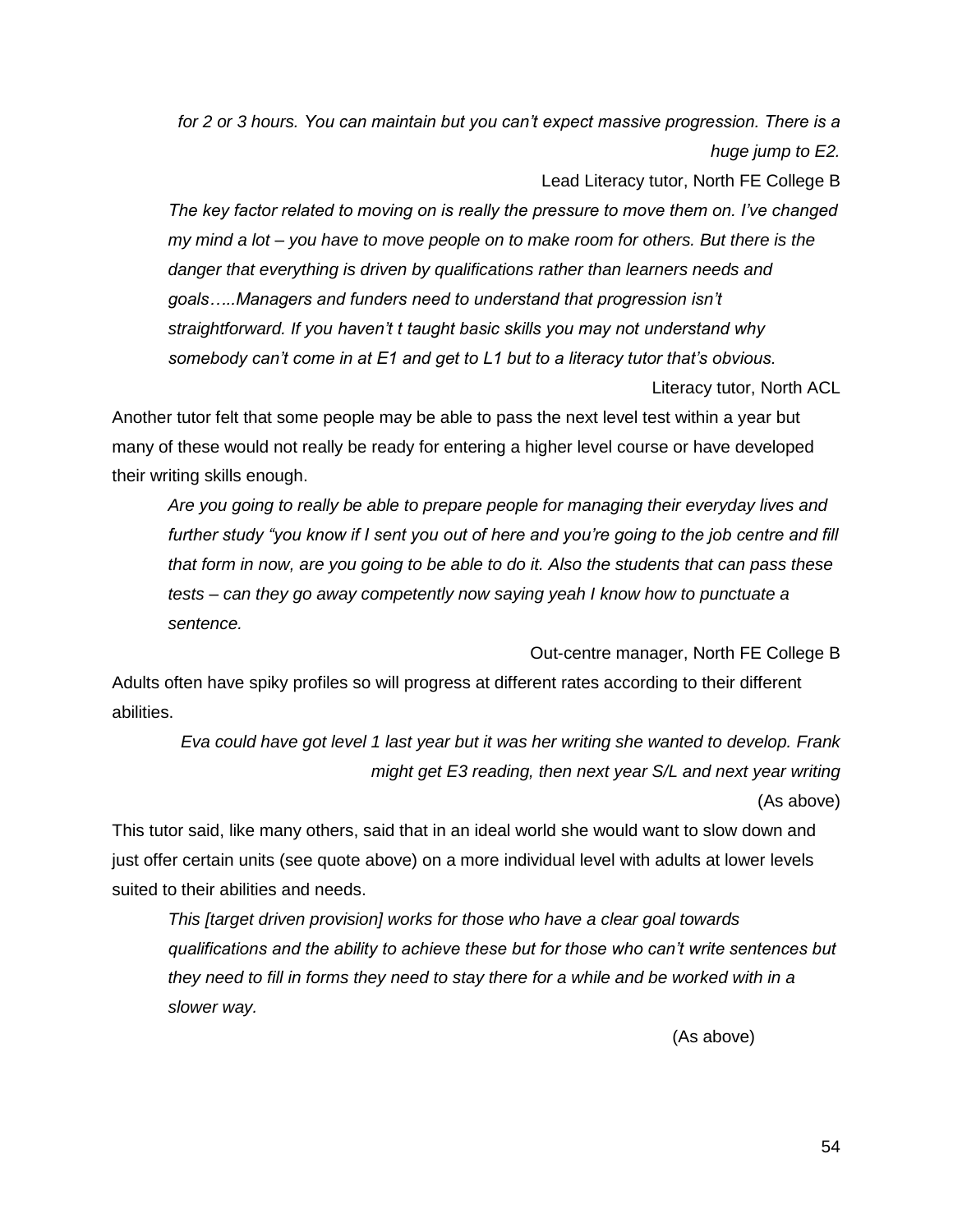Some colleges have managed the need for a longer time in on level by awarding college certificates for the first year. Many but not all tutors felt it was a backwards step to phase these out as is happening:

*If we feel they need two years they'll do a college certificate for a year and then the year after they'll do the assignment. There's an enormous leap between entry 3 and level 1… if it's a new student and I need a longer period of assessment, I've learned that I'd be more likely to put them on a college certificate first, even if they're very eager for the test, just in case, then you can transfer them later because I think once they've done their City and Guilds and they've achieved it but they're not really ready for the next level then there's a gap.* 

Lead Literacy tutor, North FE College B

Others mentioned the threat that targets had on student centred assessment as well as the learning itself:

*If there were no pressure towards the tests there would be a stronger and clearer focus on particular students' needs and we would not invite them to do a level if they were not ready….It affects what you teach and how you teach it, it affects your scheme of work and affects how student centred you're going to be…. I've started to ask myself okay, this person will do E3 but will they be able to do level 1 next year?* 

Tutor, North FE College B

### *3.7.8 Key summary points*

- There is tension between the government agenda and a moral ethos in lower level provision. Teachers take a more holistic, adult centred approach (rather than target centred) approach to lower level learning which views education as a moral imperative and human right to be based on the needs, aspirations and abilities of the adults they work with. Targets can threaten this ethos.
- There is an issue as to whether levels of qualifications is a valid way of measuring the value of low-level provision
- Setting targets on hard-outcomes cannot capture the non-linear of much adult learner progression
- The pressure to meet targets and prepare for tests is dumbing down LLN learning and narrowing people's educational experience
- National Tests are not ESOL student friendly; they are too British culture specific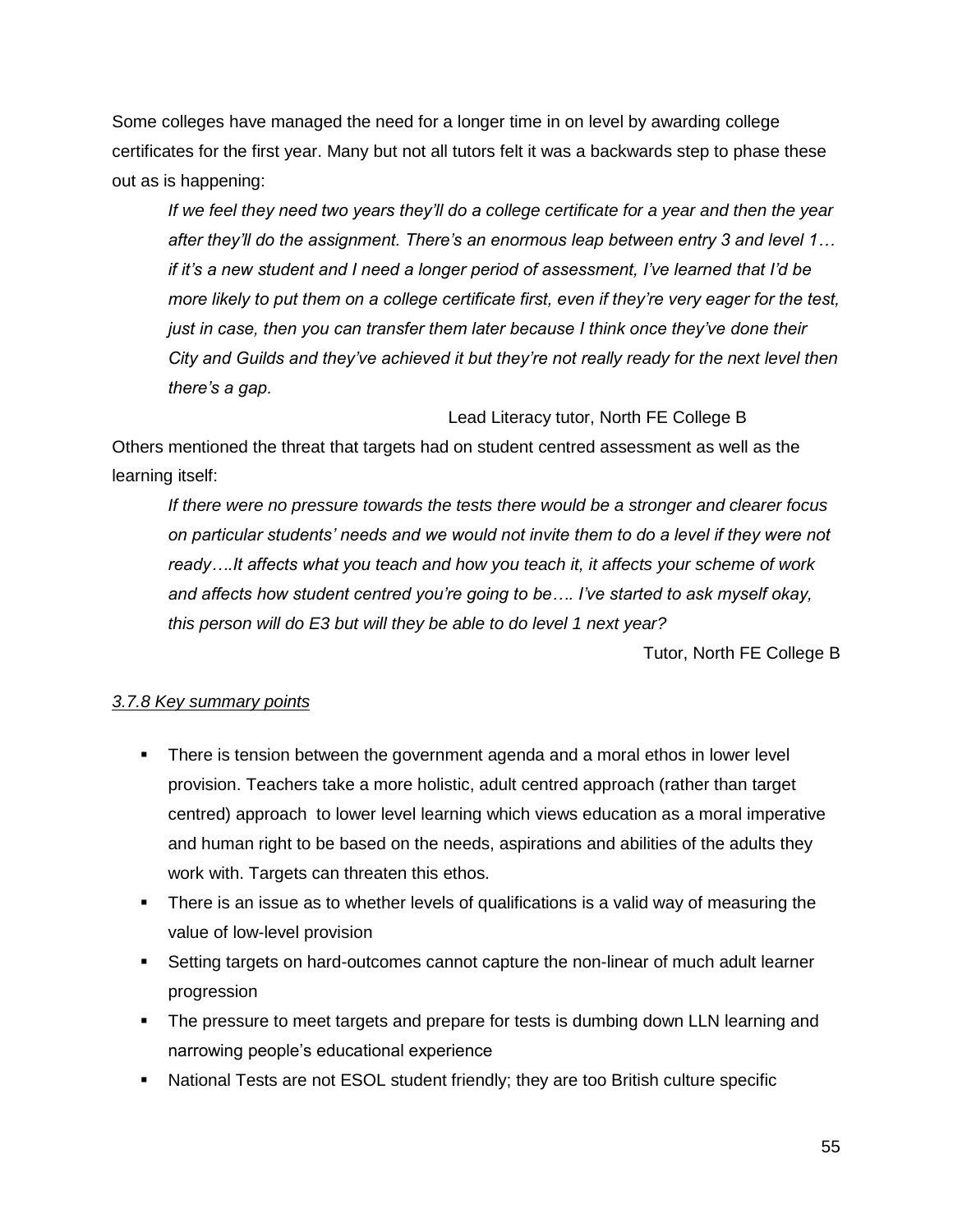• The pace of expected progression is often unrealistic – people being pushed to move up a level too quickly leaving gaps in their learning, particularly writing skills, and leaving them badly prepared for coping with higher level learning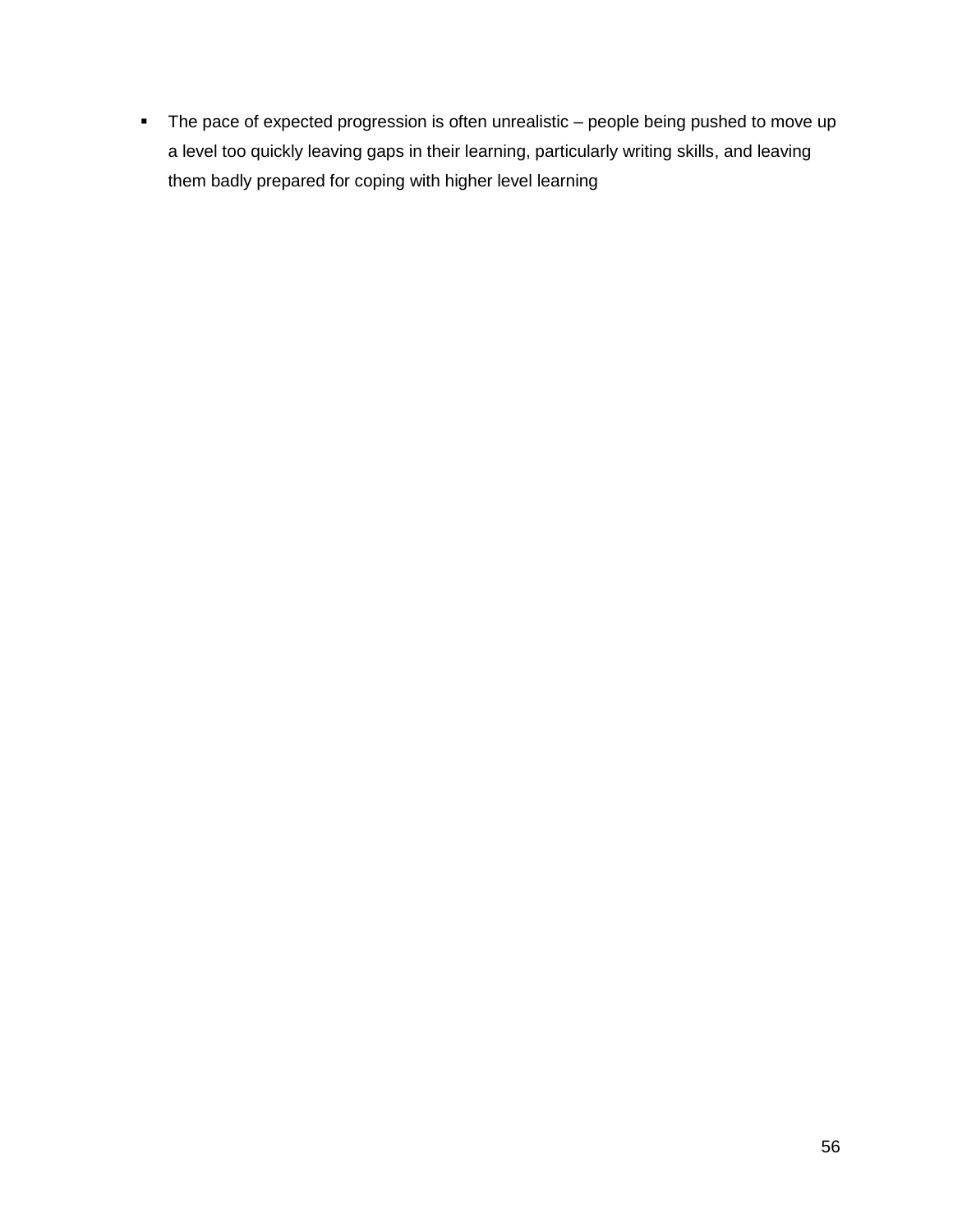# <span id="page-56-0"></span>**4. Conclusions**

The link between non-qualification and qualification-bearing adult provision is a controversial issue and has much to say about attitudes of society on learning and policy making that reflect these attitudes. Particularly, attitudes related to social capital, purposes for learning, and social welfare and in particular how public money should be distributed and whether by prioritising one provision over the other reaches those in need.

The reasons people at an NC level enter learning are as diverse as they themselves and many of these reasons overlap with those in C learning. These include educational, employment, social and health reasons. They range from wanting to build up their confidence to getting back into work and people often have multiple reasons for entering learning. Most people enter learning according to their own priorities and choices and are highly motivated which may or may not be in relation to moving up Skills for Life levels. Others, particularly some disaffected young people are less motivated as learners but it may be the only option they have to continue their education and have time to grow up and make positive choices for learning and work. There is an underlying deep concern amongst providers that people's priorities, choices and needs for learning at a NC level are being increasingly threatened by the drive to support the kind of NC learning that will lead to progression to C learning.

### <span id="page-56-1"></span>Benefits of NC learning

All teachers and managers are passionate about making every possible effort to respond to the learning/social needs of every cohort of adult learner. This moral commitment builds on adults' diverse purposes, goals and abilities in learning and on what the college is able to offer.

*I wasn't even aware of this C/NC thing because we value every qualification every students' achievement in terms of their learning.* 

Out-centre manager, North FE College B Indeed in much provision there is no distinction between C and NC even in one learning group, each one working and being supported towards their own learning goals according to their abilities. Also many adults are working at NC and C levels at the same time. This is why the term 'C and NC learning' is more useful than 'C and NC courses'.

Practitioners are in one mind as to the vital role of NC learning even if some people are not able, for whatever reason, to progress to C learning:

*….self confidence, something to do in life, achievement (not levels) amazing things like making books .a whole publication for their writings either that have been scribed for them that they've made up or the they've written with support. They enjoy it so much*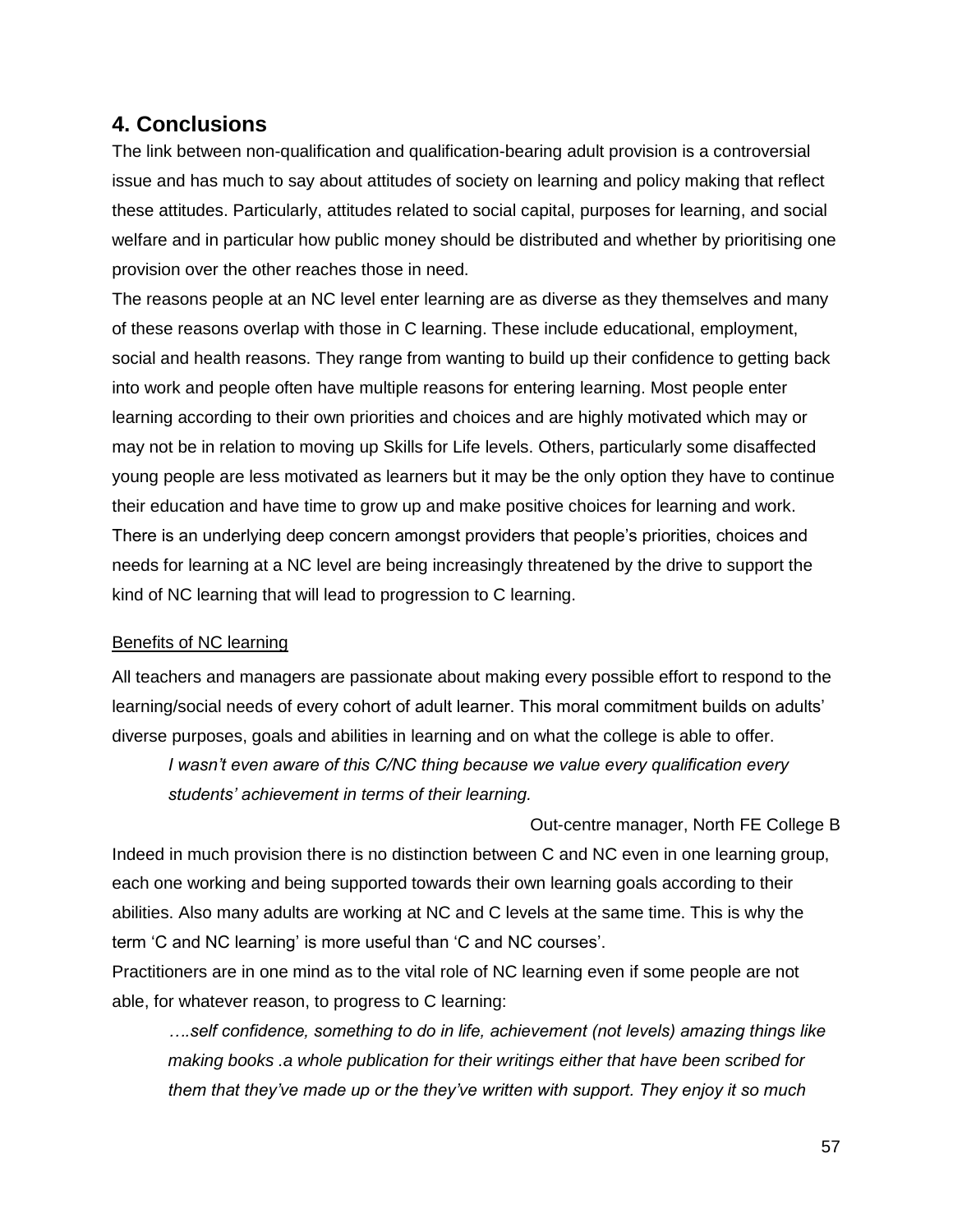*meeting other people and doing something that's creative and it's getting their brains going and its good for humanity isn't it.* 

Literacy tutor, North ACL College

For some people who are facing life crisis, for example related to drug and alcohol dependence or homelessness, linking literacy to everyday life is the main priority and preparation for tests is not a priority at this stage in their lives so the NC learning they do is vital to them:

.. *I would say the non-counting provision has specifically to do with what the learner needs for their life, the skills that they need, so we're working on skills, but they're the softer skills (e.g. skills to do with confidence, answering the telephone, reading and writing linked to life: respond to their post, deal with their post, pay their bills, read to their children, go to a café and order food).* 

Manager, South charity organisation

#### <span id="page-57-0"></span>Progression

Adult learners, teachers and providers take a broader view of progression than funders who look to progression through Skills for Life levels. Progression is very individual and depends on people's learning histories, current circumstances, purposes for learning, their abilities and what types of learning are offered to them. It was clear from this study that the large majority of adults in NC learning were well motivated whether or not they were aiming for nationally recognised qualifications or not.

People take time to progress and some people take a long time; the difference learning has made to their lives is hard to measure but deeply significant:

*Bridie, 80, has gone from being non-literate to entry 2 in eight years and is now moving into entry 3. She's amazed, not at the levels but at "the metal sheet that has been lifted." This is the real impact on some people's lives*

It is clear that in adults' lives periods of learning often take place in phases and is often not the main priority in people's lives, family, earning money, progression at work and other interests can take precedence, as one tutor said: " *in reality they often haven't time to be full time learners - they're doing other things."* It needs to be recognised that adults' will decide when and where to engage in learning and 'not being in learning' or 'leaving learning' for various reasons should not be seen as 'not progressing'.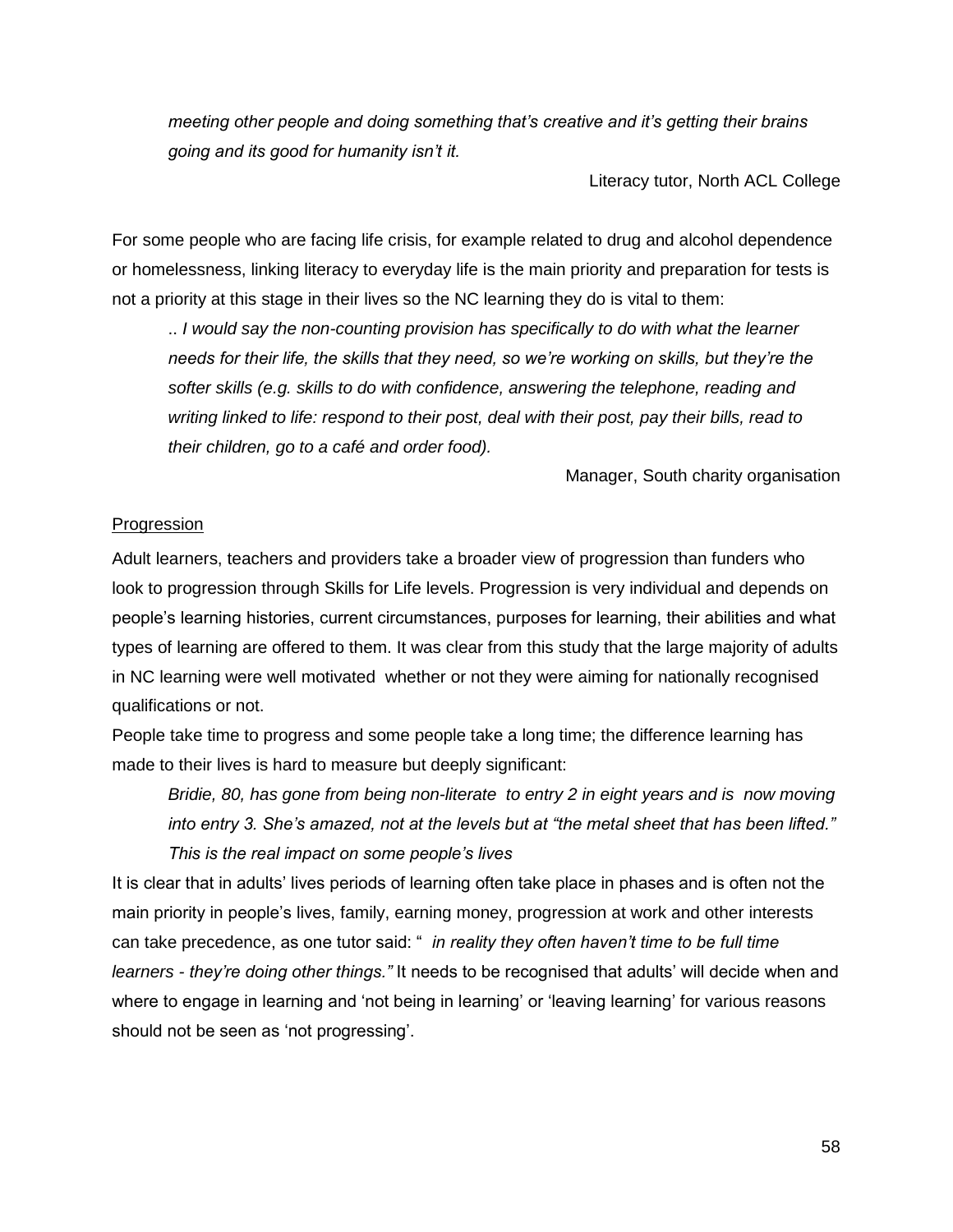### <span id="page-58-0"></span>Assessment

The study shows that teachers and adult learners are generally in favour of tests and gain great confidence and sense of achievement, even if it was not their original intention to take them. Despite this there is large concern that the LLN curriculum and moving from NC to C i.e. level 1 tests, does not prepare people for 'real' reading and writing in everyday life or on other courses and so it short changes people in terms of meaningful learning that can be transferred.

### <span id="page-58-1"></span>Target driven learning

There is tension between the government agenda and a moral ethos in lower level provision. Providers and practitioners take a more holistic, adult centred approach (rather than target centred) to lower level learning to be based on the needs, aspirations and abilities of the adults they work with. Targets can threaten this ethos and discriminate against learners who need to be in NC provision:

*There's a discrimination process going on and I would always hang on to people as long as it was helping them learn things.* 

Out-centre manager, North FE College B

*Too much focus on targets is bad, just picking people off who are in spitting distance of getting a test because if you have your funding based on that that's the way it's going to go isn't it.* 

Lead literacy tutor, North ACL

### <span id="page-58-2"></span>The moral and democratic right to education

Many managers and teachers view adult education, including LLN, as a moral imperative and human right whatever people's potential for progression on to counting learning:

*Everyone has a right to education…it's not their fault. NC learning must have a place or they would be excluded altogether …They will "fall off the edge, disappear into the ether."*

Lead Literacy tutor, North ACL College

All managers and tutors expressed the need for funding to reflect commitment to all people in the learning environment, rather than driving too hard towards achieving national targets.

*There is a real need to keep funding NC learning – it's about helping people with their lives and helping them to improve skills as much as they can. This does not necessarily*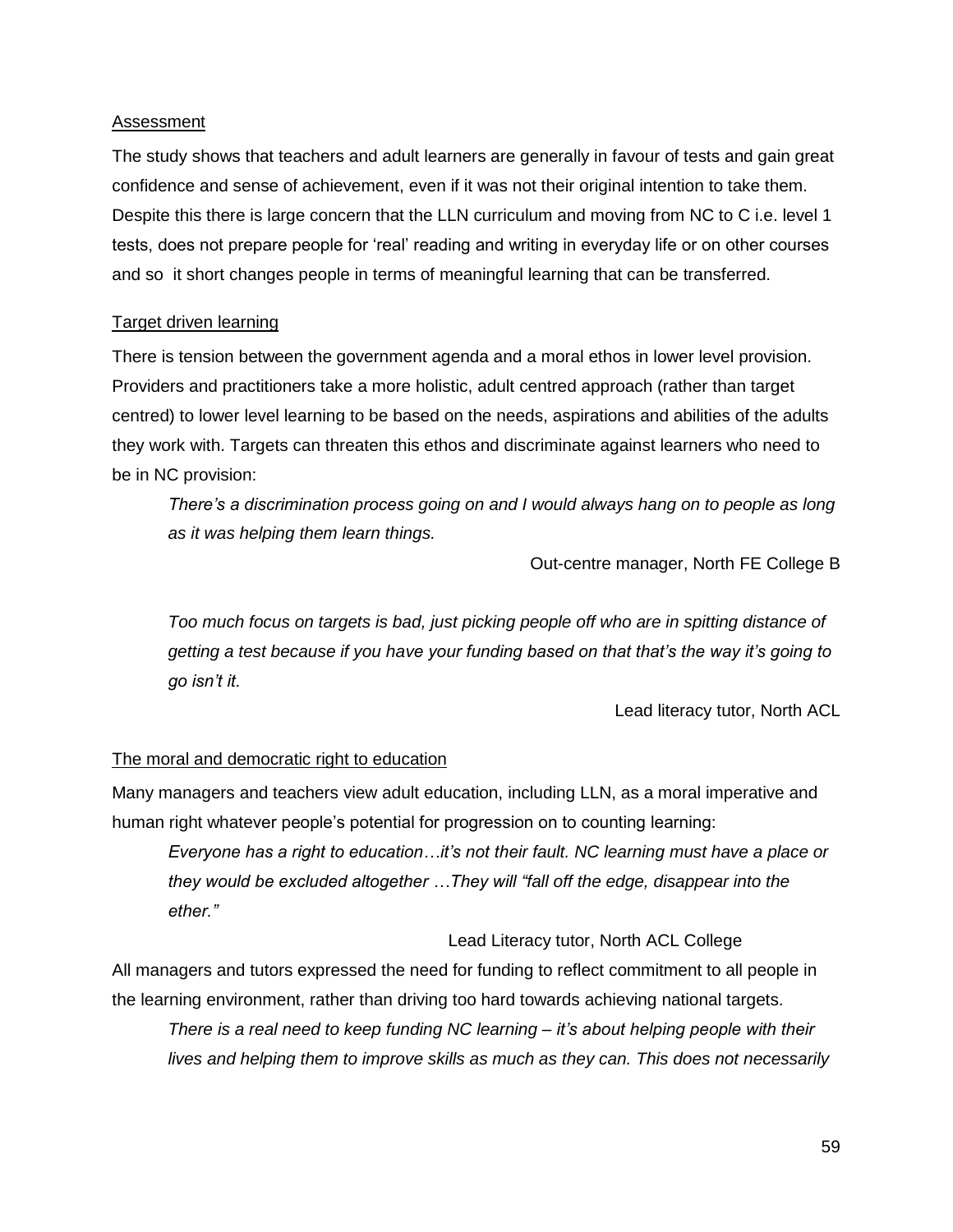*mean all of them are going to enter paid employment but it is a matter of the significant benefits to the individual and to society as a whole of people realising their potential.*  Lead literacy tutor, North ACL College

This study does not view non-counting and counting provision as conflicting. It recognises both as important for social cohesion and in catering for populations whose interests do not always overlap. It sends out a strong message to policy makers and funders to uphold the right of all people to be able to access education which is right for their particular needs and purposes.